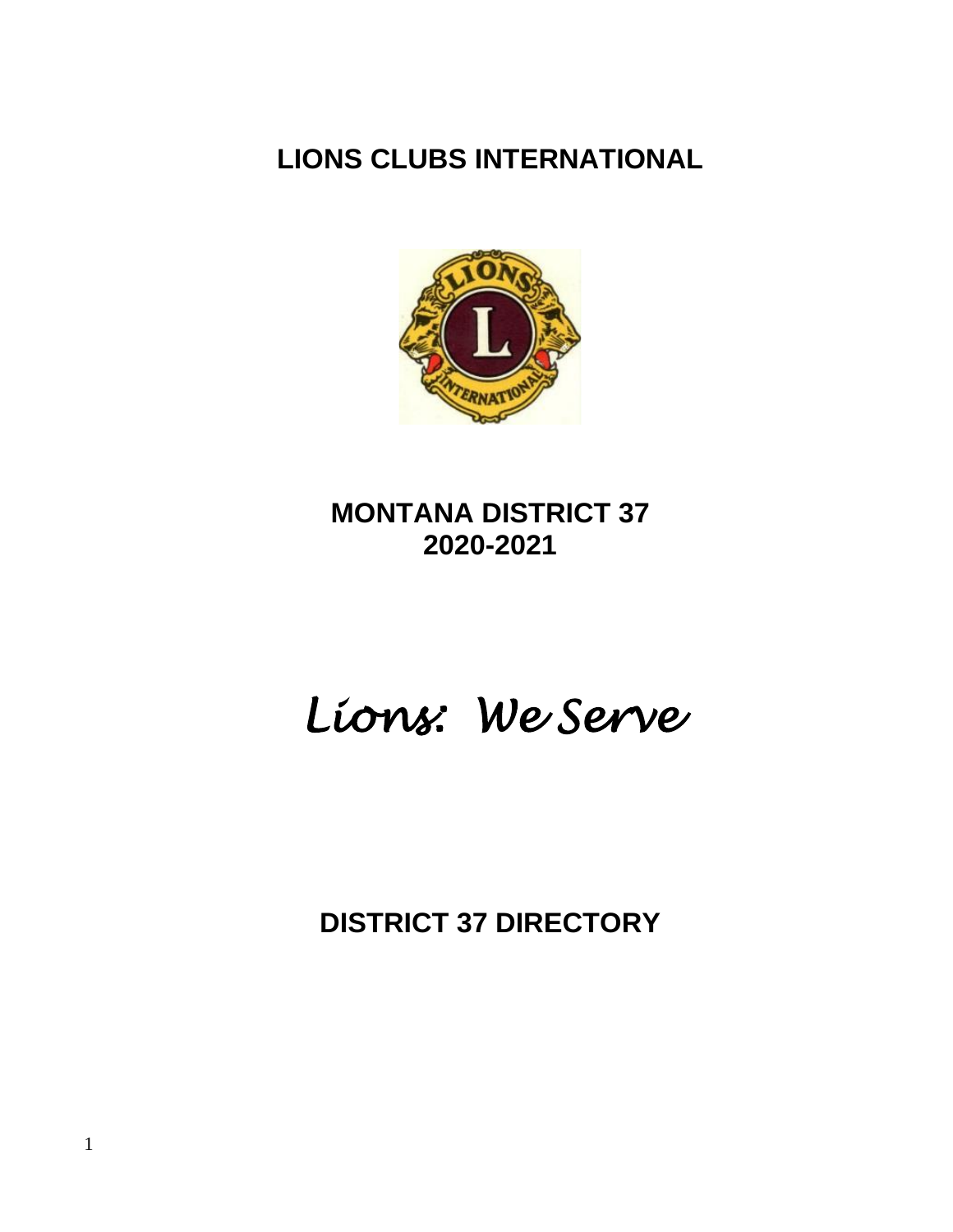## **TABLE OF CONTENT**

| Montana Lions Sight & Hearing Foundation ______________________         |  |
|-------------------------------------------------------------------------|--|
|                                                                         |  |
|                                                                         |  |
|                                                                         |  |
|                                                                         |  |
|                                                                         |  |
|                                                                         |  |
| Lions Toast, Lions Pledge of Allegiance, Lions Creed ______________     |  |
|                                                                         |  |
|                                                                         |  |
| Protocol for District Governor's Official Visit _______________________ |  |
|                                                                         |  |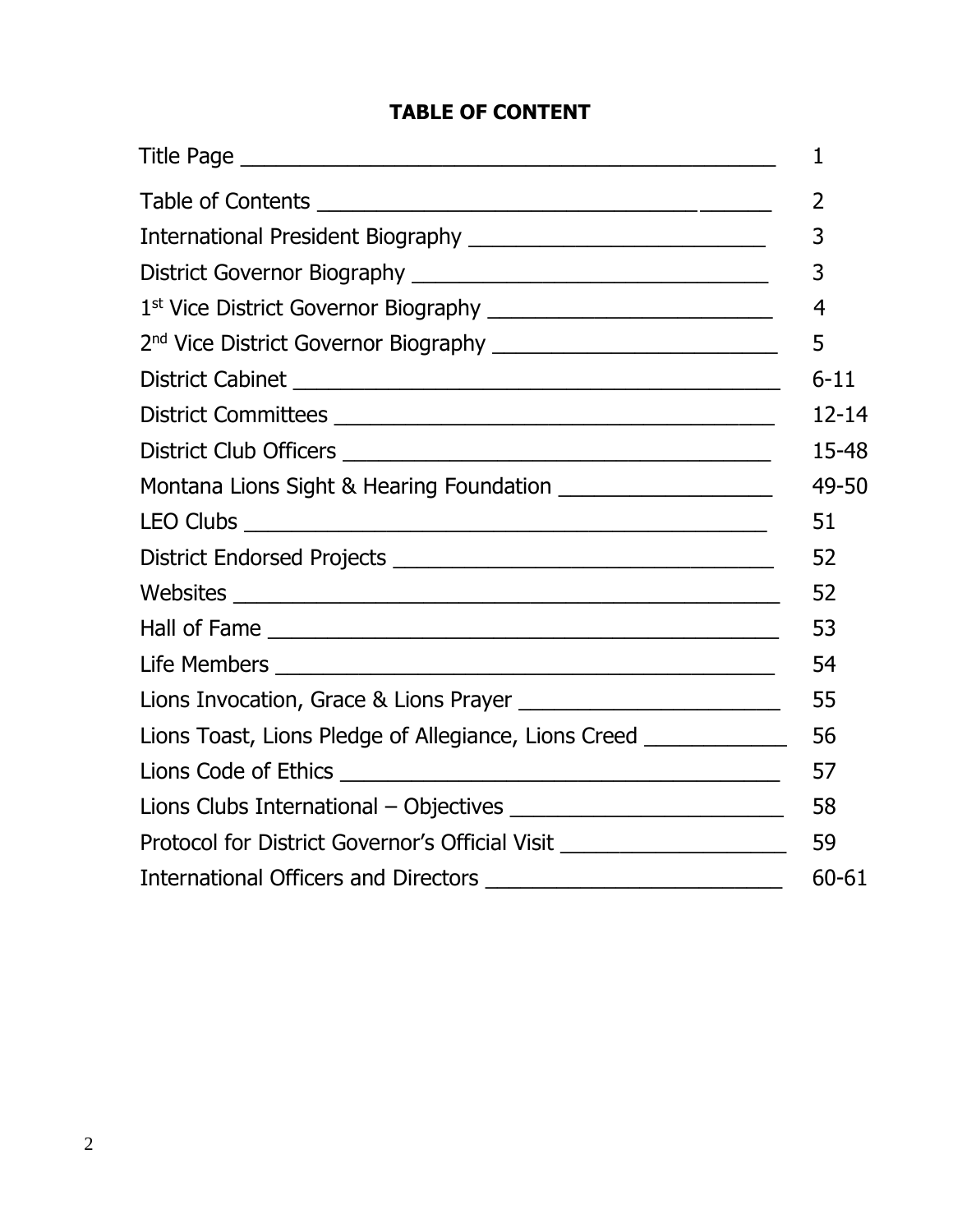# **International President Dr. Jung Yul Choi**

Dr. Jung-Yul Choi of Busan, Republic of Korea, was elected to serve as international president of Lions Clubs International at the asssociation's 102nd International Convention, held in Milan, Italy, July 5 thrugh July 9, 2019.

A member of the Busan Jae-il Lions Club since 1977, President Choi has held many offices within the association, including club president, cabinet secretary, district governor and international director. He also served numerous times as a DGE Group Leader and servied on 11 committees as a member of the International Board of Directors. In addition, he was a chairperson of the 39<sup>th</sup> OSEAL Forum in 2000 and a host committee chair person at the 95<sup>th</sup> Lions International Convention in Busan in 2012, the largest convention ever held in Lions history.

In recognition of his service to the association, President Choi has received numerous awards, including the Humanitarian Partnership; Senior Master Key Award; 100% District Governor Award; multiple International President's Leadership Awards; multiple International President's Awards; and an Ambassador of Good Will Award, the highest honor the association bestows upon its members. He is also a Progressive Melvin Jones Fellow. Dr. Choi will serve a second term as International President due to the Covid-19 pandemic.

Dr. Choi's theme for the 2020-2021 Lions year is: **United in Kindness and Diversity.** Emphasis will be placed on: 1. Addressing global causes and local needs 2. Providing support for LCIF 3. Inspiring kindness with our stories of service and empowering our clubs to serve safely.

President Choi and his wife, Seung-Bok, have one son, four daughters and two granddaughters.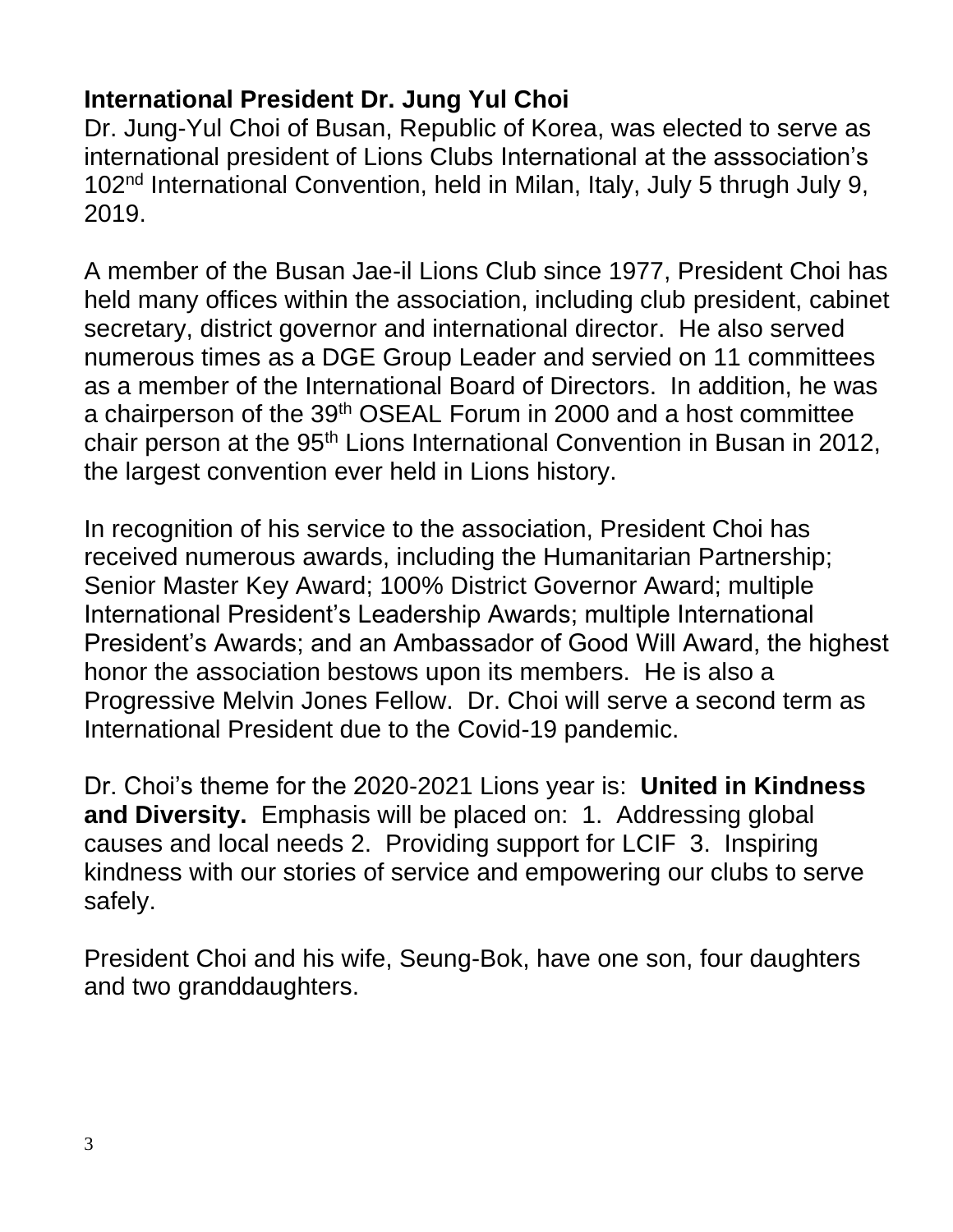# **District Governor Michael Collins**

District Governor Mike was born and raised in Havre, Montana and has three younger sisters. He graduated from Havre High School in 1972 and has a BS in Business from Sierra Nevada College. Mike has had a varied work career including jobs in gas and oil exploration, machinist for the BN Railroad and worked in the IT field for the last 25 years in various industries. He retired from paid work in 2019. When not doing Lions activities he enjoys golf, hiking, skiing, fishing, and camping.

Lion Mike is married to Lion Kari Klehm of the Evergreen Lions club. He is a proud stepfather to Kari's son Zach and currently have two adopted wiener dogs, Frida and Diego.

Mike has been a member of the Kalispell Lions Club since 2005 and has served 2 terms as President and multiple years as Treasurer. He has served Districts 37 and 37N as the Diabetes Chair since 2009 and was District 37N Treasurer 2012-2014. He served as District 37N Zone 8 Chair in 2014-2015.

He has completed the Lions University Bachelors and Masters programs. Mike is a Melvin Jones Fellow, and been awarded PID Tom Lehman and PID Gary Tschache Fellowships. He is also a Montana Lions Sight and Hearing Foundation Life member.

# **1 st Vice District Governor Michael Tobin**

1st VDG Mike was born in Helena, MT, graduating from Helena High (go Bengals). After graduation Mike joined the US Navy retiring as a Senior Chief (E-8) after 24 years. Moving his family back to Helena, He started his own Window and Door business.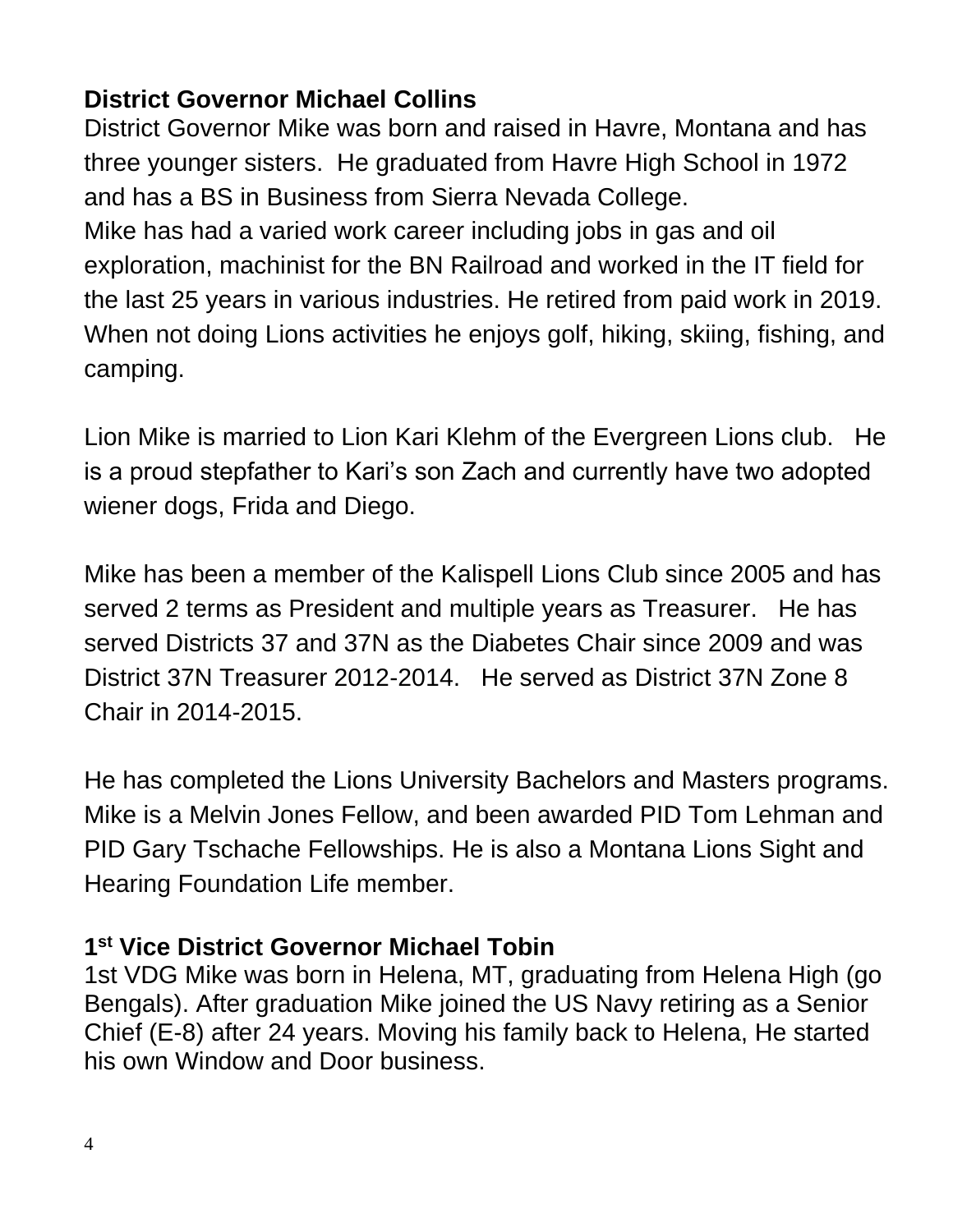After 9/11 he felt the need to continue his public service so he closed his business and was hired by INS (Immigration and Nationalization Service) as an inspector where he was stationed at the Sweet Grass POE, (port of entry). After over 10 years as a Federal Law Enforcement Officer he retired a second time.

He currently drives Bus for the Sunburst School District #2. Mike is married to Lion Peggy and they have two daughters Michelle and Meghan.

Mike is a member of the Coutts/Sweet Grass Lions Club, currently serving his third term as President. He has served as zone chair for zone 7 for two years.

# **2 nd Vice District Governor Scott Dornfeld**

2<sup>nd</sup> VDG Scott was born in Minot, ND and the family moved to Montana when he was 3 years old. He was raised and went through school in Kalispell, graduating from Flathead High School. After graduation, he attended Flathead Valley Community College for 2 years. Upon completion of coursework at FVCC, he attended Eastern Montana College, Billings (now called MSUB). After graduating from EMC, he went to work for a chemical distributor as the office/warehouse manager, and later, on the road as a salesman, travelling Eastern Montana and Western North Dakota.

In 1985, he had the opportunity to spend more time at home with the family and bought a music store in Sidney, MT. He owned and operated the store for 28 years, until retirement. He and his wife, Barb, moved back to Billings to enjoy their newfound freedom. They have two children, Becky, living in Miles City, and Jeff, living in Williston, ND. They also enjoy their 6 grandchildren and 1 great-granddaughter whenever possible.

Scott started his life in Lions with the Sidney Lions club, serving as a director, secretary, and president. When he returned to Billings, he transferred his membership to the Billings Heights Lions club. He has served as president, secretary, zone and regional zone chairs.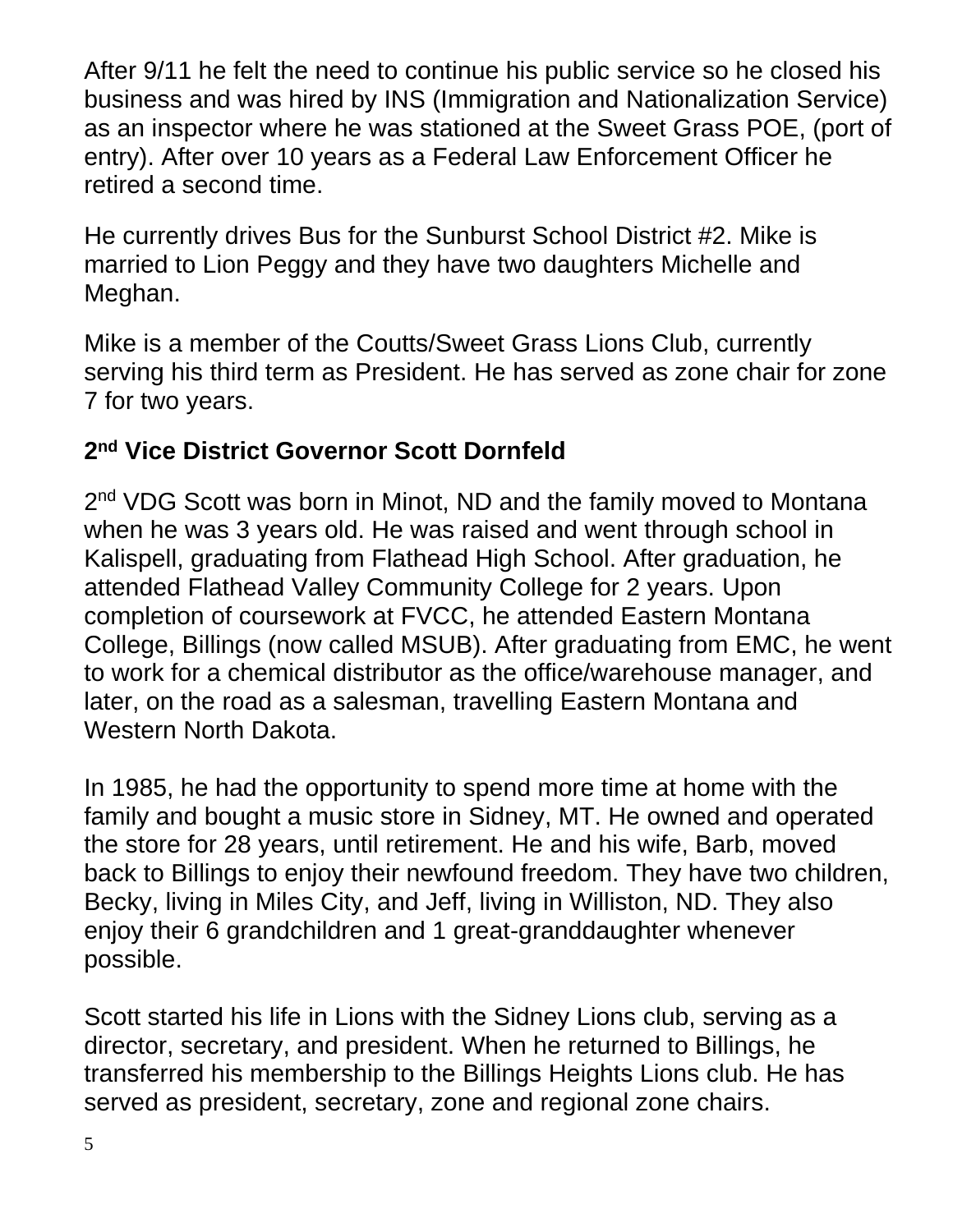# **2020-2021 District 37 Cabinet**

## **District Governor – DG Mike Collins (Kari)**

40 Meadowlark Drive; Kalispell, MT 59901; H 406-752-3473; C 406-871-4176; mikeacollins@bresnan.net

# **1st Vice District Governor – VDG Michael Tobin (Peggy)**

PO Box 408, Sunburst, MT 59482; H. 406-397-1215; C. 406-450-2780; miket@notherntel.net

## **2nd Vice District Governor – VDG Scott Dornfeld (Barb)**

747 Arbor Hills Drive, Billings, MT 59105; C, 406-489-1884; sdornfeld51@gmail.com

## **Immediate Past District Governor: PDG Verna Love**

820 N. Montana Street, #10, Dillon, 59725; H 406-988-4585;C.406-596-1265; vprosgroup@hotmail.com

# **District Administrator & Secretary – PDG Dennis Kopitzke (Linda)**

PO Box 1266, Forsyth, Montana 59327 H. 406-346-1488; C 406-853-8695; djk\_7491@rangeweb.net

# **District Treasurer: PCC Dan Krum (Marlene)**

PO Box 213, Worden, MT 59088; H. 406-967-3281; C. 406-671-4209; danmar@nemont.net

### **Advisor: PID Dave Hajny (Marie)**

PO Box 1489, Ennis MT 59729; H. 406-682-4596; C. 406-596-4596; whodat@3rivers.net **Advisor: PID Tom Lehman (Judy)**

1045 Anglers Bend Way, Missoula, MT 59802;; H. 406-549-5466 tjlehman@q.com

# **Montana Global Action Team Leader (GAT): DG Mike Collins (Kari)**

40 Meadowlark Drive; Kalispell, MT 59901; H 406-752-3473; C 406-871-4176; mikeacollins@bresnan.net

# **Montana Global Leadership Team Leader (GLT): PID Dave Hajny (Marie)**

PO Box 1489, Ennis, MT 59729; H. 406-596-4596; C. 406-596-4596; Fax 406-682- 7568; whodat@3rivers.net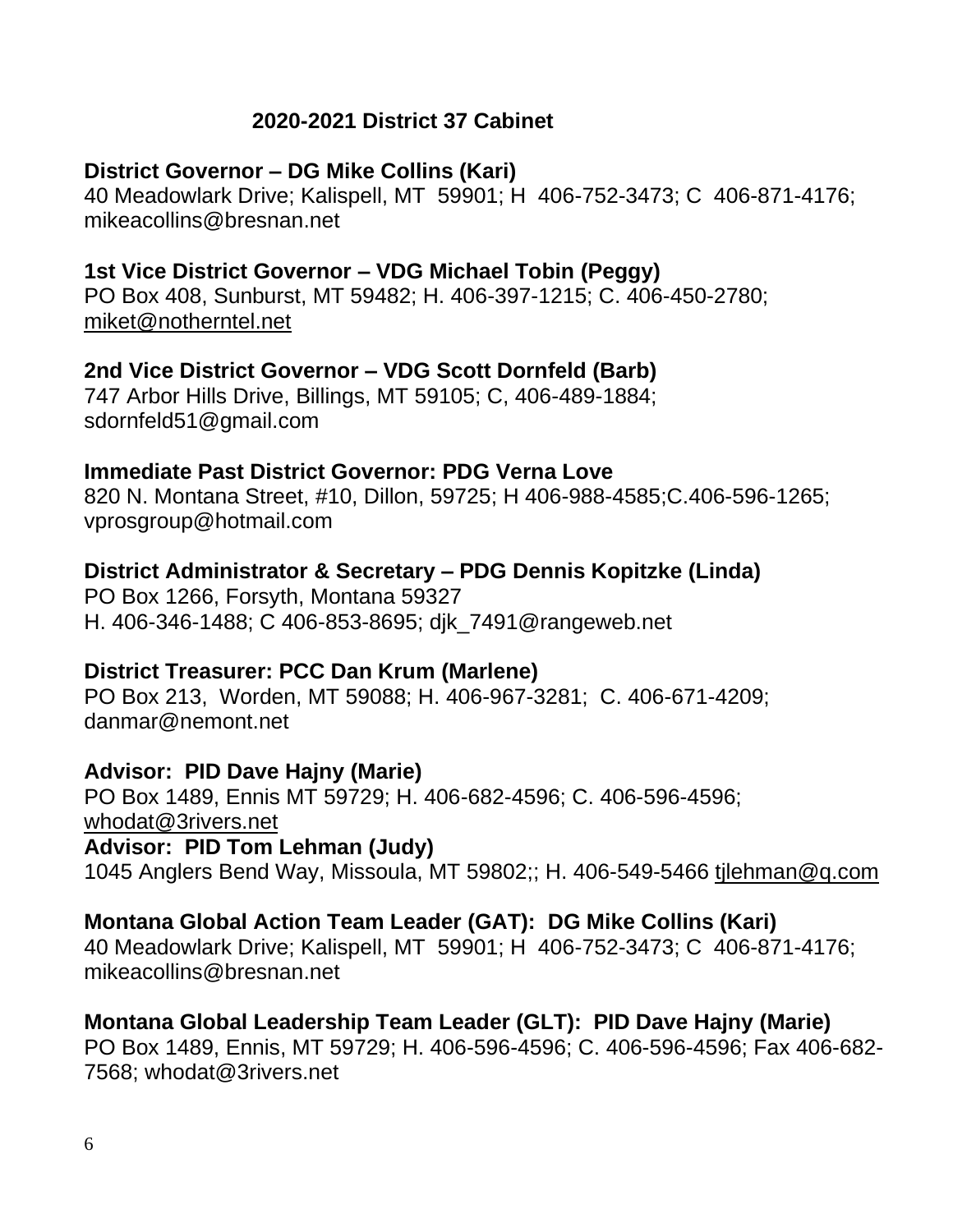# **Montana Global Membership Team Leader (GMT) PDG Verna Love**

820 N. Montana Street, #10, Dillon, 59725; H 406-988-4585;C.406-596-1265; vprosgroup@hotmail.com

# **Montana Global Service Team Leader (GST): Lion Jesse Gonzalez (Sandi)**

1256 Pryor Creek Road, Huntley, MT 59037; H, 406-348-3707; C, 406-698-7709; 9thkid@nemont.net

# **Montana LCIF Team Leader (LCIF): PDG Lary Garrison (Judy)**

703 Conway St., Billings, Montana 59105 H. 406-896-1746; C. 406-855-6997; lionlarygarrison@gmail.com

## **West Region Chairperson: Lion Jon Kimble**

Box 1583, Seeley Lake, MT 59868; B 559-352-1455; jkimble@wellhead.com

# **Zone 1 Chairpersons: Lion Robert Jaquiss**

4332 Expressway, #14; Missoula, MT 59808; C, 406-334-5088; rjaquiss@earthlink.net **Zone 1 Clubs:** Hamilton, Missoula, Lolo, East Missoula, Missoula South Side, Seeley Lake

# **Zone 2 Chairperson: Lion Leslie Haugen (Gerald)**

Box 572, Hot Springs, MT 59845; 406-741-5174; leslieanderson58@yahoo.com **Zone 2 Clubs:** Charlo, Hot Springs, Plains, Polson, Superior

# **Zone 3 Chairperson: Lion Kathryn Yancey (Paul)**

145 Beartrap Road, Kalispell, MT 59901; C, 352-516-0981;kathyy2@yahoo.com **Zone 3 Clubs:** Evergreen, Kalispell, Kalispell Sunrisers, Whitefish, Eureka, Columbia Falls

# **Zone 4 Chairperson: Lion Charlene Willett**

1906 Reynolds Avenue, Butte, MY 59701; C 406-565-0906; Cmw4smiles@gmail.com **Zone 4 Clubs :** Anaconda, Butte Copper City, Butte Mile-Hi, Deer Lodge

# **North Region Chairperson: Lion Gary Olsen (Marilyn)**

16 Carson Lane, Townsend, MT 59044; R, 406-266-3862; C, 406-980-2013; gojo65oly@gmail.com

# **Zone 5 Chairperson: Lion Dela Chatriand**

Box 117, Townsend, MT 59644; R, 406-980-0615; nateandela@mt.net **Zone 5 Clubs:** Helena, Helena Gold Rush, Townsend, White Sulphur Springs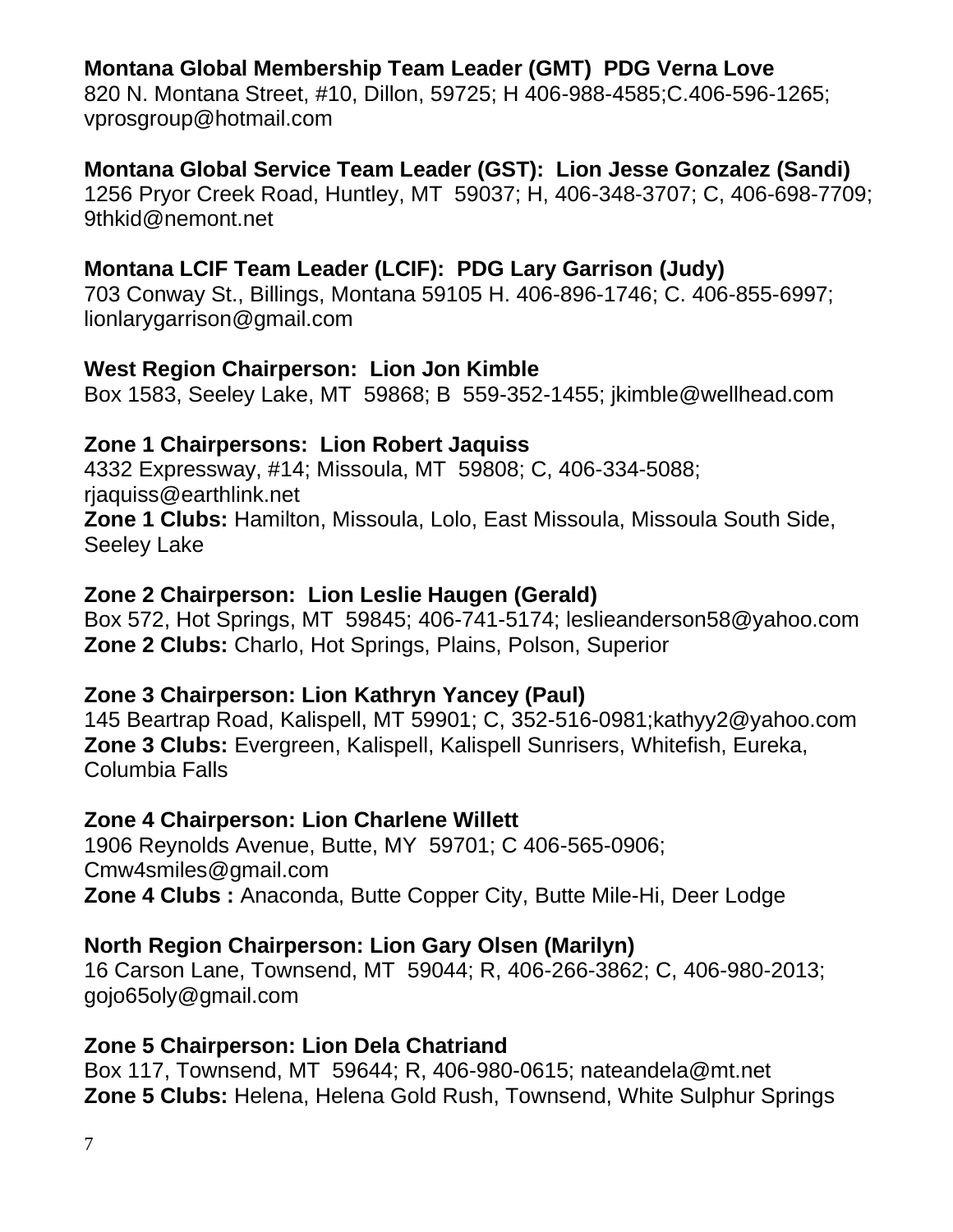# **Zone 6 Chairperson: Lion Charles Keen (Tina)**

Box 377, Ulm, MT 59485; C, 406-788-9251; charlieKmti@gmail.com **Zone 6 Clubs:** Cascade, Fort Benton, Great Falls, Great Falls Electric City, Great Falls Sunrise, Sun River Valley (Simms)

# **Zone 7 Chairperson: Lion James Bennett (Lindsey)**

437 3rd Avenue, Havre, MT 59501; R, 406-301-3918; B, 406-265-3594; bigjimbennett@gmail.com **Zone 7 Clubs:** Chinook, Havre, Turner/Hogeland

# **Zone 8 Chairperson: Lion Peggy Tobin (Michael)**

Box 408, Sunburst, MT 59482; 406-937-1215; peggyt@northerntel.net **Zone 8 Clubs:** Choteau, Conrad, Coutts/Sweetgrass, Cut Bank, Fairfield

# **East Region Chairperson: Lion Raleigh Peck (Deb)**

410 North Central Avenue, Sidney, MT 59270; H, 406-488-7447; C, 406-480-5000; elcland@midrivers.com

# **Zone 9 Chair: Kristin Kennedy (Paul)**

Box 696; Sidney, MT 59270; R, 406-488-3267; C, 406-480-0029; kristenkennedy77@gmail.com **Zone 9 Clubs:** Baker, Glendive, Sidney

# **Zone 10 Chair: Vacant**

**Zone 10 Clubs:** Culbertson, Nashua, Plentywood, Scobey, Wolf Point

# **South Region Chairperson: Lion Brian Gertiser**

10680 Bridger Canyon Road, Bozeman, MT 59715; R, 406-567-4983; C, 406-539- 0992; 2bjgert@gmail.com

# **Zone 11 Chairperson: Lion Gary VanDyke**

1105 Main Street, Roundup, MT 59072; R, 406-860-2039; beaglebaxter@hotmail.com **Zone 11 Clubs:** Billings, Billings Heights, Forsyth, Huntley Project, Hysham, Shepherd

# **Zone 12 Chairperson: Lion Alan Kero**

216 Yellowstone, Laurel, MT 59044; R, 406-628-6299; C, 406-304-8684; Alankero1225@gmail.com **Zone 12 Clubs:** Big Timber, Joliet, Laurel, Red Lodge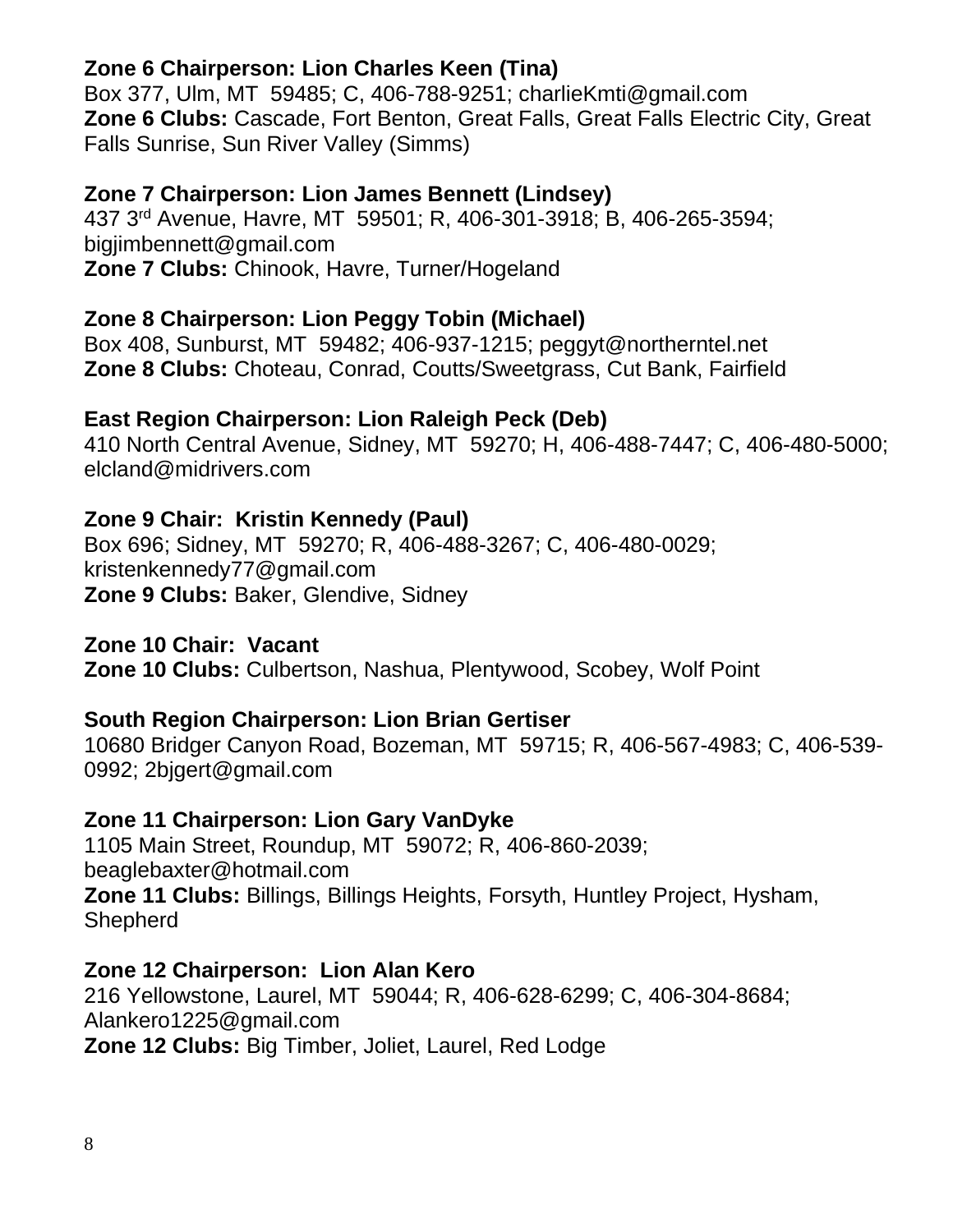# **Zone 13 Chairperson: Lion Corinna Christensen (Shawn)**

38 Tobacco Root Road, Ennis, MT 59725; R, 406-682-7864; 406corinna@gmail.com

**Zone 13 Clubs:** Bozeman, Bozeman Gallatin Empire, Bozeman Sourdough, Bozeman Sweet Pea, Dillon, Ennis

# **Zone 14 Chairperson: PDG Melody Whitcher**

Box 222, Winnett, MT 59087; R, 406-429-2311; C, 603-491-0676; wmel46@yahoo.com

**Zone 14 Clubs:** Denton, Lewistown Montana, Roundup, Winnett

# **CABINET CHAIR POSITIONS AND CHAIRPERSONS**

# **Chaplain: PDG George Chenoweth**

912 Jeanette Place, Apt. C; Belgrade, MT 59714; R, 406-581-0958; georgechenoweth4@gmail.com

# **Communication and Technology Team Members:**

**PDG Richard Gessling (Jean)**

Box 216, Roberts, MT 59020; R/B, 406-425-3785; gesslingdds@gmail.com **Lion Jessica Falcon-** Box 1925, Columbia Falls, MT 59912; H. 406-253-1737; Lion.jfalcon@gmail.com

**Lion Jerry Leggate-** Box 261, Joliet, MT 59041; C. 406-698-3186; jnleggate@yahoo.com

# **Convention Chairperson: PDG Monte Weisser**

533 West Arizona; Kalispell, MT 59901; H; 406-756-8528; C; 406-890-9561; monte014@gmail.com

# **District Governor: DG Mike Collins (Kari)**

40 Meadowlark Drive; Kalispell, MT 59901; H 406-752-3473; C 406-871-4176; mikeacollins@bresnan.net

# **Constitution, By-Laws and Policy:**

# **PDG Dennis Kopitzke (Linda)**

PO Box 1266, Forsyth, Montana 59327; H. 406-346-1488; C 406-853-8695;

djk\_7491@rangeweb.net

# **PDG Verna Love**

820 N. Montana Street, #10, Dillon, 59725; H 406-988-4585;C.406-596-1265; vprosgroup@hotmail.com

# **Lion Debra-Wagner Anderson (Craig)**

318 Sigmund Street, Glendive, MT 59330; B, 406-939-4903; djwads@midrivers.com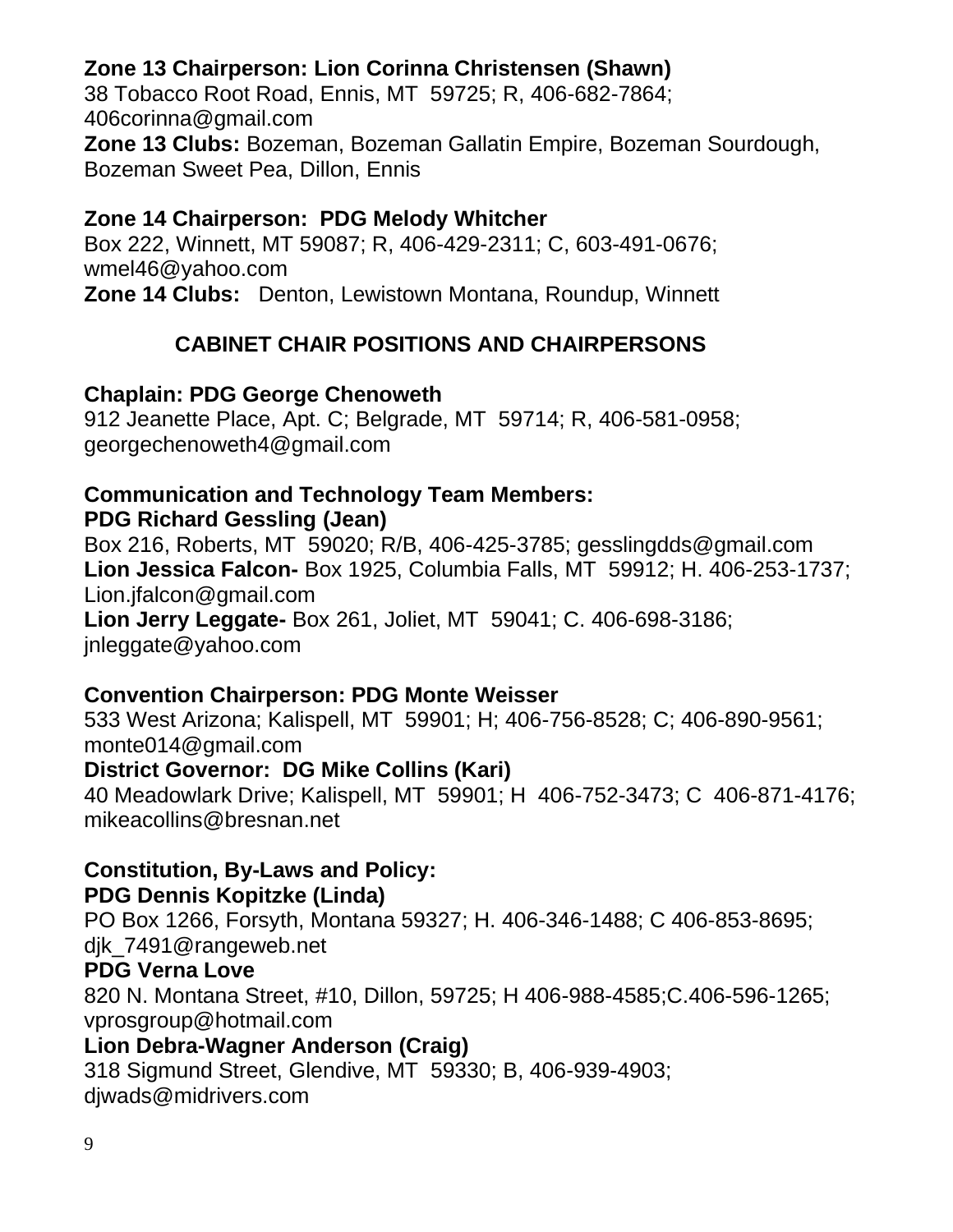# **Diabetes Chairperson: DG Mike Collins (Kari)**

40 Meadowlark Drive; Kalispell, MT 59901; H 406-752-3473; C 406-871-4176; mikeacollins@bresnan.net

# **Friendship and Leadership:**

#### **PCC Ben Apeland**

200 S. 23rd Suite E-6, Bozeman, MT 59718; C. 406-595-0102; B. 406-586-9402; benjamin@montana.com

#### **PCC Dan Krum**

PO Box 213, Worden, MT 59088; H. 406-671-4209; danmar@nemont.net

# **Endorsed Projects:**

**PID Dave Hajny-** PO Box 1489, Ennis MT 59729; H. 406-682-4596; C. 406-596- 4596; whodat@3rivers.net

**PDG George Chenoweth –** 912 Jeanette Place, Apt. C; Belgrade, MT 59714; R, 406-581-0958; georgechenoweth4@gmail.com

# **Grant Coordinator: PDG Lary Garrison (Judy)**

703 Conway St., Billings, Montana 59105 H. 406-896-1746; C. 406-855-6997; lionlarygarrison@gmail.com

# **Hall of Fame: PCC Ben Apeland**

200 South 23rd Avenue, #E-6; Bozeman, MT 59718; B. 406-586-9402; C. 406-595- 0102; benjamin@montana.com

# **Leader Dog: PDG Jim Johnke**

PO Box 222, Winnett, MT 59087; C. 406-928-3311; jrjohnke@gmail.com **1 st VDG Michael Tobin (Peggy)** PO Box 408, Sunburst, MT 59482; H. 406-397-1215; C. 406-450-2780; miket@notherntel.net

# **Lions Clubs International Foundation: PDG Lary Garrison (Judy)**

703 Conway St., Billings, Montana 59105 H. 406-896-1746; C. 406-855-6997; lionlarygarrison@gmail.com

### **Montana Lions Sight & Hearing Foundation: Lion Jessica Falcon**

Box 1925, Columbia Falls, MT 59912; 406-253-1737; lion.jfalcon@gmail.com

### **Peace Poster Chairperson: Lion Jim Forsberg (Elaine)** 220 S. 3rd, Ennis, MT 59729; H. 406-682-4344; C. 406-682-7858; mtnvw@3rivers.net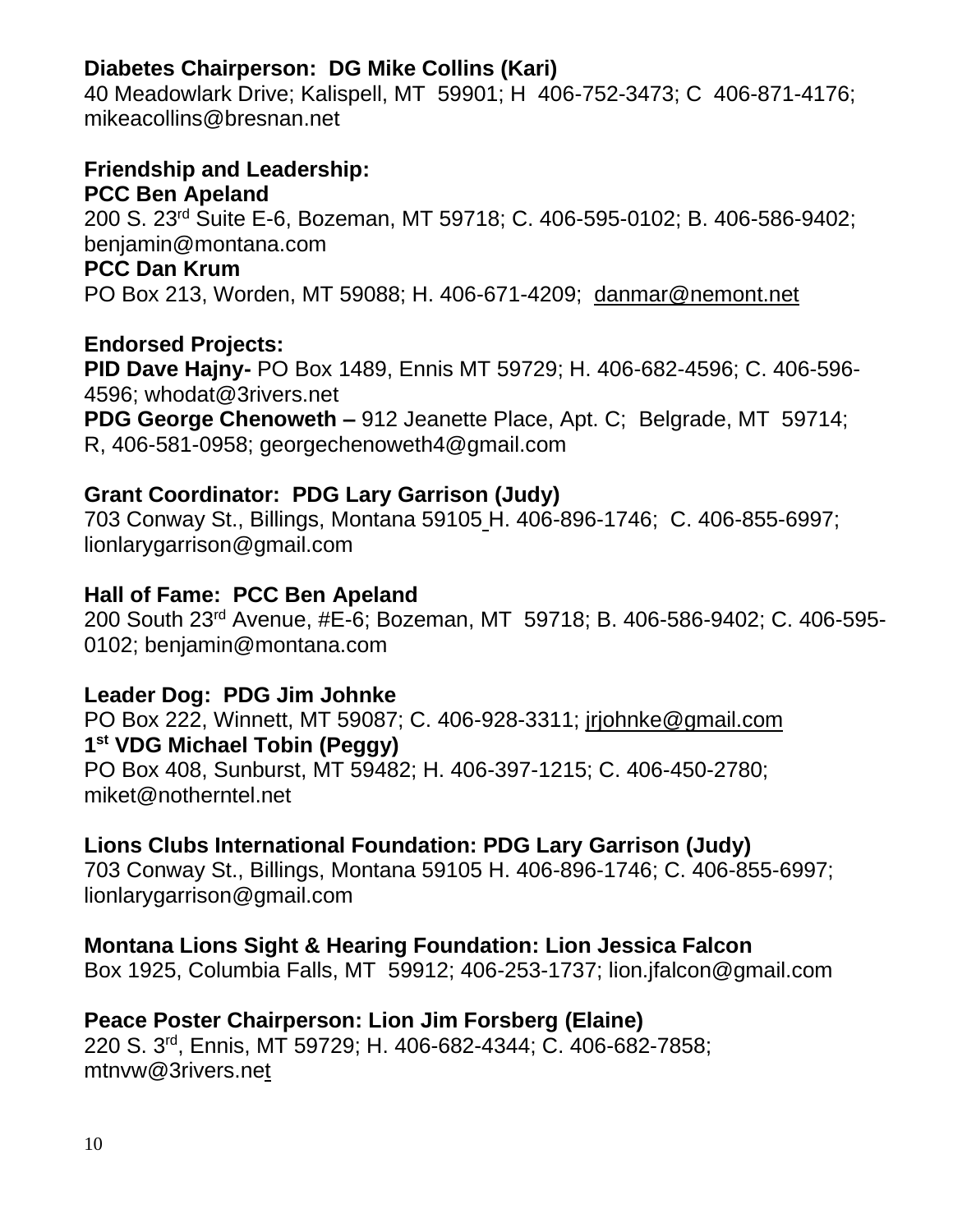# **Plusoptix: Lion Dave Falcon (Teresa)**

314 9th St. W., Kalispell, MT 59901; H. 406-253-1726: lion.dfalcon@gmail.com

# **Project Pride Flags: Lion Diana Morelli**

2123 Monad Road, Billings, MT 59102; H. 406-652-2122; comicdragn@gmail.com

**Public Relations & Lions Information: PDG Richard Gessling (Jean)** Box 216, Roberts, MT 59020; R/B, 406-425-3785; gesslingdds@gmail.com

#### **Ronald McDonald House: PDG George Chenoweth**

912 Jeanette Place, Apt. C; Belgrade, MT 59714; R, 406-581-0958; Georgechenoweth4@gmail.com

# **PDG Lary Garrison (Judy)**

703 Conway St., Billings, Montana 59105 H. 406-896-1746; C. 406-855-6997; lionlarygarrison@gmail.com

# **Sergeant at Arms: Marie Hajny (Dave)**

Box 306, Ennis, MT 59725; R, 406-682-4596; C, 406-596-4246; mariehajny@hotmail.com

## **Social Media: Lion Jessica Falcon**

Box 1925, Columbia Falls, MT 59912; H. 406-253-1737; lion.jfalcon@gmail.com

# **Technology and Web Site: Lion Jerry Leggate (Laura)**

Box 261, Joliet, MT 59041; C. 406-698-3186; jnleggate@yahoo.com

# **USA/Canada Forum: PCC Ben Apeland**

200 South 23rd, E6; Bozeman, MT 59718; C, 406-595-0102; B, 406-586-9402; benjamin@montana.com

# **Young Lion – Vacant**

# **Youth and Leos Team Members:**

**Lion Candy Tschache-** 2235 Lasso Ave., Bozeman, MT 59718; H. 406-587-2926; catschache@msn.com

**PDG Jim Johnke-** PO Box 222, Winnett, MT 59087; C. 406-928-3311; jrjohnke@gmail.com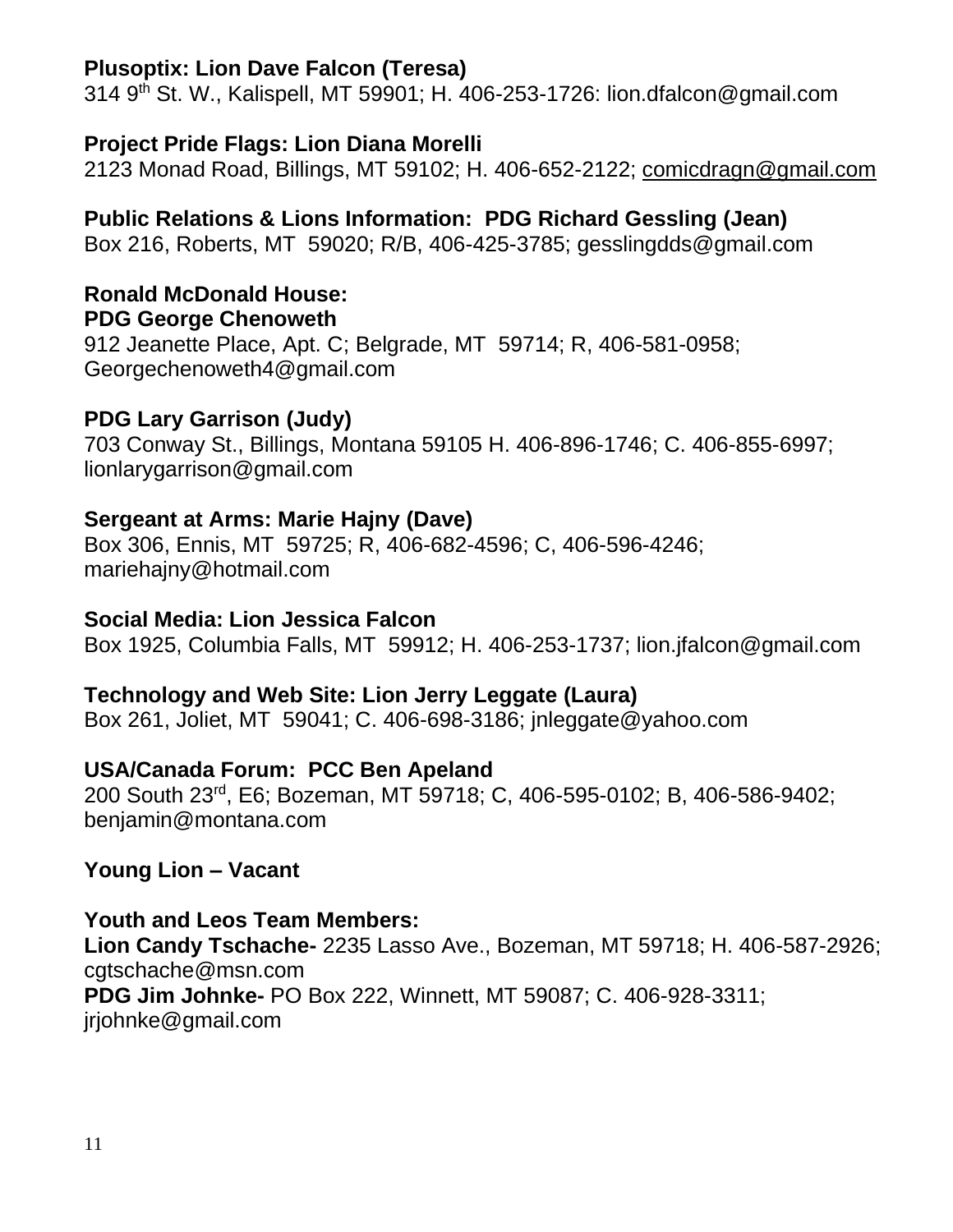#### **DISTRICT 37 COMMITTEES 2020-2021 LIONS YEAR**

#### **ADVISORY COMMITTEE – STANDING POLICY AND DG APPOINTMENT**

DG MIKE COLLINS 1<sup>ST</sup> VDG  $2<sup>ND</sup> VDG$ SECRETARY/ADMINISTRATOR/IPDG DENNIS KOPITZKE TREASURER DAN KRUM PID TOM LEHMAN PID - GLT DAVE HAJNY DG APPOINTMENT BEN APELAND DG APPOINTMENT - LCIF LARY GARRISON DG APPOINTMENT - GST JESSE GONZALEZ DG APPOINTMENT – GMT VERNA LOVE

#### **EXECUTIVE COMMITTEE – STANDING POLICY AND DG APPOINTMENT**

DG MIKE COLLINS 1<sup>ST</sup> VDG  $2<sup>ND</sup> VDG$ SECRETARY DENNIS KOPITZKE TREASURER DAN KRUM REGION CHAIR – WEST **INFORM A SECURITY CONTROLLY** REGION CHAIR – NORTH SCOTT DORNFELD REGION CHAIR – SOUTH GARY OLSEN REGION CHAIR – EAST RALEIGH PECK

1 ST

| 1              |  |  |
|----------------|--|--|
| $\overline{2}$ |  |  |
| 3              |  |  |
| 4              |  |  |
| 5              |  |  |
| 6              |  |  |
| 7              |  |  |

#### **ENDORSED PROJECTS – SPECIAL DG APPOINTMENT**

| 1              |  |  |  |
|----------------|--|--|--|
| $\overline{2}$ |  |  |  |

**MICHAEL TOBIN** SCOTT DORNFELD

**MICHAEL TOBIN** SCOTT DORNFELD

#### **FRIENDSHIP – STANDING POLICY AND DG APPOINTMENT**

DG MIKE COLLINS **MICHAEL TOBIN** PID DAVE HAJNY PID TOM LEHMAN PCC BEN APELAND PCC DAN KRUM DENNIS KOPITZKE

#### **NAMI – STANDING DG APPOINTMENT**

**MIKE COLLINS VERNA LOVE MICHAEL TOBIN SCOTT DORNFELD** LAURA DICKERSON LARY GARRISON **STEVE MELBY** 

DAVE HAJNY **GEORGE CHENOWETH**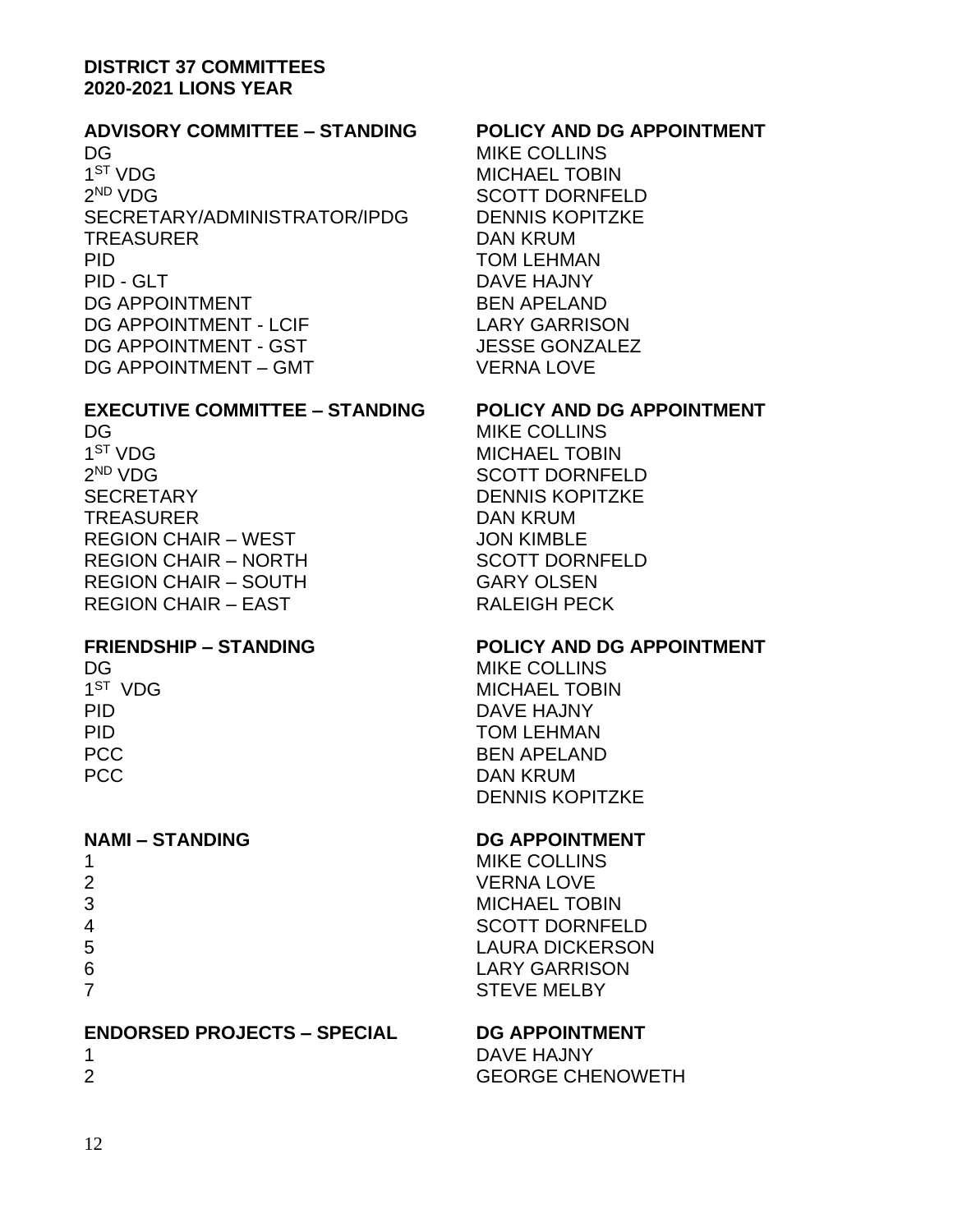| <b>CONVENTION - STANDING</b><br>1<br>2<br>3<br>4<br>5                                                                                        | POLICY AND DG APPOINTMENT<br><b>MIKE COLLINS</b><br><b>MONTE WEISSER</b><br><b>KALISPELL</b><br><b>MICHAEL TOBIN</b><br><b>SCOTT DORNFELD</b> |
|----------------------------------------------------------------------------------------------------------------------------------------------|-----------------------------------------------------------------------------------------------------------------------------------------------|
| CONVENTION COMMITTEE - SPECIAL POLICY AND DG APPOINTMENT<br><b>NOMINATING (5 MEMBERS)</b><br>1<br>$\overline{2}$<br>3<br>$\overline{4}$<br>5 |                                                                                                                                               |
| <b>CREDENTIALS</b><br>DG<br><b>SECRETARY</b><br><b>TREASURER</b>                                                                             | POLICY AND DG APPOINTMENT<br><b>MIKE COLLINS</b><br><b>DENNIS KOPITZKE</b><br><b>DAN KRUM</b>                                                 |
| <b>RESOLUTIONS</b><br>1<br>$\overline{2}$<br>3                                                                                               | POLICY AND DG APPOINTMENT                                                                                                                     |
| <b>ELECTIONS</b><br>1<br>$\overline{2}$<br>3                                                                                                 | POLICY AND DG APPOINTMENT                                                                                                                     |
| <b>RULES AND CONVENTION</b><br>1<br>$\overline{2}$<br>3                                                                                      | POLICY AND DG APPOINTMENT                                                                                                                     |
| <b>CONSTITUTION/BY-LAWS - STANDING</b><br>1<br>$\overline{2}$<br>3                                                                           | <b>DG APPOINTMENT</b><br><b>DENNIS KOPITZKE</b><br><b>VERNA LOVE</b><br>DEBRA-WAGNER ANDERSON                                                 |
| <b>BUDGET/FINANCE - STANDING</b><br>DG<br>1 <sup>ST</sup> VDG<br>$2^{ND}$ VDG<br><b>TREASURER</b><br>1                                       | POLICY AND DG APPOINTMENT<br><b>MIKE COLLINS</b><br><b>MICHAEL TOBIN</b><br><b>SCOTT DORNFELD</b><br><b>DAN KRUM</b>                          |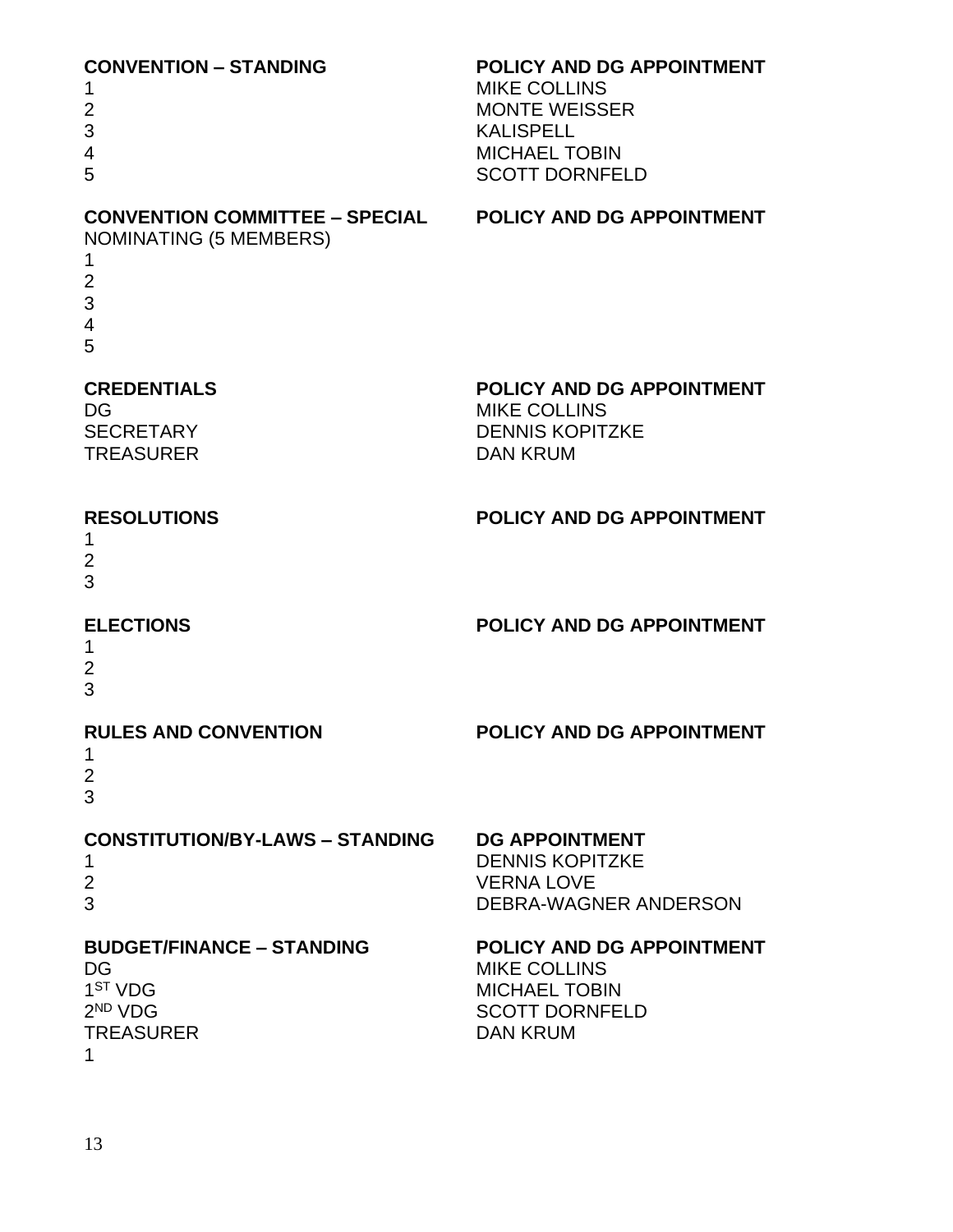# **COMMUNICATIONS – STANDING POLICY AND DG APPOINTMENT**

1<sup>ST</sup> VDG  $2<sup>ND</sup> V<sub>DG</sub>$ SECRETARY DENNIS KOPITZKE TREASURER DAN KRUM PDG RICHARD GESSLING RICHARD GESSLING LION JERRY LEGGATE JERRY LEGGATE LION JESSICA FALCON JESSICA FALCON

PDG VERNA LOVE VERNA LOVE DG MIKE COLLINS  $1<sup>ST</sup> V<sub>DG</sub>$  $2<sup>ND</sup> VDG$ 2

PID DAVE HAJNY DAVE HAJNY DG MIKE COLLINS 1<sup>ST</sup> VDG  $2^{ND}$  VDG 1  $\mathcal{P}$ 

LION JESSE GOLZALEZ JESSE GONZALEZ DG MIKE COLLINS 1st VDG MICHAEL TOBIN 2<sup>nd</sup> VDG 1 2

PDG LARY GARRISON LARY GARRISON DG MIKE COLLINS 1<sup>ST</sup> VDG  $2^{ND}$  VDG

MIKE COLLINS **MICHAEL TOBIN** SCOTT DORNEELD

**GMT – STANDING LCI, POLICY AND DG APPOINTMENT MICHAEL TOBIN** SCOTT DORNFELD

# **GLT – STANDING LCI, POLICY AND DG APPOINTMENT**

**MICHAEL TOBIN** SCOTT DORNFELD

# **GST – STANDING LCI, POLICY AND DG APPOINTMENT**

SCOTT DORNFELD

# **LCIF – STANDING LCI, POLICY AND DG APPOINTMENT**

**MICHAEL TOBIN** SCOTT DORNFELD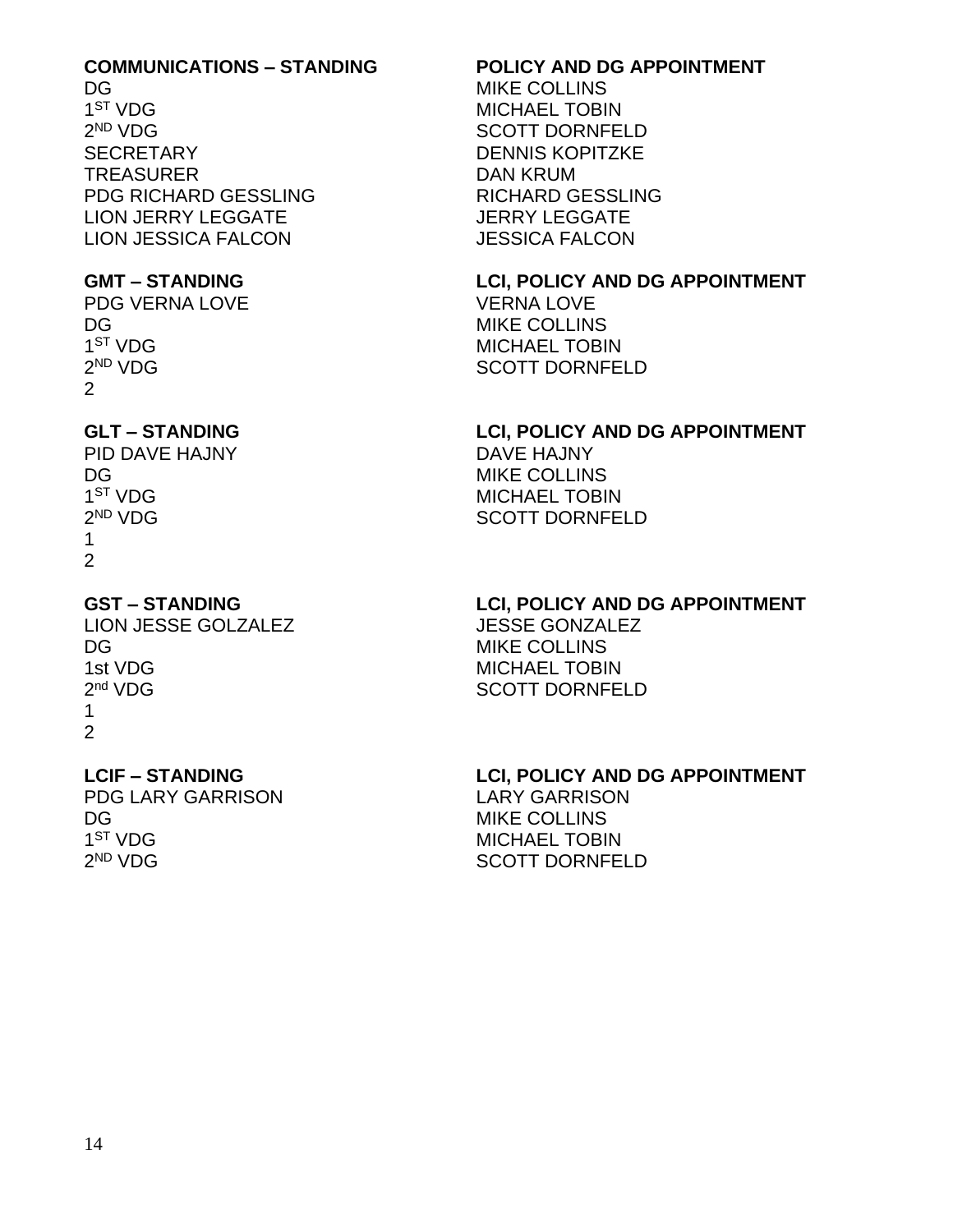#### **Anaconda Chartered 05/07/1999 61884**

Zone 4 Meets: Hauf Brau Hwy 1 West 4 th Monday, 6:30 PM Club Mailing Address 837 West Quartz Butte, MT 59701

#### **President/LCIF Coordinator**

**Randy Perkins (Jenni)** 115 South Excelsior Avenue Butte, MT 59701 R: 406-560-0848 Randall.perkins27@yahoo.com

## **1 st Vice President**

**Paul Dennis** 1101 Heather Drive, #12 Anaconda, MT 59711 R: 406-563-3661 Janandpaul2016@live.com

#### **Secretary/Treasurer**

**Paul Dennis** 1101 Heather Drive, #12 Anaconda, MT 59711 R, 406-563-3661

# **Baker Chartered 08/29/1946**

#### **12955** Zone 9

Meets: Garage Steakhouse 99 W. Montana Avenue 3<sup>rd</sup> Tuesday, 5:30 PM Club Mailing Address: P.O. Box 16 Baker, MT 59313 Bakerlionsclub@gmail.com

#### **President**

**Rolph Tunby & LCIF Coordinator** 948 Westmore Road Plevna, MT 59344 R, 406-772-5658 C, 406-971-5658 rtunby@midrivers.com

#### **1 st Vice President**

**Carl Hepperle** Box 915 Baker, MT 59313 R. 406-778-2770 C, 406-978-2769 bakermtlionsclub@gmail.com

#### **Secretary**

**Vacant**

**Treasurer Mary Lou Ryden** Box 201 Baler, MT 59313 C, 406-690-1490 bakermtlionsclub@gmail.com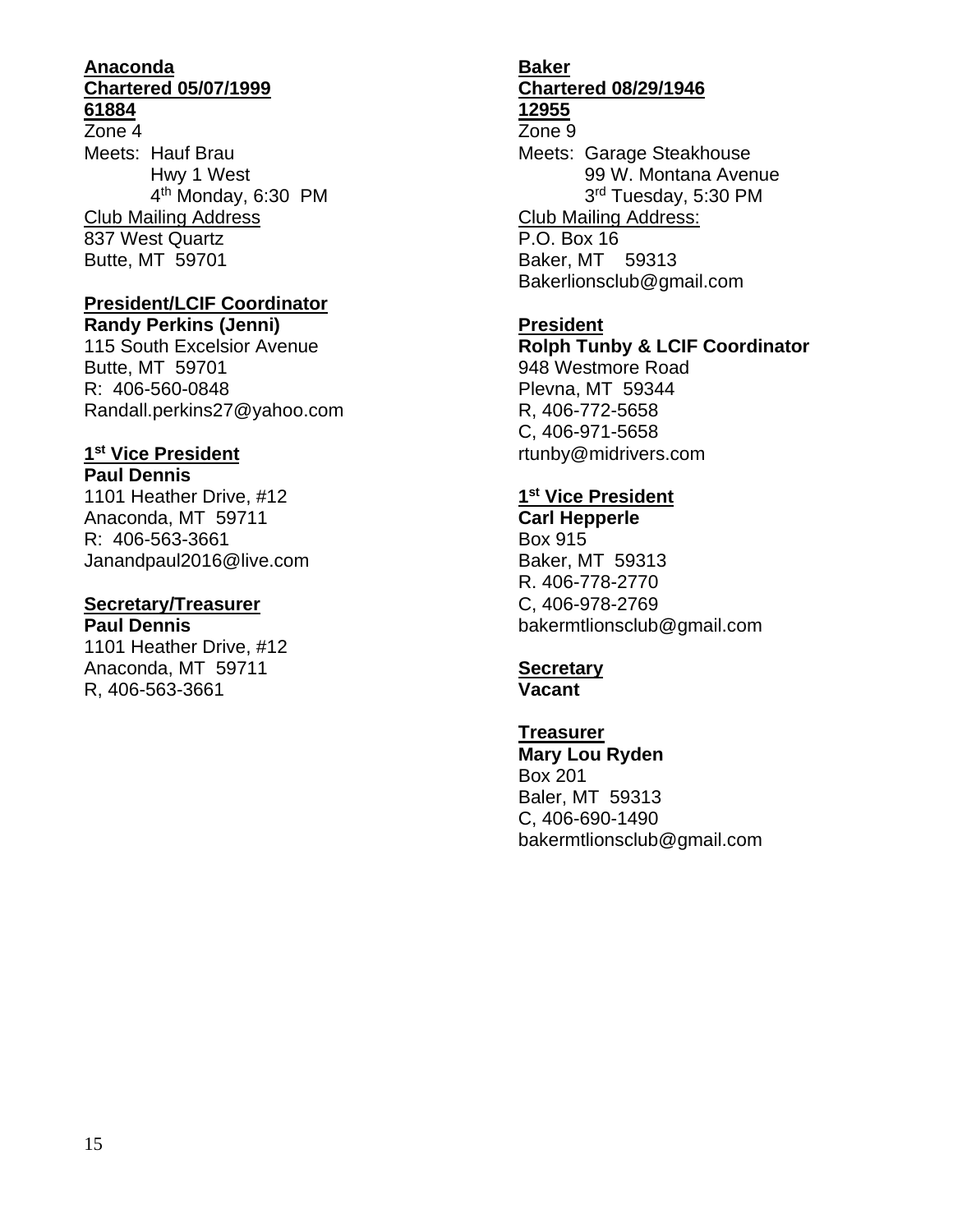#### **Big Timber Chartered 12/12/1925 12957**

Zone 12 Meets: The Grand Hotel 139 McCloud Street 2<sup>nd</sup> & 4<sup>th</sup> Tuesday, Noon

Club Mailing Address: Box 1598; Big Timber, MT 59011

#### **President & LCIF Coordinator**

**Sara DeCock-Reed** P.O. Box 156 Melville, MT 59055 R: 406-570-2806 delittlechick@gmail.com

#### **1sr Vice President**

**Patricia Arant (Steve)** Box 204 Big Timber, MT 59011 R: 406-932-5278

#### **Secretary:**

**Lana King (Marc)** 79 Otter Creek Road Big Timber, MT 59011 R: 406-932-5590; W: 406-932-5470 Msu4bk@yahoo.com

#### **Treasurer:**

**Jeanna Leary (Pat)** P.O. Box 1469 Big Timber, MT 59011-1246

#### **Billings Chartered 10/20/1921 12958**

Zone 11 Meets: To Be Determined Billings, MT 59102 1<sup>st</sup> & 3<sup>rd</sup> Wednesday 6:30 pm Club Mailing Address: P.O. Box 25 Billings, MT 59103

#### **President, LCIF, CSC**

**Jerry Leggate (Laura)** Box 261 Joliet, MT 59041 C: 406-698-3186 jnleggate@yahoo.com

#### **1 st Vice President**

**Douglas Hanson (Suzanne)** Box 23342 Billings, MT 59104 R: 406-652-0438 Dougandsue329@msn.com

### **Secretary:**

**Diana Morelli** 2123 Monad Road Billings, MT 59102 R: 406-652-2122 comicdragn@gmail.com

#### **Treasurer/Membership:**

**Suzanne Hanson (Doug)** Box 23342 Billings, MT 59104 R, 406-652-0138 Dougandsue329@msn.com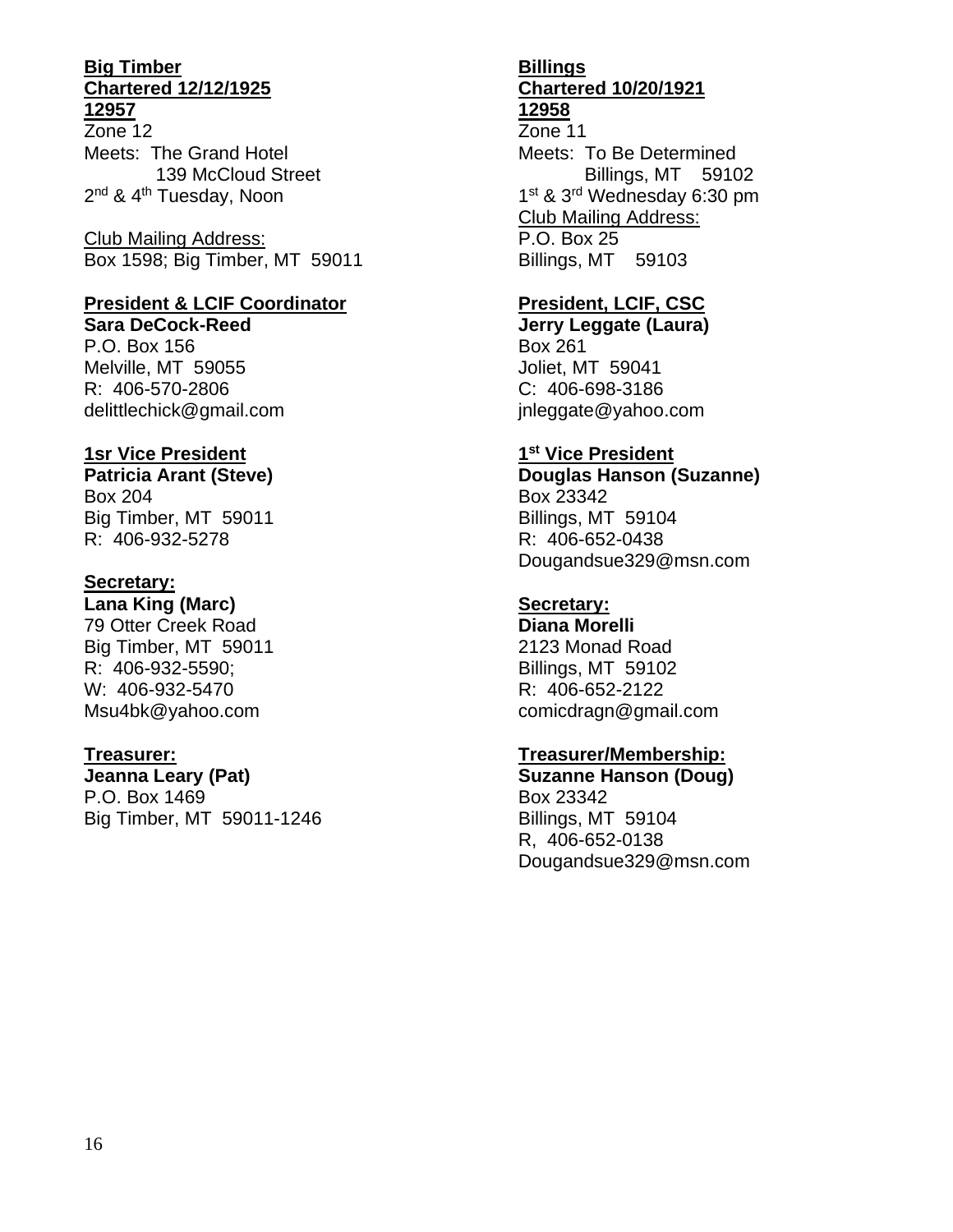#### **Billings Heights Chartered 07/23/1957 12960**

Zone 11 Meets: Perkin's Restaurant 825 N. 27<sup>th</sup> St. Billings, MT 59101 1<sup>st</sup> & 3<sup>rd</sup> Tuesday 6:45 pm

#### **President, LCIF, Membership**

**Lary Garrison (Judy)** 703 Conway Street Billings, MT59105 R, 406-896-1746 C 406-855-6997 Lionlarygarrison@gmail.com

## **1st Vice President**

**Harry Axline (Sara)** 111 Emerald Drive Billings, MT 59105 R, 406-256-3605 C, 406-855-5802 saxline@bresnan.net

#### **Secretary**

**Scott Dornfeld (Barb)**

744 Arbor Hills Drive Billings, MT 59105 C: 406-489-1884 Sdornfeld51@gmail.com

### **Treasurer**

#### **Sara Axline (Harry)**

111 Emerald Drive Billings, MT 59105 R, 406-256-3605 C, 406-855-5802 saxline@bresnan.net

### **Club Service Chair**

**Jesse Gonzalez (Sandi)** 1256 Pryor Creek Road Huntley, MT 59037 R: 406-348-3707 C: 406-698-7709 9thkid@nemont.net

#### **Bozeman Chartered 03/18/1954 12962**

Zone 13 Meets: Weeding Building . 1351 Stonebridge Drive Bozeman, MT 1<sup>st</sup> & 3<sup>rd</sup> Tuesday, Noon

# **President & LCIF Coordinator**

**Jake Becker** 196 Lawful Lane Bozeman, MT 59718 R, 406-539-5828 C, 406-538-5828

#### **1 st Vice President/Treasurer**

**Tyler Cotterell** 2136 Buckrake Avenue Bozeman, MT 59718 R, 406-587-1266 C, 406-579-2899 tyler.cotterell@gmail.com

### **Secretary:**

**Sandra Feeney** 2969 Warbler Way, Apt. 4 Bozeman, MT 59718 R: 406-219-3102 C: 970-629-1324 mofeen42@gmail.com

#### **Treasurer**

**Stacy Alzheimer (Tim)** 411 AL Drive Belgrade, MT 59714 R, 406-570-8025 theraputica@hotmail.com

### **Membership Chairperson**

**Jeff Cotterell (Colleen)** 1170 Cobb Hill Road Bozeman, MT 59718 R: 406-587-1126 C: 406-587-4455 Cotterell.jeff@gmail.com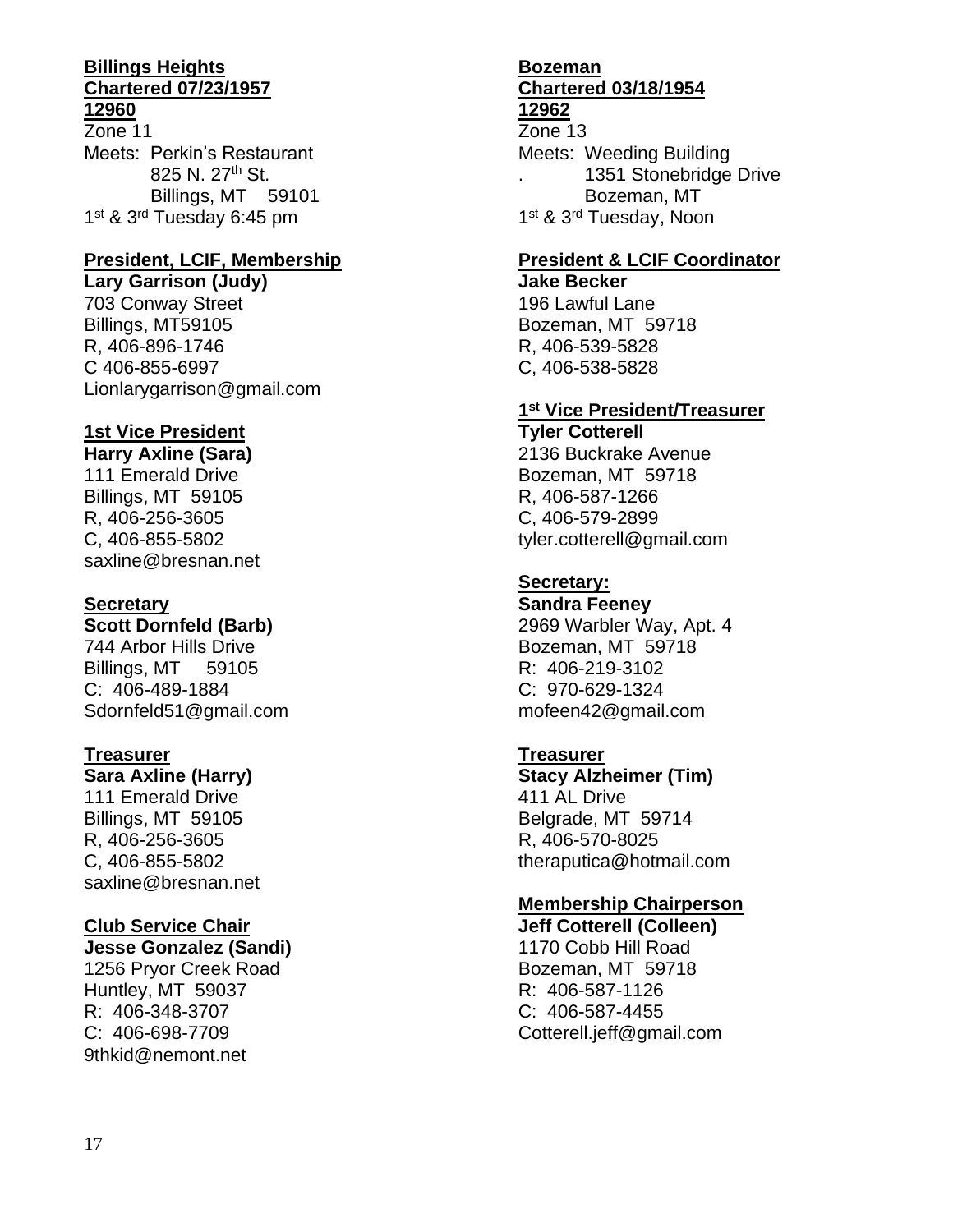# **Bozeman Gallatin Empire Chartered 02/24/1969**

**12963**

Zone 13 Meets: Elks Lodge 205 Haggerty Lane Every Tuesday 6:30 am

Club Mailing Address: P.O. Box 504 Bozeman, MT

#### **President & LCIF Coordinator:**

**Shauna Deckert** 2990 Upper Rainbow Road Bozeman, MT 59718 Shauna.deckert@stockmanbank.com

### **1 st Vice President:**

**Marilee Landwehr** 823 West Laramie, Apt. B Bozeman, MT 59715 C, 817-307-2743 marileelandwehr@gmail.com

#### **Secretary/Treasurer**

**Marilee Landwehr** 823 West Laramie, Apt. B Bozeman, MT 59715 C, 817-307-2743 marileelandwehr@gmail.com

#### **Membership Chairperson:**

**Ben Apeland** 200 South 23rd Avenue, Ste. E-6 Bozeman, MT 59718 R: (406) 595-0102 B: (406) 586-9402 benjamin@montana.com

#### **Bozeman Sourdough Chartered 05/29/1990 50574**

Zone 13 Meets: Members Home 915 O'Connell Drive Bozeman, MT 59715 2<sup>nd</sup> Thursday, 5:30 pm

Mailing Address: Box 10641 Bozeman, MT 59718

#### **President & LCIF Coordinator**

**Pete Brekhus (Agnes)** 115 Water Lily Drive Bozeman, MT 59718 R, 406-284-2215 C, 406-600-5065

#### **1 st Vice President:**

**Cheryl Underhill (Gregory)** 3528 Fieldstone Dr. Bozeman, MT 59715 R: (406) 582-4406 B: (406) 522-6757 cheryl.underhill@bsd7.org

### **Secretary:**

**Rosemary Lee (Dick)** 915 O'Connell Dr. Bozeman, MT 59715 R: (406) 624-6659 C, 406-539-1959 rmlee22@yahoo.com

### **Treasurer:**

**Wayne Gibson** 1201 Highline Blvd., #109. Bozeman, MT 59715 R: 406-580-2579 lewayg4@gmail.com

### **Membership Chair**

**Agnes Brekhus (Pete)** 115 Water Lily Drive Bozeman, MT 59718 R, 406-284-2215 C, 406-600-5065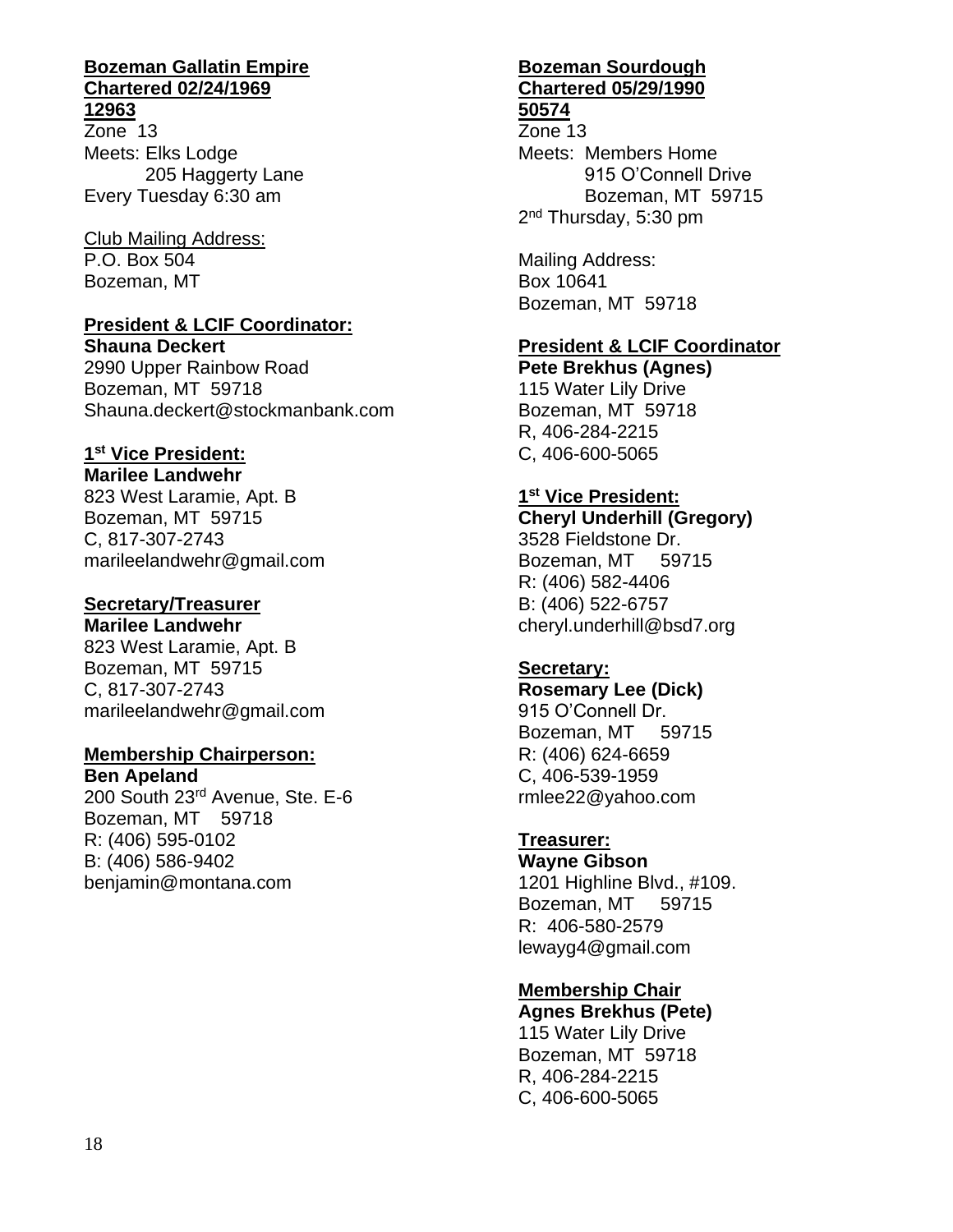#### **Bozeman Sweet Pea Chartered 12/03/2004 84469**

Zone 13 Meets: Universal Athletic Service 912 North 7th. Bozeman, MT 1<sup>st</sup> & 3<sup>rd</sup> Tuesday 6:00 pm Club Mailing Address: P.O. Box 4181 Bozeman, MT 59772

#### **President & LCIF Coordinator**

**Leona Deane** 1336 Holly Drive Bozeman, MT 59715 C, 406-570-9029 ldeanemt@hotmail.com

# **1 st Vice President**

**Mindy DeCosse** 2963 Warbler Way, #4 Bozeman, MT 59718 C, 406-570-7914 mindydecosse@hotmail.com

#### **Secretary:**

**Lorelyn Mayr (Jason)**

901 Woodland Drive Bozeman, MT 59718 R, 406-589-5660 lorelynmayr@gmail.com

#### **Treasurer**

**Rochelle Pulver** 2926 Meah Lane Bozeman, MT 59718 C: 406-652-2534 rochelle\_pulver@hotmail.com

#### **Butte Copper City Chartered 10/10/2016 128894**

# Zone 4

Meets: New York Life Office 501 Garden Avenue Butte, MT 59701 1<sup>st</sup> Saturday of Month, 11:00 AM Club Mailing Address: Box 1008 Butte, MT 59701

# **President**

**Charlene Willett** Box 1008 Butte, MT 59703 C: 406-565-0906 cmw4smiles@gmail.com

#### **1 st Vice President/Club Service Chair**

**Cathy Hoffman** 1220 12<sup>th</sup> Avenue West, Apt. 107 Butte, MT 59701 R, 406-593-0434

#### **Secretary/Membership**

**Michael Regan (Lisa)** 142 Shoestring Annie Road Butte, MT 59701 R, 406-479-4747

### **Treasurer**

**Charlene Willett** Box 1008 Butte, MT 59701 C: 406-565-0906 cmw4smiles@gmail.com

#### **Membership Chair/LCIF Coordinator**

**Lisa Regan (Michael)** 142 Shoestring Annie Road Butte, MT 59701 C, 406-479-4731 Regan.lisa234@gmail.com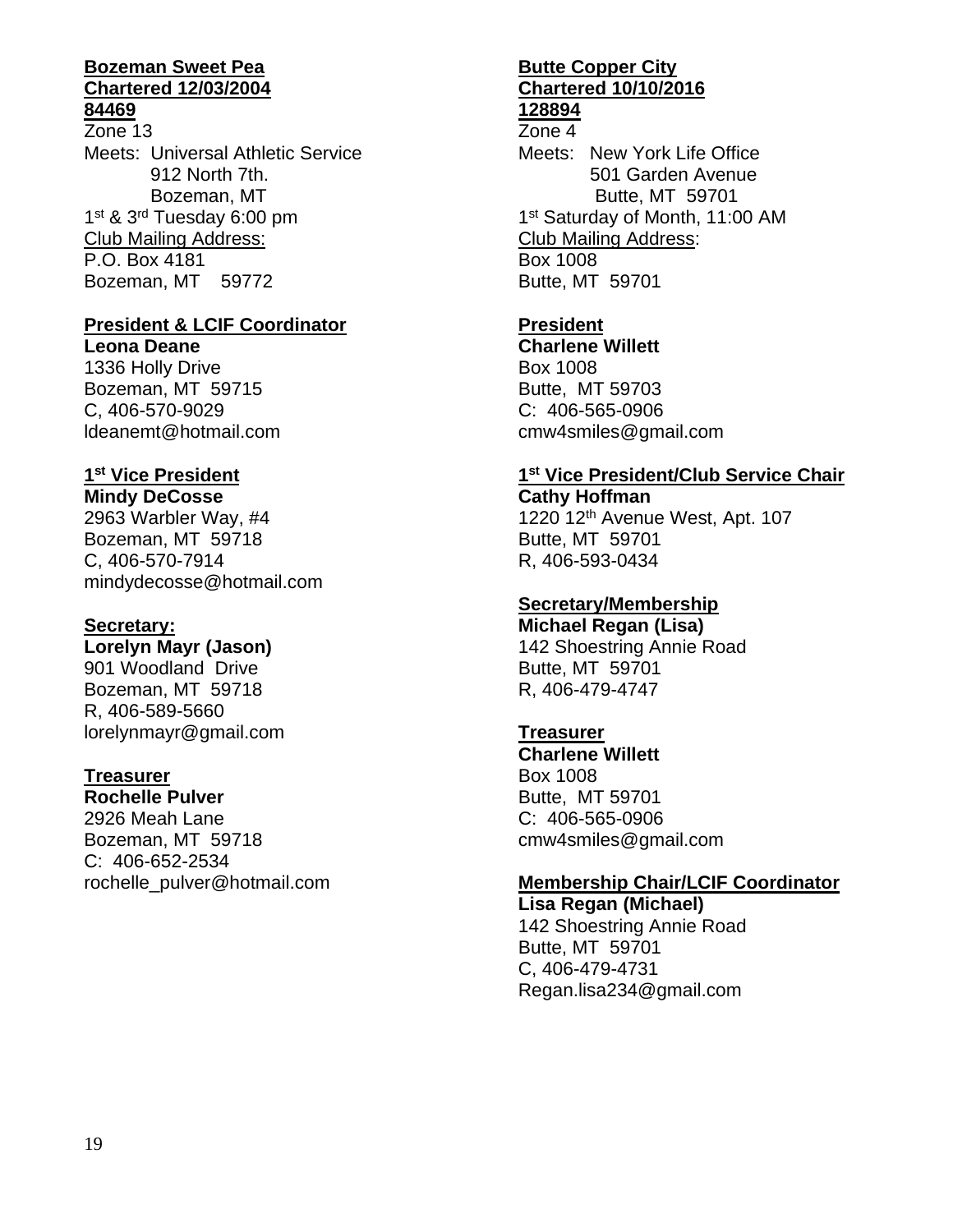#### **Butte Mile-Hi Chartered 11/15/1973 13089**

#### Zone 4 Meets: Perkin's Restaurant 2900 Harrison Avenue Butte, MT 59701

1<sup>st</sup> & 3<sup>rd</sup> Tuesday, 7:00 PM Club Mailing Address Box 4562 Butte, MT 59701

#### **President/Membership/LCIF Coordinator**

**Janet Hadnagy (Steve)** 837 West Quartz Butte, MT 59701 B: 406-782-7710 C: 406-490-7710 Janandsteve2009@live.com

#### **1 st Vice President**

#### **Benno Garwood (Bethany)** 3001 State Street

Butte, MT 59701 R, 406-224-3638 bennogarwood@gmail.com

#### **Secretary**

#### **James Newville (Cathy)** 3212 Quincy Street Butte, MT 59701 R, 763-241-5213

C, 763-464-6491 jnville@yahoo.com

#### **Treasurer**

#### **Ron Gruss (Pat)** 2913 Locust Butte, MT 59701 R: 406-782-8710 C: 406-565-6192

#### **Membership Chair**

**Steve Hadnagy (Janet)** 837 West Quartz Butte, MT 59701 B: 406-782-7710 C: 406-490-7710 Janandsteve2009@live.com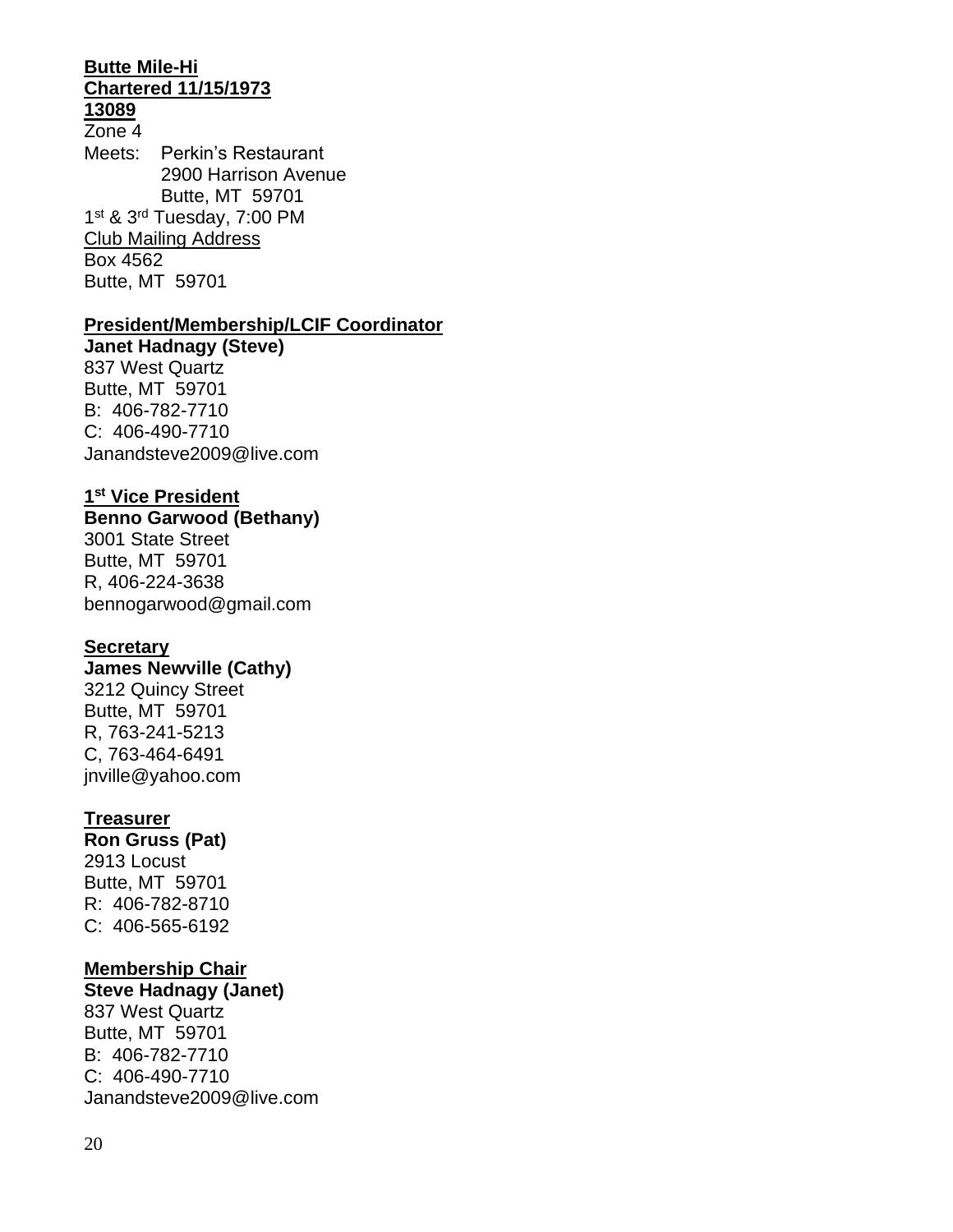#### **Cascade Chartered 01/25/1958 13049**

# Zone 6

Meets: Senior Citizens Center 101 Front St. Cascade, MT 1<sup>st</sup> & 3<sup>rd</sup> Monday 6:30 pm Club Mailing Address Box 202 Cascade, MT 59485

### **President**

**Tina Keen (Charles)** Box 377 Ulm, MT 59485 406-727-8787 Chuckandtina@netzero.net

#### **1 st Vice President Vacant**

### **Secretary & LCIF Coordinator**

**Charles Keen (Tina)** Box 377 Ulm, MT 59485 B,406-727-8787 C: 406-788-9251 charliekmti@gmail.com

### **Treasurer**

**William Cruze (Cheryl)** Box 583 Cascade, MT 59421 R: 406-468-3034 C: 406-468-5395 Bill.cruze@stockmens.net

#### **Charlo Chartered 01/13/1954 13090**

Zone 2 Meets: Charlo HS Shop 404 First Street Charlo, MT 59824 4<sup>th</sup> Thursday, 6:30 PM

#### **President & LCIF Coordinator**

**Jeffrey Lulow (Erin)** 41904 Trails End Lane Ronan, MT 59864 R: 406-207-1057

**1 st Vice President**

**Stanley Atchley (Dawn)** 56911 Gallagher Road Charlo, MT 59824 R: 406-644-2062 B: 406-644-2404

## **Secretary**

**Patricia Jamieson** Box 136 Dixon, MT 59831 R: 406-246-0009 B: 406-644-2211 bisonbird@blackfoot.net

#### **Treasurer**

**Roderick Wamsley (Barbara)** Box 56 Charlo, MT 59824 R: 406-644-2558 rwamsley@blackfoot.net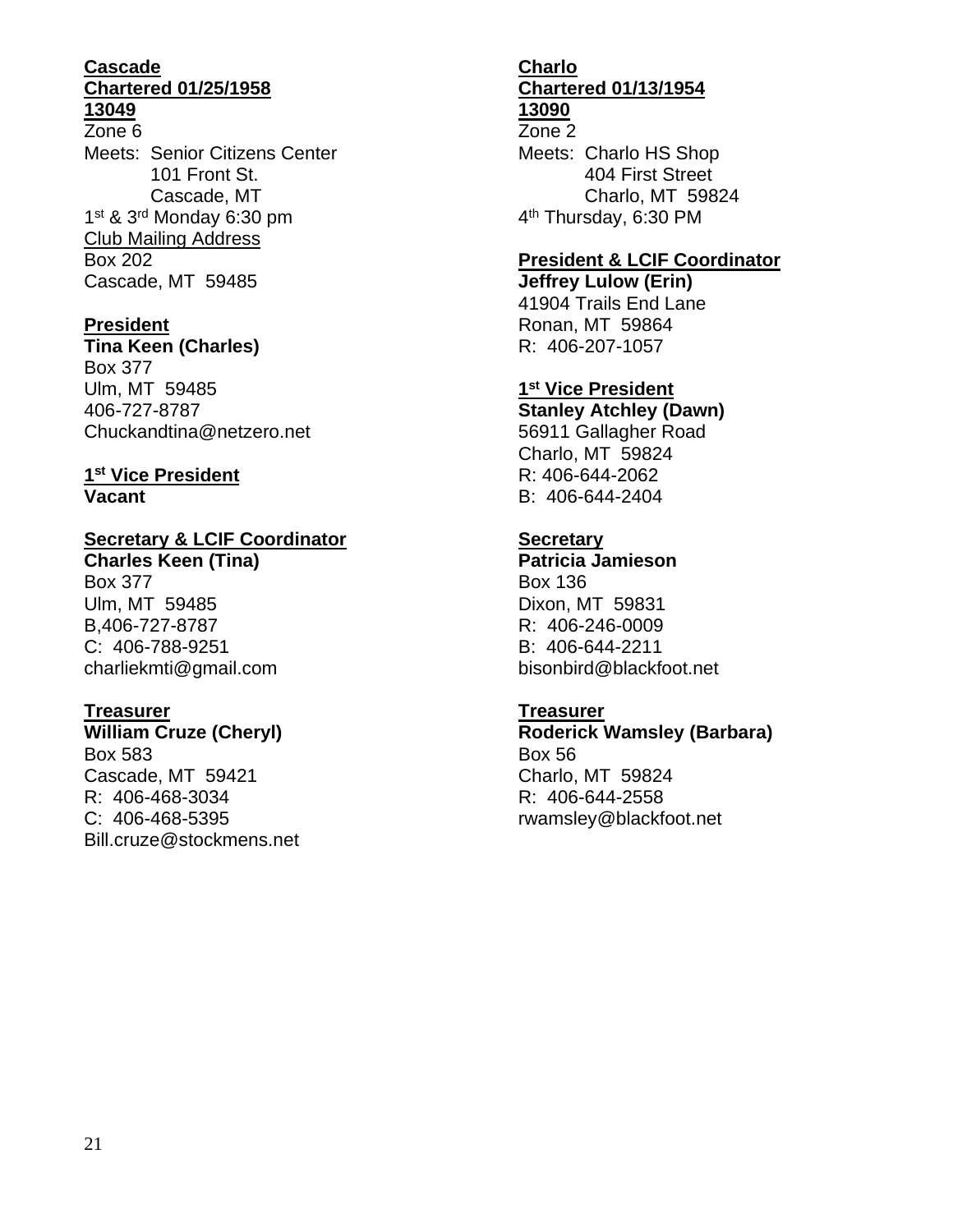#### **Chinook Chartered 05/05/1925 13051**

Zone 7 Meets: June-Aug: Fairgrounds or Sweet Park Aug-May: Blaine Ct. Library 94 4<sup>th</sup> Street, Chinook 59523 3<sup>rd</sup> Tuesday 6:00 pm

#### **President & LCIF Coordinator Richard Cronk (Paulette)** Box 846

Chinook, MT 59523 C, 406-799-0827 tbarx@itstriangle.com

#### **1 st Vice President Vacant**

## **Secretary: Jack Mattingly (Rebecca)** Box 31 Chinook, MT 59523

C, 406-399-3474 jack\_mattingly@yahoo.com

### **Treasurer:**

**Douglas Mosser** Box 1162 Chinook, MT 59523 R, 406-357-3249

#### **Choteau Chartered 04/26/1927 13052**

Zone 8 Meets: John Henry's 215 N. Main Ave. Choteau, MT 1<sup>st</sup> & 3<sup>rd</sup> Monday, 6:30 pm

# Club Mailing Address:

Box 617 Choteau, MT 59422

## **President**

**Al Kostelnik (Julie)** 209 Rice Avenue Choteau, MT 59422 R: (406) 466-3518 al.kostelnik@arcadis-us.com

#### **1 st Vice President:**

**Mary Morzinski** Box 1196 Choteau, MT 59422 C, 406-750-5281 mmorzinski@gmail.com

### **Secretary/Treasurer**

**Thomas Rogers (Connie)** P.O. Box 617 Choteau, MT 59422 R: (406) 466-5826 C, 406-461-9507 ellens@3rivers.net

# **Membership**

**George Anderson (Florence)** 209 10<sup>th</sup> Avenue NE R, 406-466-2544 C, 406-590-7588 lfeagoajr@3rivers.net

# **LCIF Coordinator**

**Stanley Rathman** Box 636 Choteau, MT 59422 R, 406-466-2126 C, 406-590-2731 stanleyrathman@gmail.com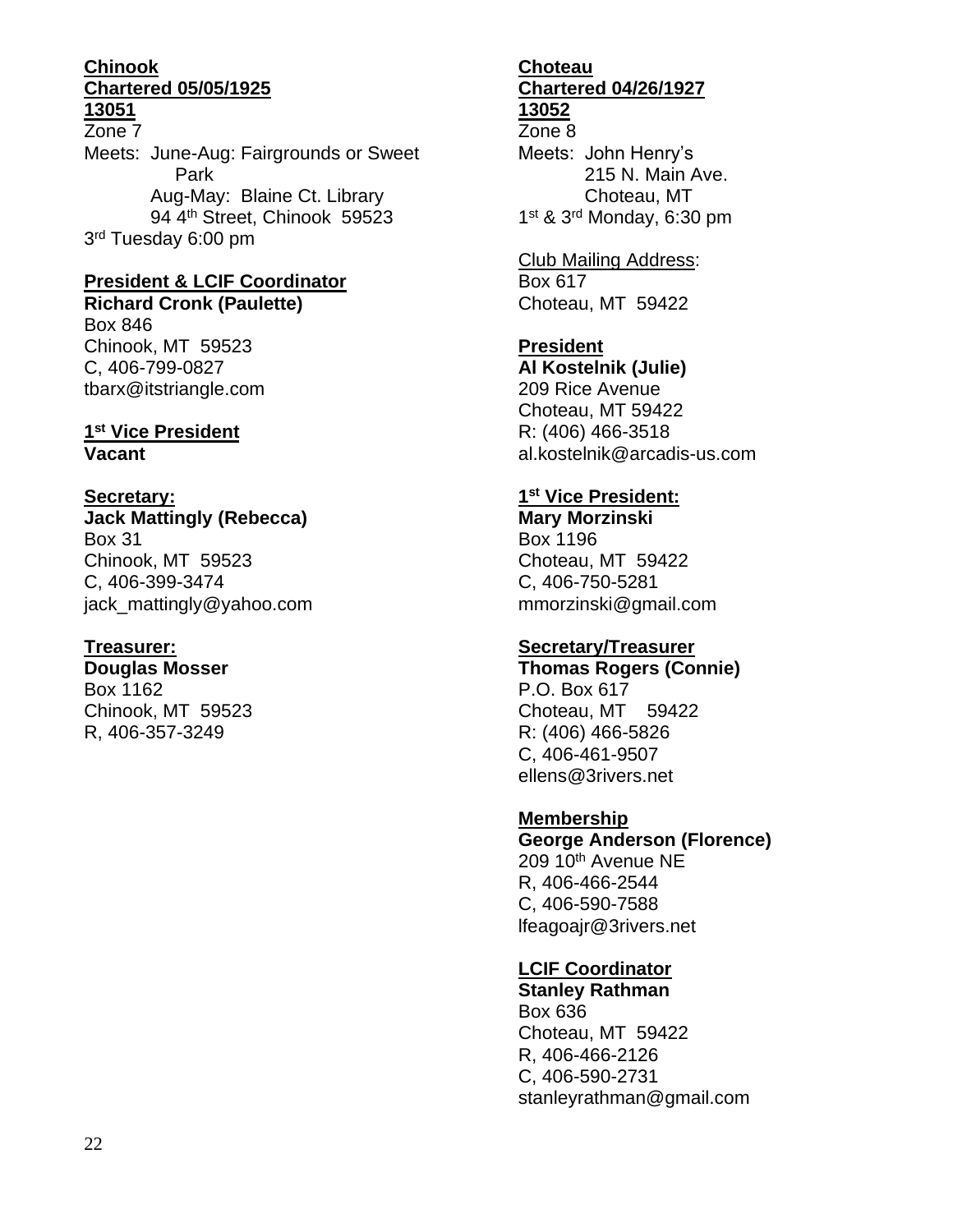#### **Columbia Falls Chartered 12/03/1952 13091**

Zone 3 Meets: Nite Owl Backroom Hwy 2 Columbia Falls, MT 59912 1<sup>st</sup> & 3<sup>rd</sup> Thursday, 7:00 PM Club Mailing Address Box 1191 Columbia Falls, MT 59912

#### **President & LCIF Coordinator Steve Melby**

136 Larch Hill Drive Columbia Falls, MT 59912 R, 406-892-4957 simelbymhi@yahoo.com

#### **1 st Vice President**

**Kayla Hartley (Joseph)** Box 971 Columbia Falls, MT 59912 R, 406-471-7447 Kayla.ruby.hartley@gmail.com

#### **Secretary**

**Steven Holte (Paula)** 293 5th Avenue NE Columbia Falls, MT 59912 R; 406-730-2396 justsingitholte@gmail.com

#### **Treasurer**

**Gary Thuesen (Lynne)** 1114 6<sup>th</sup> Avenue West Columbia Falls, MT 59912 R; 406-892-3160

### **Membership Chair**

**Robert Haessely** Box 1167 Columbia Falls, MT 59912 R: 406-892-3160 C, 406-471-2369

#### **Conrad Chartered 12/10/1928 13053**

Zone 8 Meets: Coach's Corner 608 S. Front St. 2<sup>nd</sup> & 4<sup>th</sup> Monday 6:30 pm Club Mailing Address: P.O. Box 821 Conrad, MT 59425

# **President**

**Chris Torgerson** 601 8th Avenue SW Conrad, MT 59425 C; 406-450-3904 ctbigsky@3riversnet

# **1 st Vice President**

**Darby Donavan** Box 1010 Conrad, MT 59425 C, 406-945-1324 Darbydonavan@gmail.com

# **Secretary:**

**Casey Vandenacre & LCIF Coordinator** 3597 Liberty School Road Conrad, MT 59425 R: (406) 450-3522 cvanag@hotmail.com

# **Treasurer:**

**John McFarland** Box 821 Conrad, MT 59425 R, 406-289-3612 Johnnymac289@gmail.com

# **Membership Chair**

**Lyle Orcutt** 2930 Moulton School Road Conrad, MT 59425 C, 406-289-3612 Johnnymac289@gmail.com

**Club Service Chair Paul Stenerson (JoAnn)** 308 South Iowa; Conrad, MT 59425 R: 406-271-5384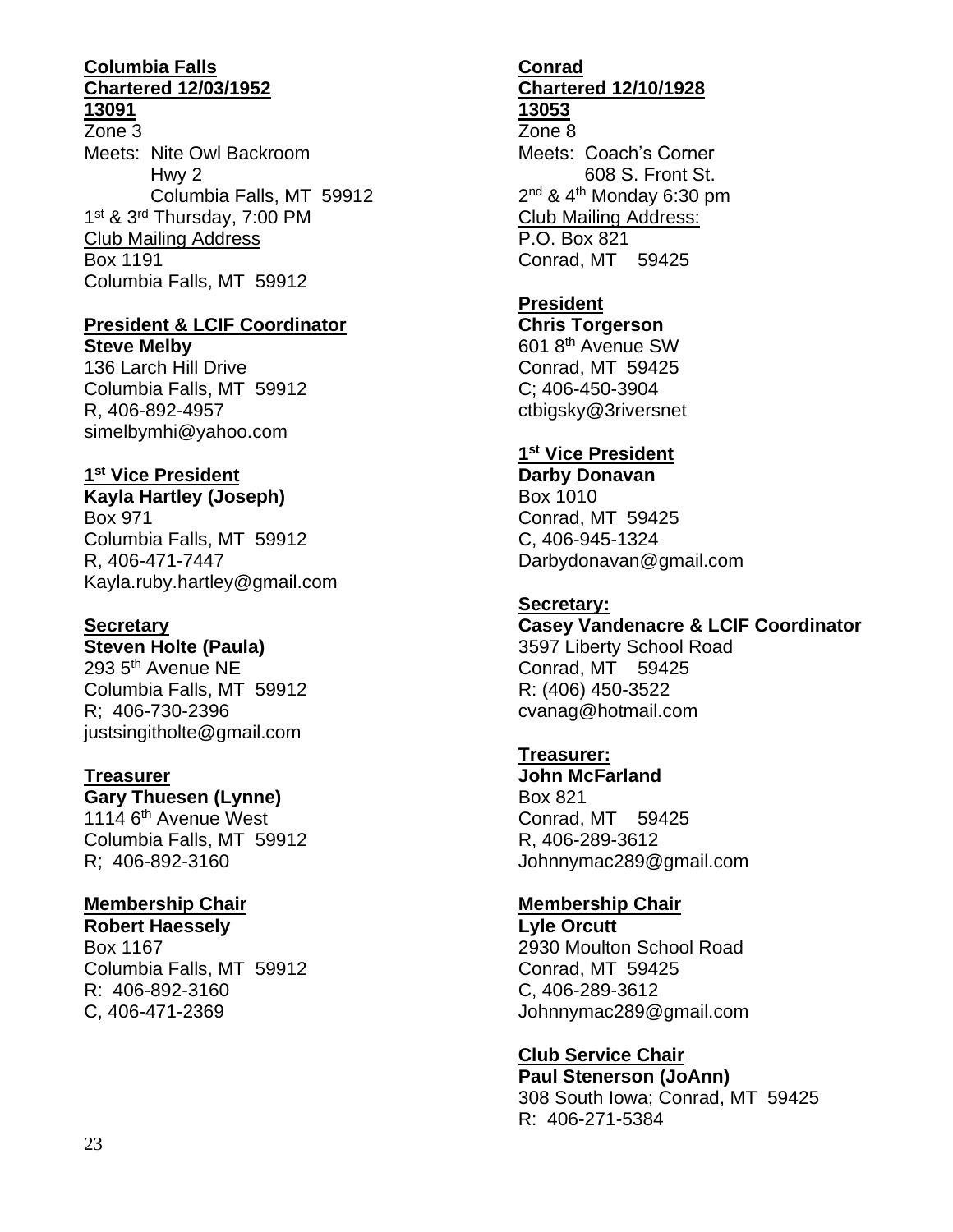#### **Coutts/Sweetgrass Chartered 09/13/1934 13054**

Zone 8 Meets: Methodist Church 17 2<sup>nd</sup> Avenue West Sunburst, MT 4<sup>th</sup> Tuesday, 6:00 PM

#### **President**

**Nancy Linnell (Mike)** Box 224 Sunburst, MT 59482 R: 406-937-3131 nancy.linnell@gmail.com

#### **1 st Vice President**

**Jeff Nix (Amanda)** Box 465 Sunburst, MT 59482 C, 406-301-4245 jeffreynix@yahoo.com

#### **Secretary**

**Tasha Blair (Christopher)** Box 667 Sunburst, MT 59482 R, 406-937-6807 Christopherblair14.cb@gmail.com

#### **Treasurer**

**Peggy Tobin (Michael)** Box 408 Sunburst, MT 59482 R: 406-937-1215 C, 406-461-4206 peggyt@northerntel.net

#### **Membership**

**Amanda Nix (Jeff)** Box 465 Sunburst, MT 59482 R: 406-937-4768 anix@sunburst.k12.mt.us

### **LCIF Coordinator**

24 **Michael Tobin (Peggy)** Box 408; Sunburst, MT 59482 B: 406-937-1215 Miktob1951@gmail.com

#### **Culbertson Chartered 09/13/1946 12966**

Zone 10 Meets: Lion's Building Downtown 208 Broadway Ave. Culbertson, MT 1<sup>st</sup> & 3<sup>rd</sup> Thursday 6:30 pm Club Mailing Address: P.O. Box 42 Culbertson, MT 59218

#### **President & LCIF Coordinator**

**John Fordyce (Tamar)** Box 433 Culbertson, MT 59218 R: 406-787-6160 C: 406-787-6453 jfordyce@roosmem.org

#### **1 st Vice President**

**Steve Larsen (Darcia)** 1838 Road 2058 Culbertson, MT 59218 C, 406-480-9058 larsens@nemont.net

#### **Secretary:**

**Wayne Hendrickson (Penny)** 401 5th Ave. E, Box 746 Culbertson, MT 59218 R: (406) 787-7862 bankerwayne@yahoo.com

### **Treasurer:**

**Allen Peterson (Esther)** 317 3rd Ave. W, Box 263 Culbertson, MT 59218 R: (406) 787-5373 F: (406) 787-5373 Ahp4-emp2@yahoo.com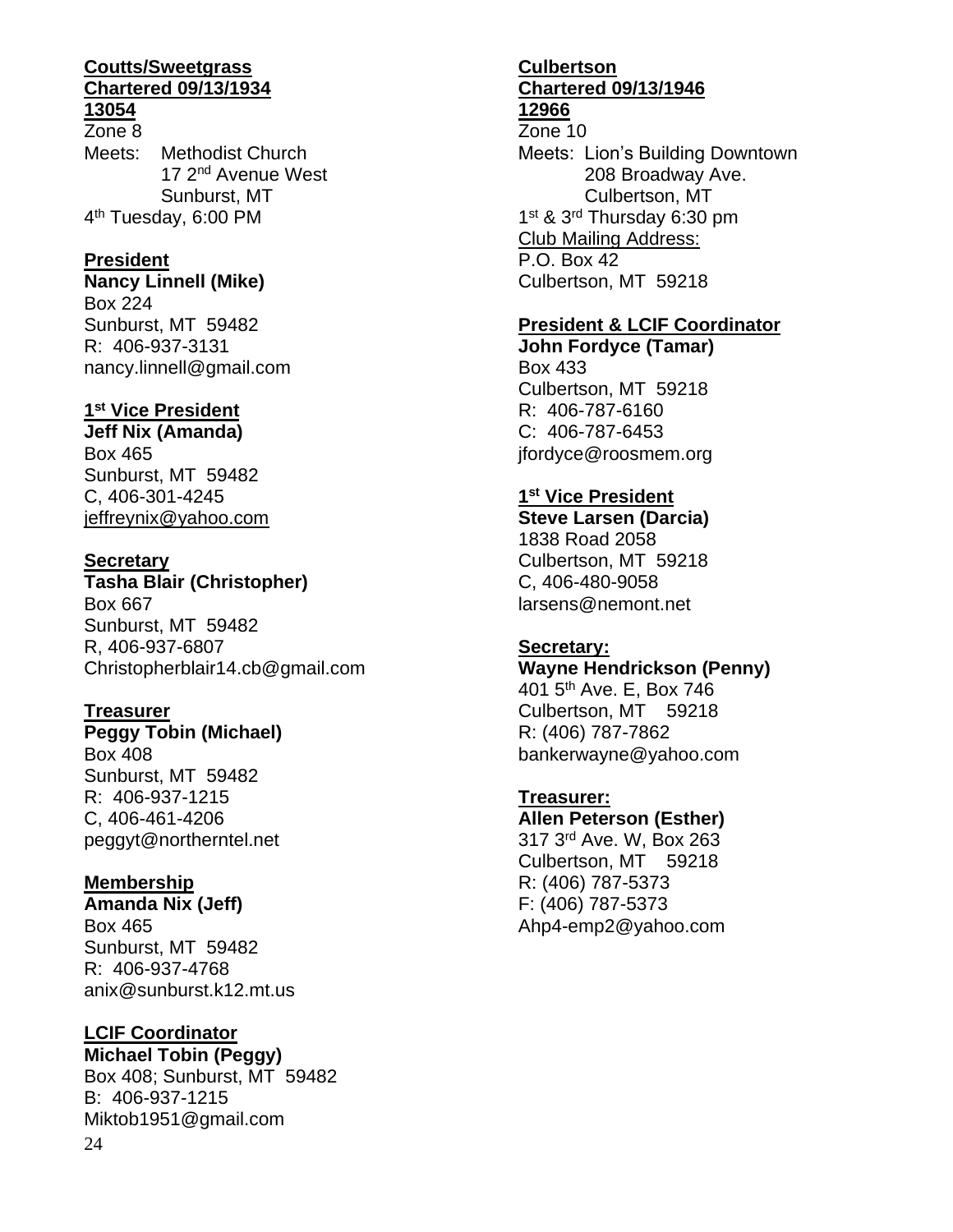#### **Cut Bank Chartered 12/06/1929 13055**

Zone 8 Meets: Parkview Senior Center 715 East Main Cut Bank, MT 3<sup>rd</sup> Tuesday 6:00 pm Club Mailing Address: P.O. Box 2213 Cut Bank, MT 59427

#### **President & LCIF Coordinator**

**Chris Robinson** 121 2nd Avenue SE Cut Bank, MT 59427 C; 406-229-5400 Cgrobinson76@q.com

# **1 st Vice President**

**Arlen Peterson** 3 Nyhagen Road Cut Bank, MT 59427 aspete50@gmail.com

#### **Secretary:**

#### **Pamela Smith (Chuck)**

208 1st Avenue SE Cut Bank, MT 59427 C; 707-301-1465 pjfarkle@yahoo.com

#### **Treasurer:**

**Lee Holden** 405 Mountain View Blvd. Cut Bank, MT 59427-3626 R: (406) 873-2380

### **Membership Chairperson:**

**Mark Stanchfield**  720 4th St. S.E. Cut Bank, MT 59427-3511 R: (406) 873-4034 markstanchfield@gmail.com

### **CSC**

**Leonard Fugle** 210 2nd Street SW

25 Cut Bank, MT 59427 R, 406-873-5247

#### **Deer Lodge Chartered 05/22/1984 43869**

Zone 4

Meets: Home of Jim Walrath 801 Milwaukee Avenue Deer Lodge, MT 1<sup>st</sup> Wednesday, 6:00 PM

### **President**

**Julie Edelen (Russell)** 10111 Eastside Road Deer Lodge, MT 59722 C, 406-570-2204 Tmptnf8@gmail.com

#### **1 st Vice President/LCIF Coordinator**

**James Walrath (Jessica)** 801 Milwaukee Deer Lodge, MT 59722 R, 406-846-4095 Distantdrums73@gmail.com

#### **Secretary/Treasurer**

**Russ Edelen (Julie)** 10111 Eastside Road Deer Lodge, MT 59722 R, 406-693-2462 C, 406-490-7342 Redelen1950@gmail.com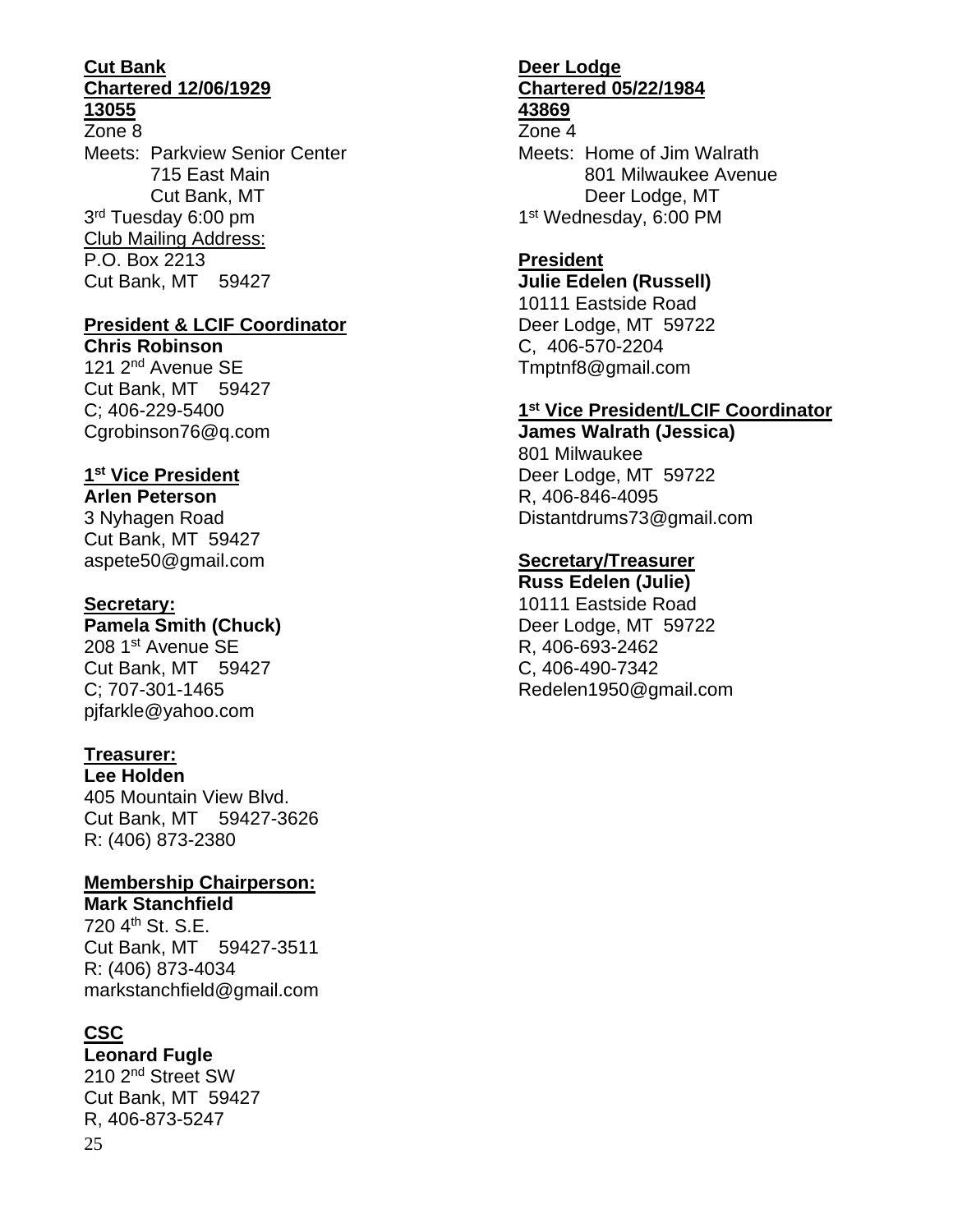#### **Denton Chartered 01/26/1955 12967**

Zone 14 Meets: Shade Tree Café 512 Broadway Denton, MT 1<sup>st</sup> & 3<sup>rd</sup> Tuesday 6:30 AM Club Mailing Address: Box 423 Denton, MT 59430

#### **President & LCIF Coordinator**

**Glenn Todd (Jane)** 12837 Benchland Road Denton, MT 59430 R: 406-567-2643 toddfrm@mtintouch.net

#### **1 st Vice President**

**Larry Rice (Susan)** 337 Iowa Bench Denton, MT 59430 R, 406-567-2287 lsricecybar@yahoo.com

#### **Secretary:**

**Carla Allen (Russ)** P.O. Box 357 Denton, MT 59430

R: 406-567-2573 cmrgm@hotmail.com

# **Treasurer:**

**Katie Hatlelid** 2599 Ployhar Road Denton, MT 59430 C: 406-580-9303 k.hatlelid@hotmail.com

# **Dillon Chartered04/26/1979**

#### **36971** Zone 13

Meets: Beaverhead Co. Treasurer's Office 102 N. Washington Dillon, MT 1<sup>st</sup> Tuesday, 7:00 pm Club Mailing Address: 4565 Hwy 41 N Dillon, MT 59725

#### **President & LCIF Coordinator**

**Fred Chouinard (Brenda)** 388 Badger Run Road Dillon, MT 59725 R: (406) 683-2996 Gowire406@icloud.com

#### **1 st Vice President**

**Jeffrey Daugherty (Elllen)** 1128 East Glendale Dillon, MT 59725 R, 406-683-3447 C, 406-925-9375 daughertyej@msn.com

#### **Secretary:**

**John Garry (Elizabeth)** 220 South Arizona Street Dillon, MT 59725 R, 406-988-0211 Jagarry20@hotmail.com

### **Treasurer:**

**Brenda Chouinard (Fred)** 388 Badger Run Dr. Dillon, MT 59725 R, 406-683-2996 C, 406-925-1427 Chouinard406@msn.com

### **Membership Chair**

**Verna Love** 820 N. Montana St. #10 Dillon, MT 50729 C, 406-596-1265 vprosgroup@hotmail.com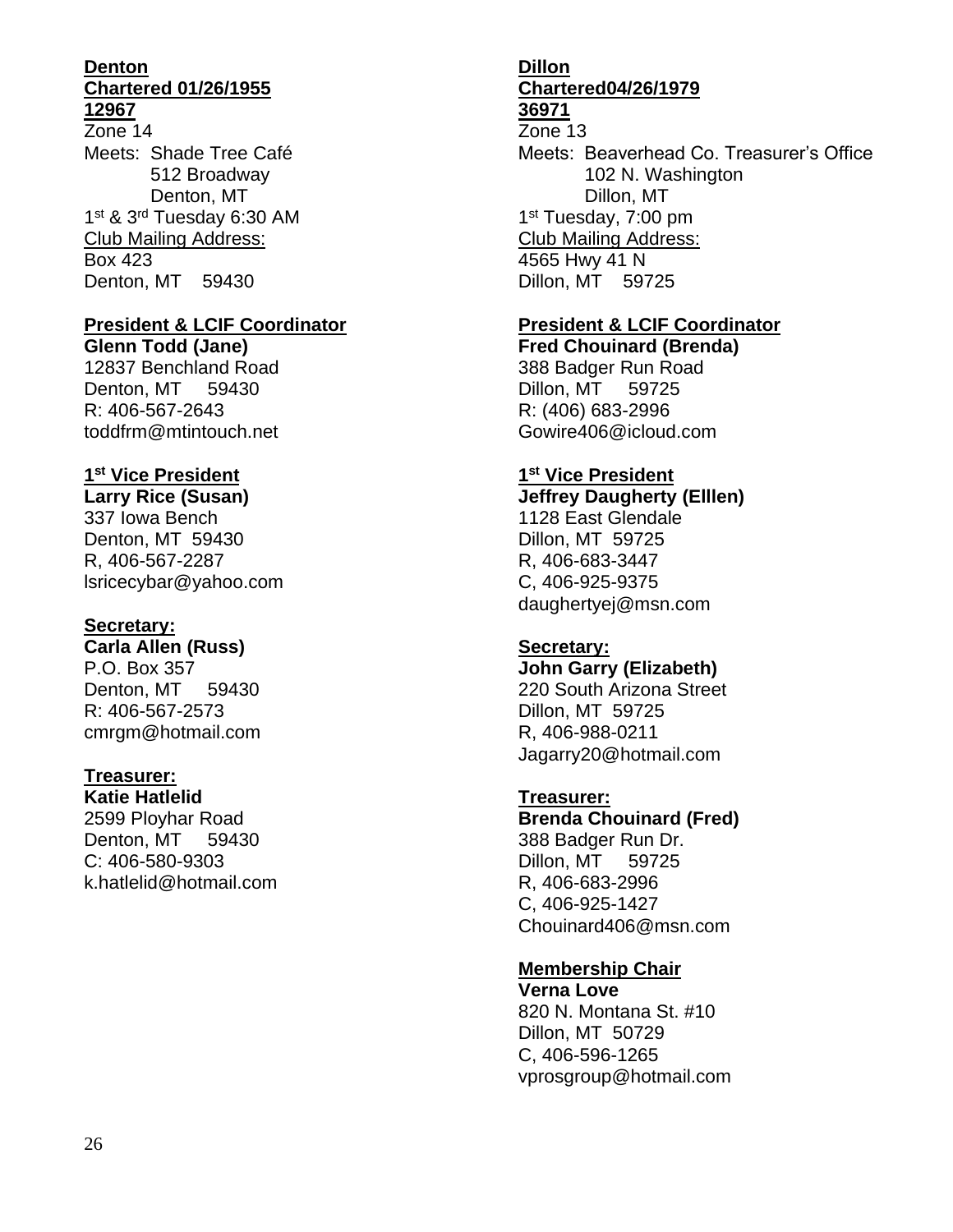#### **East Missoula Chartered 04/12/1967 13092**

Zone 1 Meets: East Missoula Community Center 300 Montana Avenue East Missoula 1<sup>st</sup> & 3<sup>rd</sup> Wednesdays, 7:00 PM Club Mailing Address Box 811 Milltown, MT 59851

#### **President & LCIF Coordinator**

**Jack Ballas (Sue)** 315 Minnesota Missoula, MT 59802 R: 406-543-4498 jackballas2002@yahoo.com

#### **1 st Vice President**

#### **Doug Combs (Joann)**

425 Colorado Avenue Missoula, MT 59802 R, 406-549-2196 ddcombs@bresnan.net

#### **Secretary**

#### **Michael East (Jane)**

222 Fairview Avenue Missoula, MT 59801 R: 406-370-0694 Mikeeast007@gmail.com

#### **Treasurer**

#### **Doug Frandsen (Andrea)**

721 Montana Avenue Missoula, MT 59802 R: 406-549-6895 dougfrandsen@yahool.com

#### **Ennis Chartered 08/30/1948 12969**

# Zone 13

Meets: Madison Valley Fire Station 5035 U.S. Highway 287 N. Ennis, MT 2<sup>nd</sup> & 4<sup>th</sup> Wednesday 7:00 pm Club Mailing Address: P.O. Box 383 Ennis, MT 59729-0383

#### **President & LCIF Coordinator**

**Donia Smith** Box 459 Ennis, MT 59729 Nanajack1@yahoo.com

#### **1 st Vice President**

**Ken Sciuchetti** 113 West Williams Street Ennis, MT 59725 R, 406-682-4775 corny@3rivers.net

#### **Secretary:**

**Cherrie Zitting (Charles)** 150 Fish Hatchery Rd. Ennis, MT 59729 R: (406) 682-5409 czitting@3rivers.net

#### **Treasurer:**

**David Aced (Susan)** P.O. Box 399 Ennis, MT 59729 R: (406) 682-7949 Daa1cpa@aol.com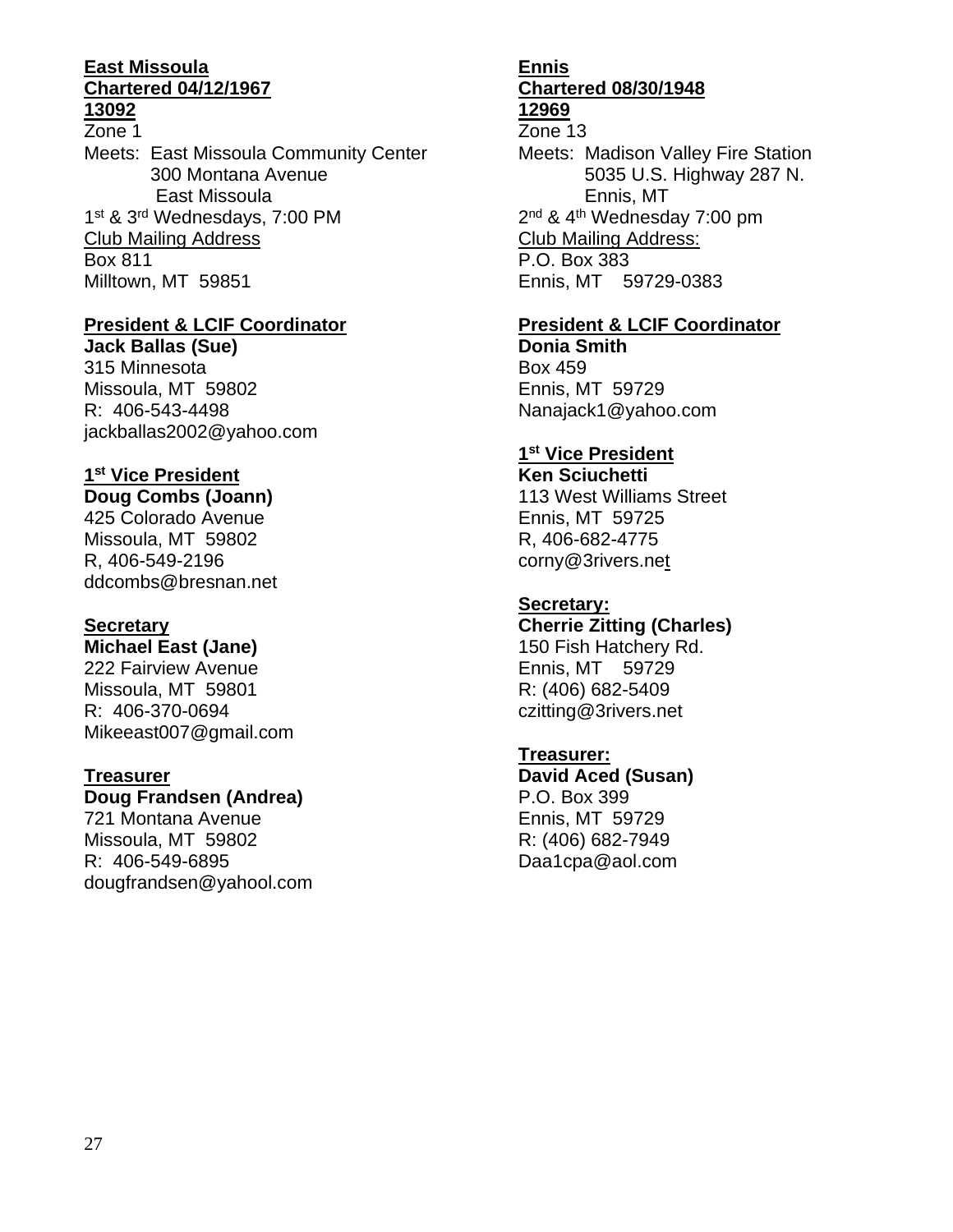#### **Eureka- Tobacco Valley Chartered 01/16/2014 121135**

Zone 3 Meets: Glacier Bank Community Room 222 Dewey Avenue Eureka, MT 1<sup>st</sup> & 3<sup>rd</sup> Tuesday, 7:00 PM

# **President/LCIF Coordinator**

**Adrian Miller**

Box 722 Eureka, MT 59917 R, 406-270-9233 C, 406-270-9233 arijap@gmail.com

#### **1 st Vice President Vacant**

**Secretary Sue Flanary (Patrick)** Box 487 Eureka, MT 59917 R/B: 406-889-3958 Smflanary14@gmail.com

#### **Treasurer**

**Patrick Flanary (Sue)** Box 487 Eureka, MT 59917 R/B: 406-889-3958 pflanary@interbel.net

### **Membership Chair**

**Myles Hickman (Debra)** Box 1423 Eureka, MT 59917 R, 406-297-3574 C, 406-291-1071 mhickman@eurekadsl.net

#### **Evergreen Chartered 09/04/1956 13095**

Zone 3 Meets: Moose Lodge 2158 Hwy 2 Kalispell, MT 59901 1<sup>st</sup> & 3<sup>rd</sup> Tuesday, 6:30 PM

# **President & LCIF Coordinator**

**Shaun Forrest (Cathy)** 223 South Nicklaus Avenue Kalispell, MT 59901 R, 406-370-1756 C: 406-370-1756 sforrest@evergreensd50.com

### **1 st Vice President**

**Duane Dierenfield (Teri)** 583 Patriot Way Kalispell, MT 59001 C, 406-471-1630 duanemt@gmail.com

### **Secretary**

**Kari Klehm (Mike)**

40 Meadowlark Lane Kalispell, MT 59901 R: 406-752-3473 C: 406-253-7190 newday@bresnan.net

#### **Treasurer & LCIF Coordinator**

**Kathryn L. Yancey (Paul)** 145 Beartrap Road Kalispell, MT 59901 C: 352-516-0981 Kathyy2@yahoo.com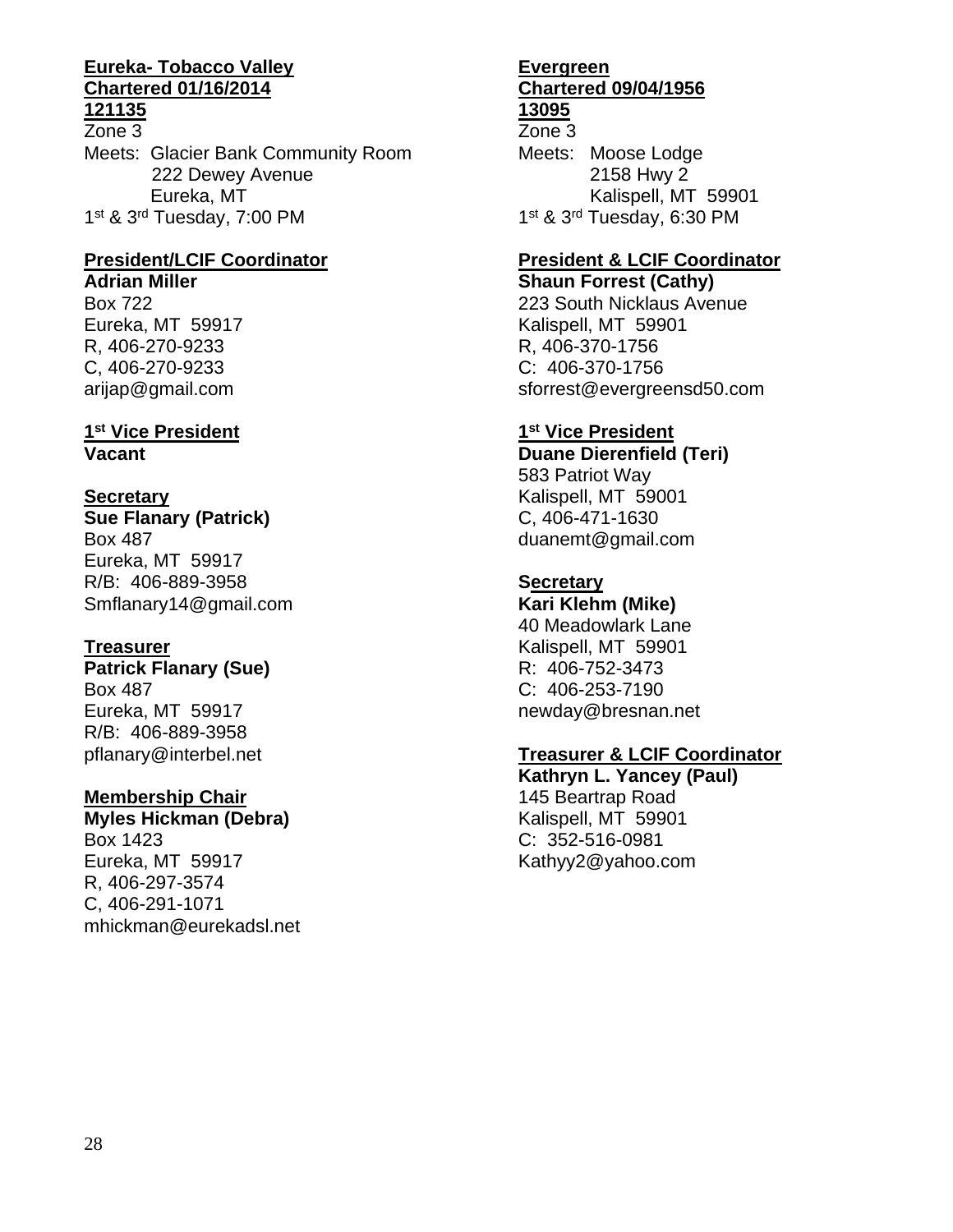#### **Fairfield Chartered 02/26/1940 13058**

Zone 8 Meets: Harvest Hills Golf Club 2280 Highway 89 Fairfield, MT 1<sup>st</sup> & 3<sup>rd</sup> Wednesday, 6:0 PM Club Mailing Address: Box 662 Fairfield, MT 59436

#### **President/LCIF Coordinator Levi Ostberg**

Fairfield, MT 59436

#### **1 st Vice President Vacant**

#### **Secretary Phillip Maxwell (Jody)** Box 784 Fairfield, MT 59436 406-590-6299 pemaxwell@3rivers.net

#### **Treasurer**

**Tony Clark** 351 1<sup>st</sup> Road SW Fairfield, MT 59436 C, 406-231-8673

# **Membership Chair**

**Kevin McWilliams** Box 277 Fairfield, MT 59436

#### **Forsyth Chartered 12/03/1924 12971**

Zone 11 Meets: Speedway Café 811 Main St. Forsyth, MT Mondays, Noon Club Mailing Address: P.O. Box 780 Forsyth, MT 59327

### **President:**

**Gordon VanAsh (Patty)** Box 1381 Forsyth, MT 59327 R, 406-356-2829 gvanash@rangeweb.net

#### **1 st Vice President**

**Scott Klein (Tracy)** Box 1484 Forsyth, MT 59327 R, 406-346-4380 sklein@fsbforsyth.com

#### **Secretary & Club Service Chair:**

**Darrell Grogan (Steffani)** P.O. Box 682 Forsyth, MT 59327 R: (406) 346-2816 B: 406-346-2111 C: 406-351-3556 sdgrog@rangeweb.net

### **Treasurer:**

**Robert Martelle** P.O. Box 780 Forsyth, MT 59327 R: (406) 346-7218 rjmartelle@rangeweb.net

### **LCIF Coordinator**

**Dennis Kopitzke (Linda)** Box 1266 Forsyth, MT 59327 R, 406-346-1488 djk\_7491@rangeweb.net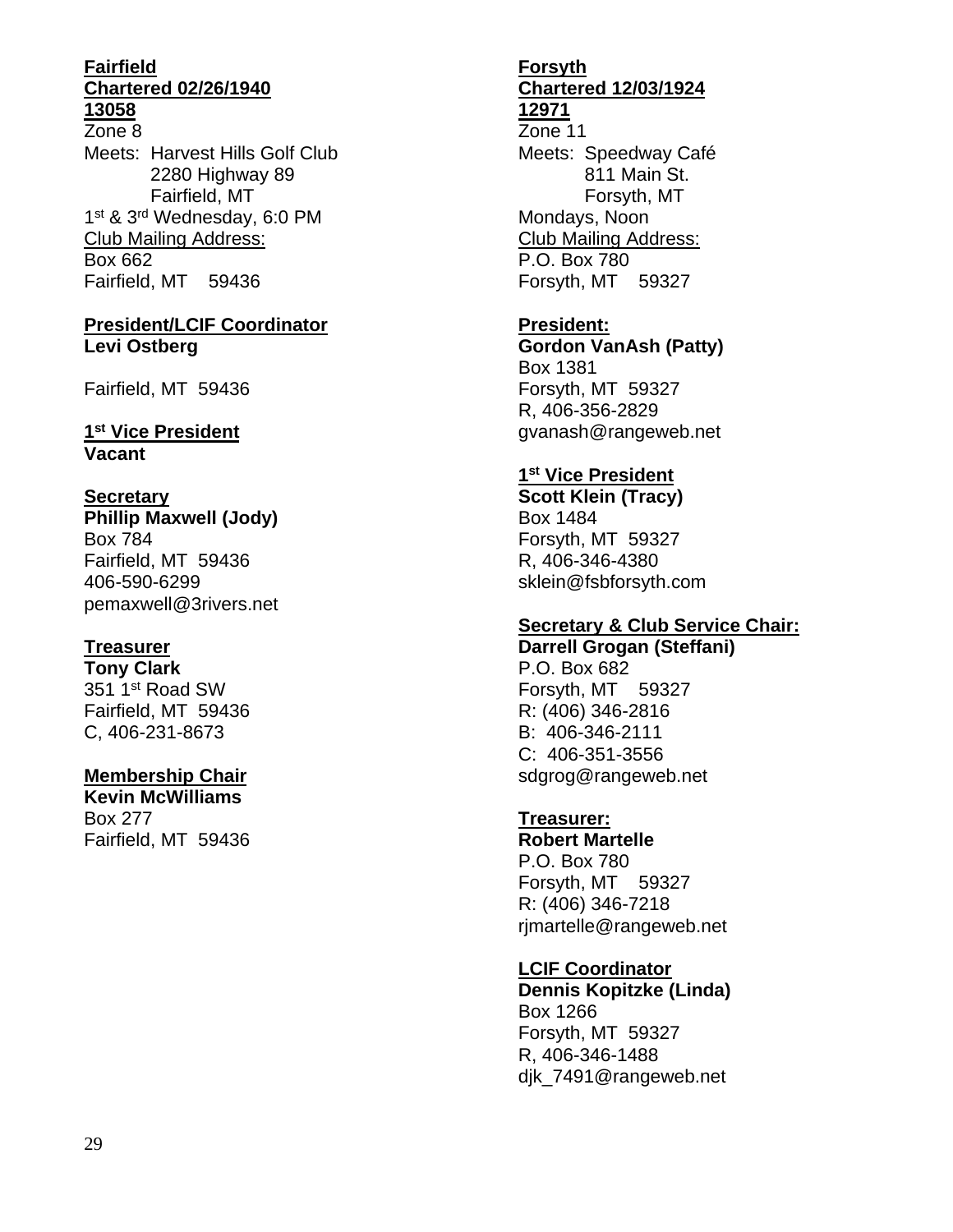#### **Fort Benton Chartered 10/10/2005 89325**

Zone 6 Meets: First Bank of Montana 1502 Main Fort Benton, MT 3<sup>rd</sup> Thursday noon Club Mailing Address: P.O. Box 821 Fort Benton, MT 59442

#### **President & LCIF Coordinator**

**Henry Schnackenberg (Valerie)** Box 818 Fort Benton, MT 59442 R: 406-622-4204 henrysnack@gmail.com

#### **1 st Vice President**

**Raymond Gonzalez (Ani)** Box 747 Fort Benton, MT 59442 R; 843-329-3368 Raymond18thkid@yahoo.com

# **Secretary**

**Vacant**

#### **Treasurer**

**Orry Fruit (Montana)** Box 1523 Fort Benton, MT 59442 C, 406-853-5337 orryf@ourbank.com

### **Membership Chair**

**Carla Singer (Ken)** Box 324 Fort Benton, MT 59422 H, 406-622-3675

# **Glendive Chartered 01/10/1944**

**12972**

Zone 9 Meets: Yellowstone River Inn 1903 N. Merrill Glendive, MT 1<sup>st</sup> & 3<sup>rd</sup> Tuesday, Noon Club Mailing Address: P.O. Box 366 Glendive, MT 59330

# **President & LCIF Coordinator**

**Donald Higbee (Belinda)** 211 Seven Mile Drive Glendive, MT 59330 R, 406-377-7069 C, 406-939-4798 Bighig1@outlook.com

#### **1 st Vice President/Membership**

**Hilary Hopfauf (Jean)** 205 5<sup>th</sup> Highland Park Glendive, MT 59330 R, 406-365-8454 C, 406-989-8454 hjhopfauf@midrivers.com

#### **Secretary:**

**Don Idso** 402 Petroleum Drive, #68 Glendive, MT 59330 R, 406-377-5007 C, 406-939-5604 donidso@gmail.com

#### **Treasurer:**

**Debra Wagner-Anderson (Craig)** 318 Sigmund Street Glendive, MT 59330 B, 406-939-4903 djwads@midrivers.com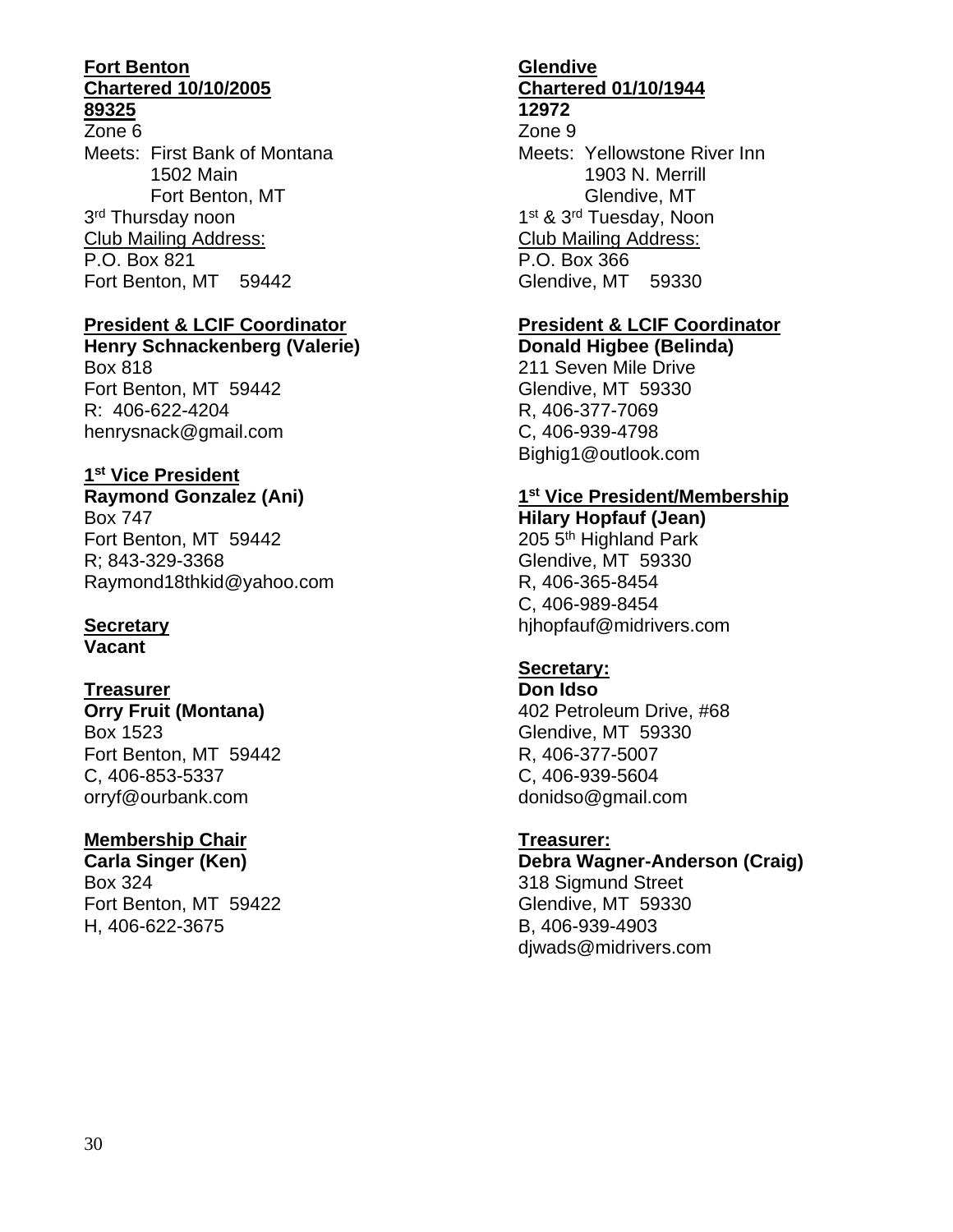#### **Great Falls Chartered 12/20/1922 13061**

Zone 6 Meets: Enbar #8 5<sup>th</sup> Street South Great Falls, MT Tuesday Noon Club Mailing Address: 704 1st Avenue North Great Falls, MT 59403

#### **President & LCIF Coordinator**

**Mark Willmarth (Mary)** 220 38th Avenue NE Great Falls, MT 59404 R, 406-455-8489 mark@visionwcstmt.com

#### **1 st Vice President**

**Eric Borggaard** 3404 Fern Drive Great Falls, MT 59404 C, 406-454-3790

#### **Secretary/Treasurer**

### **Benjamin Myers (Meagan)**

704 1st Avenue North Great Falls, MT 59401 W; 406-727-7691 bmyers.cpa@gmail.com

# **Great Falls Electric City Chartered 09/15/1958**

#### **13062**

Zone 6 Meets: Montana Club 907 Smelter Ave. NE Great Falls, MT 1<sup>st</sup> & 3<sup>rd</sup> Monday, 6:30 pm Club Mailing Address: 4204 Clark Ave. Great Falls, MT 59405

## **President:**

**Peggy Seeley** 1318 3rd West Hill Drive Great Falls, MT 59404 R: (406) 454-0425 doxigal@bresnan.net

#### **1 st Vice President**

**Craig Rude** 16 Sun Valley Road Great Falls, MT 59405 Trainman6011@gmail.com

#### **Secretary/Treasurer/LCIF Coordinator**

**Charles Schabel (Jeanne)** 4204 Clark Ave. Great Falls, MT 59405 R: (406) 453-5254 cschabel@centurylink.net

#### **Membership Chairperson:**

**Robert Haensel (Dorothy)** 3309 3rd Street NE Great Falls, MT 59404 R: (406) 952-4529 Gretel@bresnan.net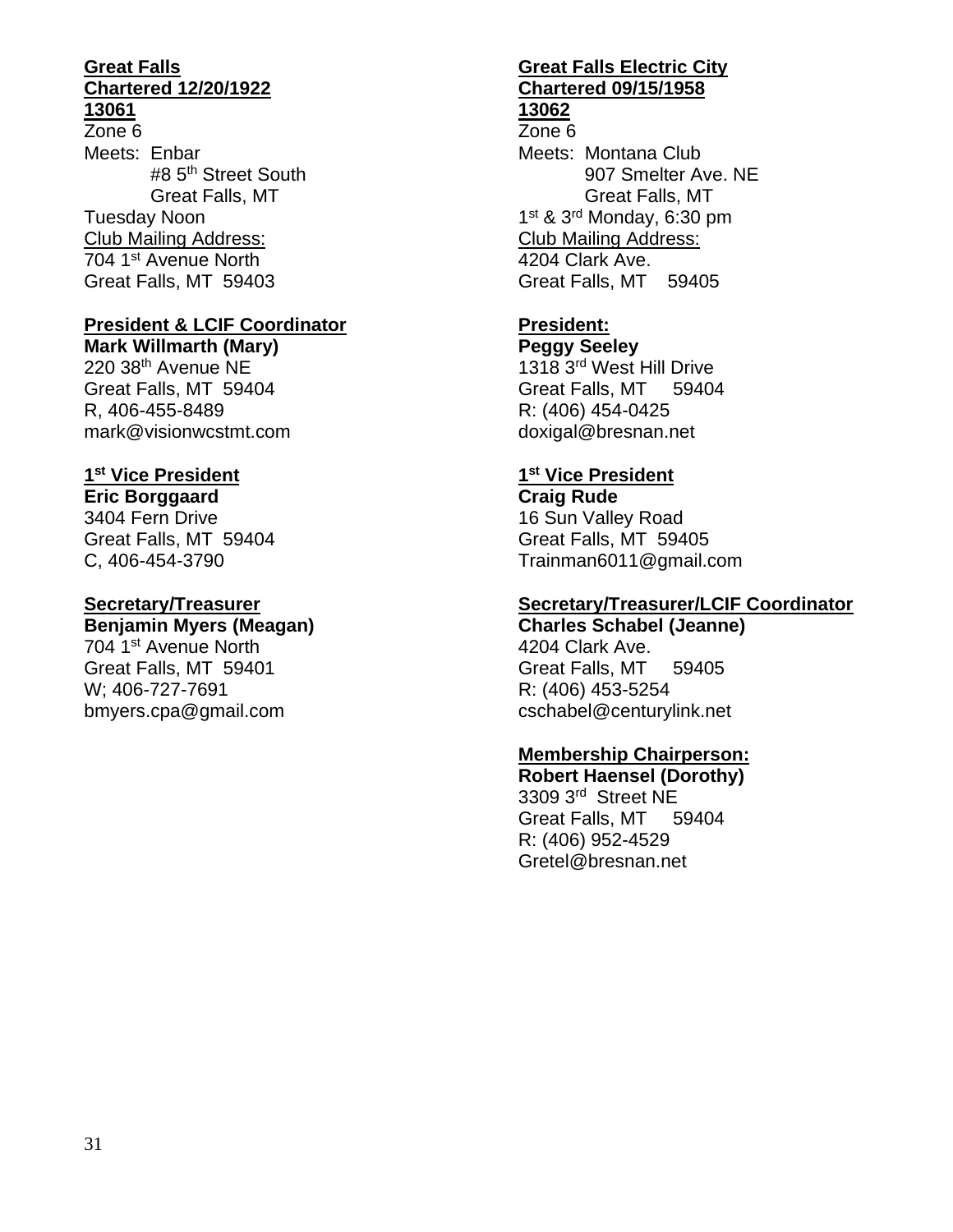#### **Great Falls Sunrise Chartered 05/25/1966 13063**

Zone 6 Meets: Perkins 526 2nd Ave N. 2<sup>nd</sup> & 4<sup>th</sup> Tuesday 6:30 am Club Mailing Address: P.O. Box 714 Great Falls, MT 59403

#### **President**

**Jan Cahill (Angela)** 746 33 B Avenue NE Great Falls, MT 59404 C, 406-899-1988 macds@live.com

### **1 st Vice President**

**Mitchell Martin** 420 27th Street NE Great Falls, MT 59404

#### **Secretary**

**Michelle Noriega** 1001 12th Street NW Great Falls, MT 59404 R, 507-829-3243 Michelle.noriega88@gmail.com

### **Treasurer:**

**Neil Swift (Gretchen)** P.O. Box 714 Great Falls, MT 59403 R: (406) 453-4175 ngswift57@yahoo.com

# **Membership Chairperson:**

**Jack Beckman (Carol)** 301 Skyline Drive NE Great Falls, MT 59404 R: 406-453-6390; C: 406-231-2424 jtbeckman@bresnan.net

#### **LCIF Chairperson Michael Schmit (Shari)**

1003 2nd Avenue SW Great Falls, MT 594040 C, 406-868-4019

#### **Hamilton Chartered 01/27/1930 13097**

Zone 1 Meets: BJ's Restaurant 900 North 1st Street Hamilton, MT 1<sup>st</sup> & 3<sup>rd</sup> Tuesdays, Noon Club Mailing Address Box 1564 Hamilton, MT 59840

## **President & LCIF Coordinator**

**Dan Rothlisberger (Cheryl)** Box 2135 Hamilton, MT 59840 R: 406-363-3879 drothlisberger@q.com

#### **1 st Vice President**

**Dixie Dees** 554 Dixie Lane Hamilton, MT 59840 R, 406-381-0922 C, 406-381-0922 ddpines@gmail.com

#### **Secretary**

**Cheryl Rothlisberger (Dan)** Box 2135 Hamilton, MT 59840 R: 406-363-3879 drothlisberger@q.com

#### **Treasurer**

**Thomas Brader (Joyce)** Box 665 Hamilton, MT 59840 C: 406-370-4477 tom@montana.com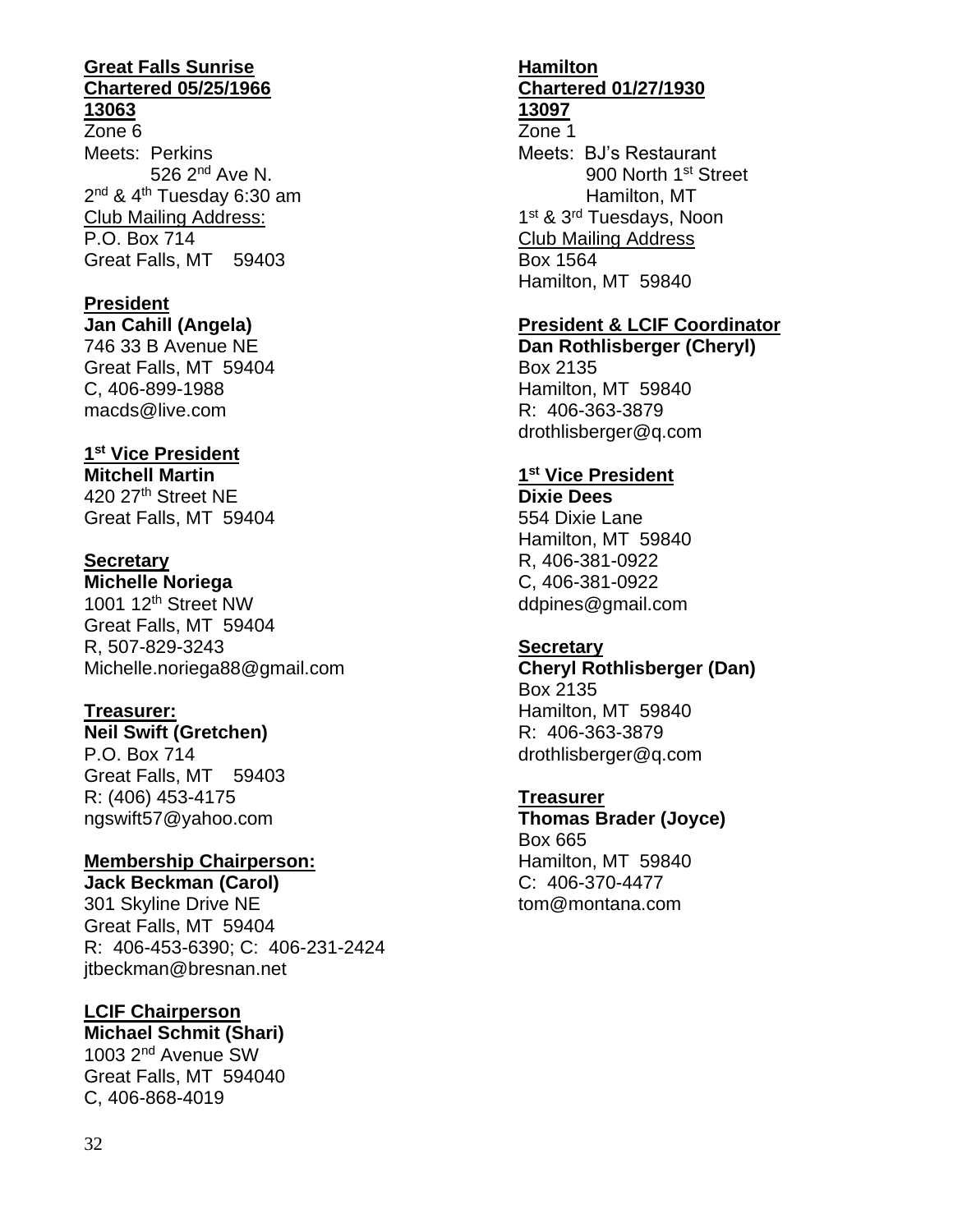#### **Havre Chartered 11/13/1952 13065**

Zone 7 Meets: Elks 321 2nd Street Havre, MT 1<sup>st</sup> & 3<sup>rd</sup> Thursday; 6:30 PM Club Mailing Address: P.O. Box 248 Havre, MT 59501

# **President & LCIF Coordinator:**

**Becky Toth** 521 2nd Avenue Havre, MT 59501 R, 406-265-3796 C, 406-399—4096 Becksue\_4@yahoo.com

# **1 st Vice President**

**Mark Rowlatt** 13 Saddle Butte Drive Havre, MT 59501 C, 406-945-8084 mdrowlatt@gmail.com

### **Secretary:**

**Doug Larson (Loranne)** 1120 12<sup>th</sup> St. Havre, MT 59501 R: (406) 265-8796 larsondbl@yahoo.com

#### **Treasurer: Steve McLain (Marilyn)** 1017 Ed Drive Havre, MT 59501 R, 406-265-7937 smconsstinc@yahoo.com

# **Membership Chairperson**

**Craig Tilleman (Kathy)** 7320 2nd Street Havre, MT 59501 R, 406-265-8384 C, 406-808-7865 cmt@tillemanmotors.com

#### **Helena Chartered 05/03/1933 13098**

Zone 5 Meets: Perkins Restaurant 1803 Cedar 2<sup>nd</sup> & 4<sup>th</sup> Tuesday, 12:10 Club Mailing Address Box 1077 Helena, MT 59604

### **President**

**Danielle Vincent (Tom)** 1164 Daybreak Street Helena, MT 59602 C: 406-202-1348 craftycpa@gmail.com

#### **1 st Vice President Vacant**

#### **Secretary Dan Sturdevant (Jo)** Box 275 Clancy, MT 59634 C: 406-439-9297 sturdydan@gmail.com

#### **Treasurer**

**Byron Beley** 211 Springfield Drive Helena, MT 59602 R, 406-422-5646 C, 406-594-0126 bbeley@valleybankhelena.com

### **Membership Chairperson**

**Scott Cromwell** 3782 East Riggs Street; East Helena, MT 59635 scottc@s360a.com

### **LCIF Coordinator**

**Shaun Peterson** 2635 Sundance Drive Helena, MT 59635 C: 406-459-0547 speterson@paynewest.com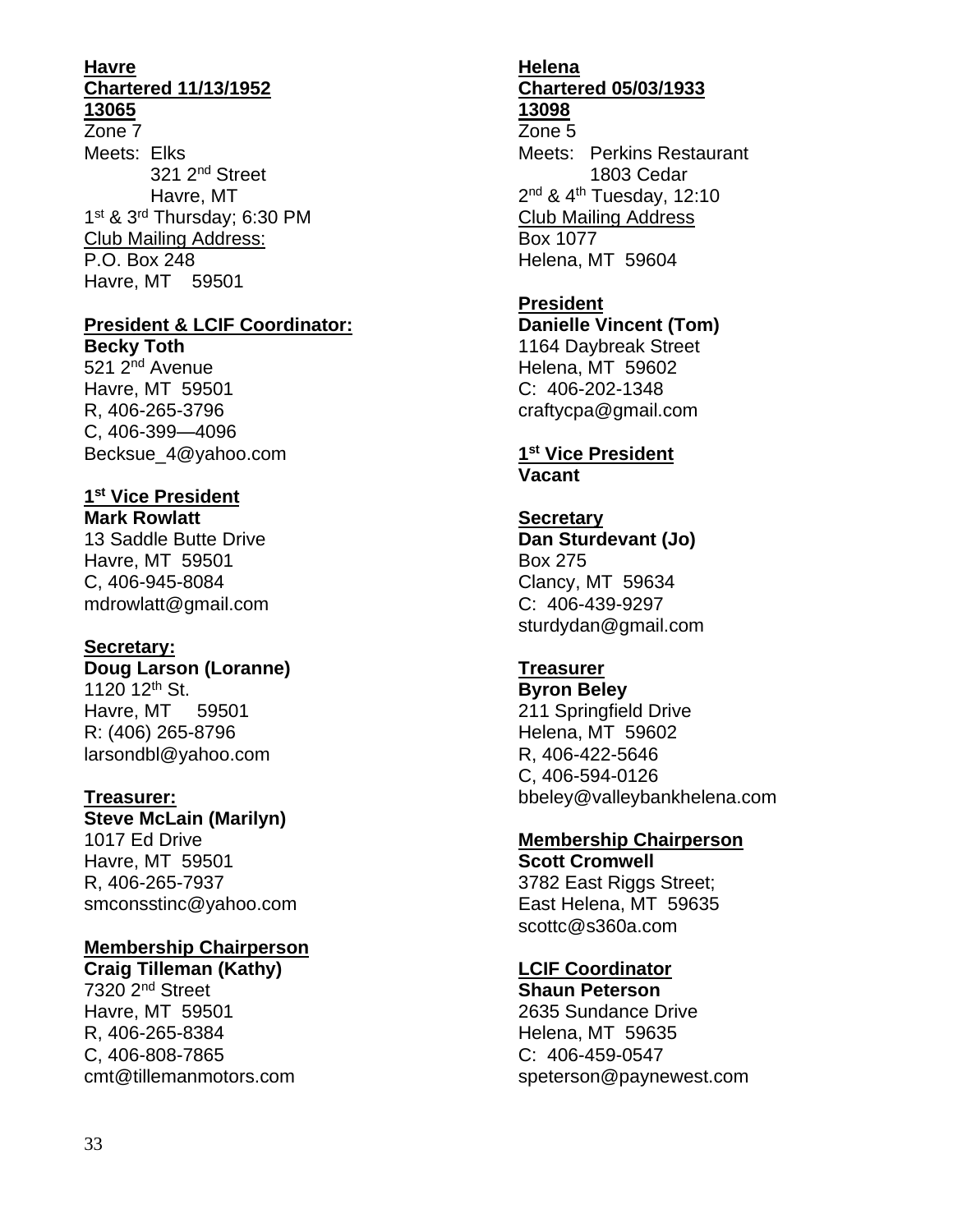#### **Helena Gold Rush Chartered 01/09/1984 43348**

#### Zone 5 Meets: 4B's Jorgensons 1714  $11<sup>th</sup>$  Avenue Helena, MT 1<sup>st</sup> & 3<sup>rd</sup> Thursday, 6:00 PM Club Mailing Address Box 4655 Helena, MT 59604

#### **President & LCIF Coordinator:**

**Cory Chenoweth (Amber)** 2630 Knight Street Helena, MT 59601 C: 406-459-6075 corychen@yahoo.com

#### **1 st Vice President**

**Cora Sena (Lynette)** 2000 Grizzly Gulch Drive Helena, MT 59601 C: 406-594-1400 Csenaah64d@gmail.coom

#### **Secretary**

**Tom Naegele (Phyllis)** 2748 Stacia Avenue Helena, MT 59601 C: 406-594-1833 Tomnaegele51@gmail.com

#### **Treasurer**

**Greg Bailly (Tessa)**

1338 Lucchese Road Helena, MT 59602 R: 406-390-6969 B: 406-262-2201

#### **Membership Chairperson**

**Chris Siders (Jordan)** 3743 Travertine Way Helena, MT 59602 C: 406-600-0080 siderrschris@gmail.com

#### **Hot Springs Chartered 01/23/1940 13100**

Zone 2

Meets: Second Home Restaurant 1962 Hwy 28 Hot Springs, MT 59845 3<sup>rd</sup> Monday, 7:00 PM

#### **President & LCIF Coordinator**

**Leslie Haugen (Gerald)** Box 572 Hot Springs, MT 59845 R: 406-741-5174 Leslieanderson56@yahoo.com

#### **1 st Vice President Vacant**

#### **Secretary/Treasurer**

**Valerie Sidmore (William)** 144 Chisholm Trail Road Hot Springs, MT 59845 R; 406-741-2383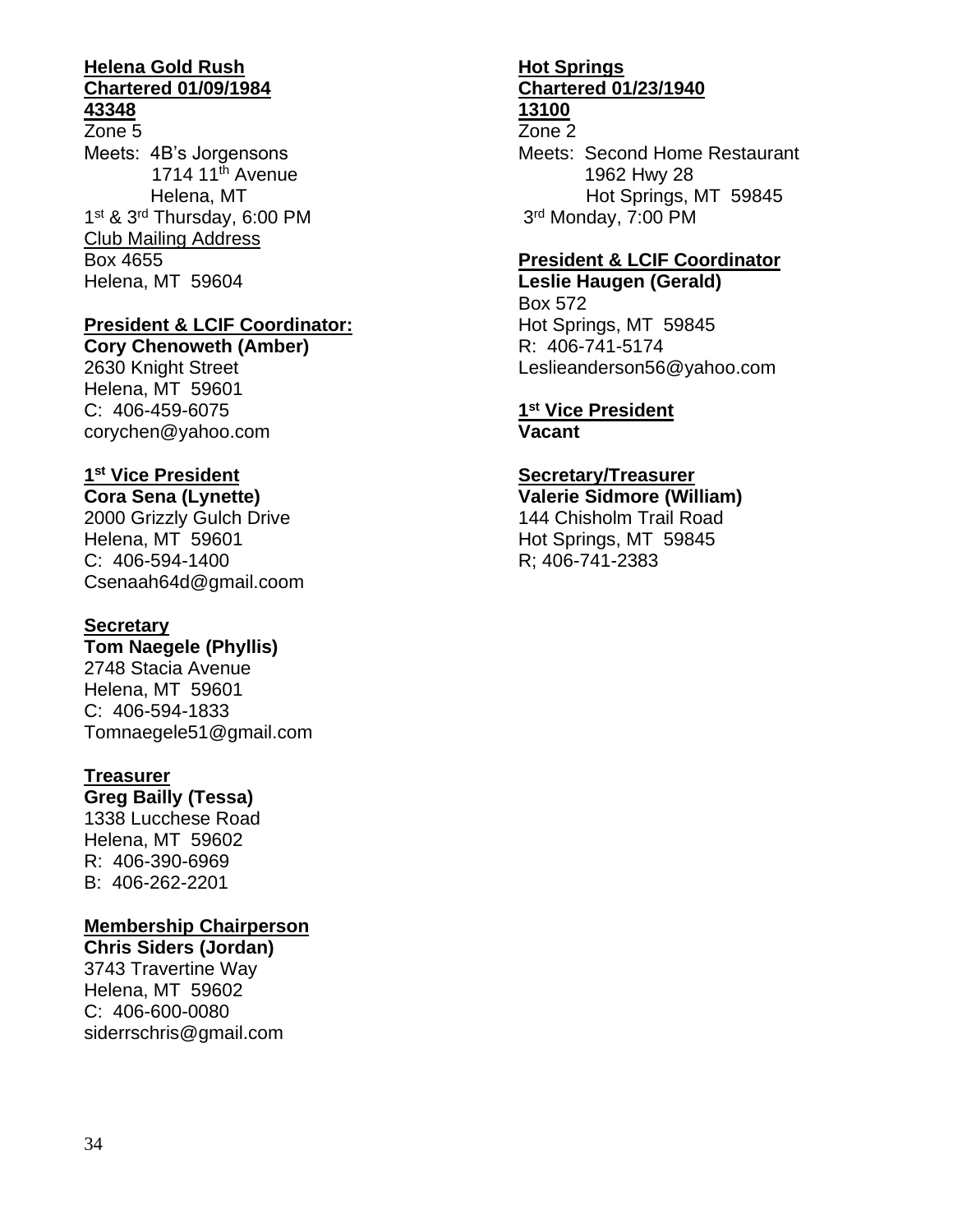#### **Huntley Project Chartered 08/30/1954 12980**

Zone 11 Meets: Homesteader Hall 754 Railroad Highway Worden, MT 2<sup>nd</sup> Tuesday 7:00 pm Club Mailing Address: P.O. Box 252 Worden, MT 59088

# **President/LCIF Coordinator:**

**Steve Rockhold** 3121 Turnberry Circle Billings, MT 59101 C, 303-348-7532 rockinmontana@hotmail.com

#### **1 st Vice President Vacant**

#### **Secretary:**

**Ninette Johnson** 2398 South 16th Road. Ballantine, MT 59006 R: (406) 967-2277 C: (406) 670-4209 Ninette.johnson@yahoo.com

#### **Treasurer:**

#### **Daniel Krum (Marlene)**

P.O. Box 213 Worden, MT 59088 R: (406) 967-3281 F: (406) 967-3281 danmar@nemont.net

#### **Membership Chairperson:**

**Marcus Vogel (Kate)** 2150 South 14th Road Ballantine, MT 59006 C; 406-860-2966 mvogel@north40ag.com

#### **Hysham Chartered11/04/1960 12974**

Zone 11 Meets: Community Center 306 Rapelje Ave. Hysham, MT 1<sup>st</sup> & 3<sup>rd</sup> Tuesday 6:30 pm Club Mailing Address: P.O. Box 175 Hysham, MT 59038-0175

#### **President & LCIF Coordinator Mark Manning**

P.O. Box 175 Hysham, MT 59038 R: (406) 342-5630 B: (406) 342-5571 manningparts@rangeweb.net

#### **1 st Vice President**

**Hanna Schantz (Cliff)** 24 Myers Road Hysham, MT 59038 C: 406-740-0399

#### **Secretary:**

**Ted Church** P.O. Box 23 Hysham, MT 59038 R: (406) 342-5843 B: (406) 342-5521 tedc@rangeweb.net

#### **Treasurer:**

**Bob Fjelstad (Adele)** P.O. Box 109 Hysham, MT 59038 R: (406) 342-5668 B: (406) 342-5668 fjelstad@rangeweb.net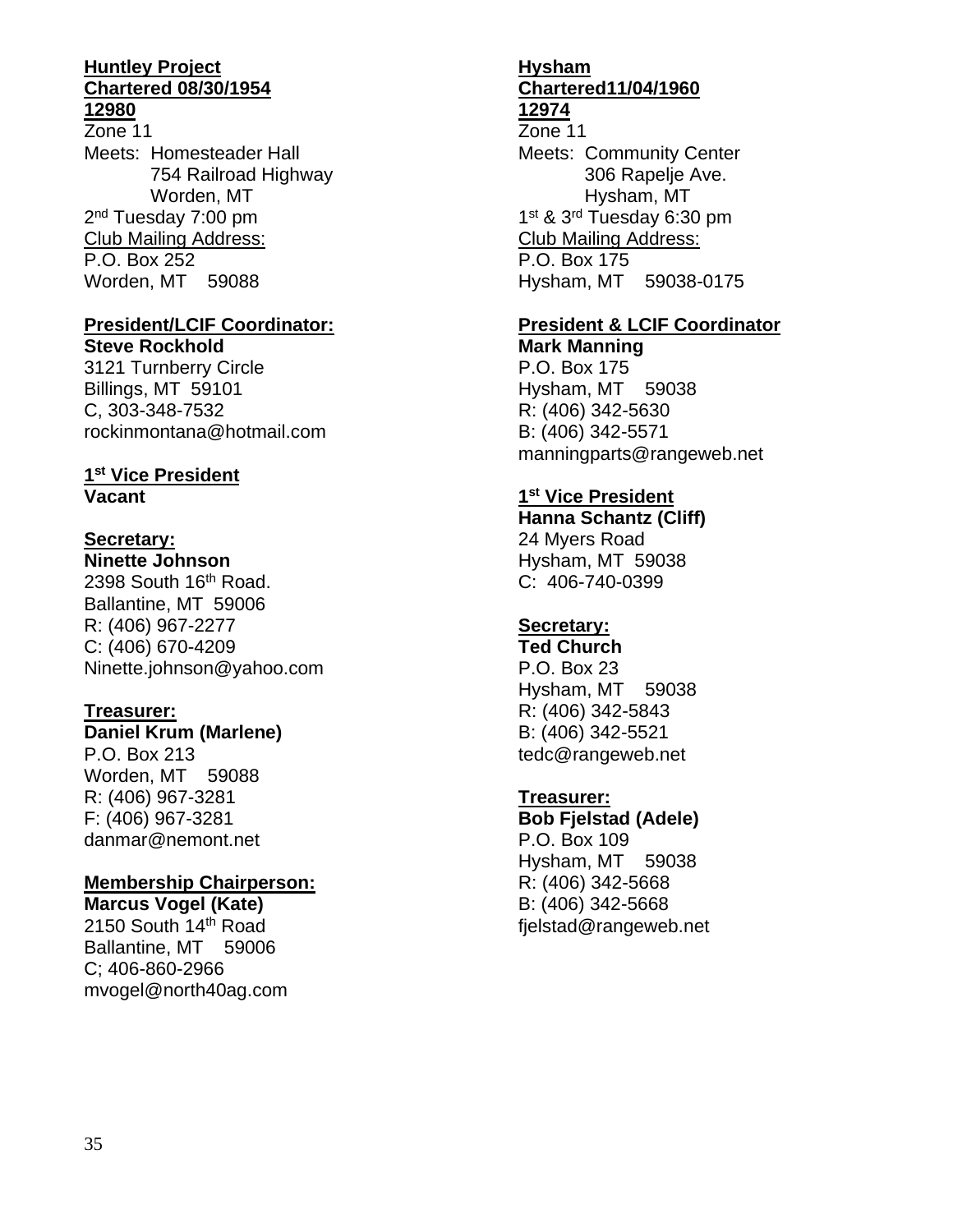#### **Joliet Chartered 10/22/1971 12975**

Zone 12 Meets: Joliet Community Center Highway 212 Joliet, MT 4<sup>th</sup> Wednesday 6:30 pm Club Mailing Address: P.O. Box 331 Joliet, MT 59041

#### **President & LCIF Coordinator**

**Florence McMasters**  P.O. Box 228 Joliet, MT 59041 R: (406) 962-3412 daveandflo@yahoo.com

#### **1 st Vice President Vacant**

# **Secretary**

**Mike Hays** P.O. Box 12 Joliet, MT 59041 R: (406) 962-9884 hhpestpros@gmail.com

#### **Treasurer:**

**Robert Janz (Patty)** Box 63 Joliet, MT 59041 R: 406-962-9830

#### **Membership Chair**

**Dave McMasters (Florence)** Box 228 Joliet, MT 59041 R, 406-962-3412 daveandflo@yahoo.com

#### **Kalispell Chartered 05/04/1942 13101**

Zone 3 Meets: Red Lion Hotel 20 North Main; Kalispell, MT Tuesdays, Noon Club Mailing Address Box 321 Kalispell, MT 59901

#### **President**

**Denyne Loughery (Shawn)** 15 Westberg Court Columbia Falls, MT 59912 R: 406-253-4832 dloughery@glacierbank.com

#### **1 st Vice President**

**Rod Gillman (Debbie)** 1385 Rogers Lane Kila, MT 59920 C, 406-253-9713 webhome@centurytel.net

#### **Secretary**

**Gregg Wilcox (Jo)** 211 Double Lake Drive Kalispell, MT 59901 R, 406-756-0367 gwilcox@glacierbank.com

#### **Treasurer**

**Michael Collins (Kari)** 40 Meadowlark Drive Kalispell, MT 59901 C: 406-871-4176 mikeacollins@bresnan.net

#### **Membership & Club Service Chair**

**Lori Malcolm (Robert)** 39031Baypoint Road Polson, MT 59860 B: 303-328-7011 Lorimalcolm16@gmail.com

#### **LCIF Coordinator**

**Robert Malcolm (Lori)** R/C, 303-229-9789 Malcolms4@msn.com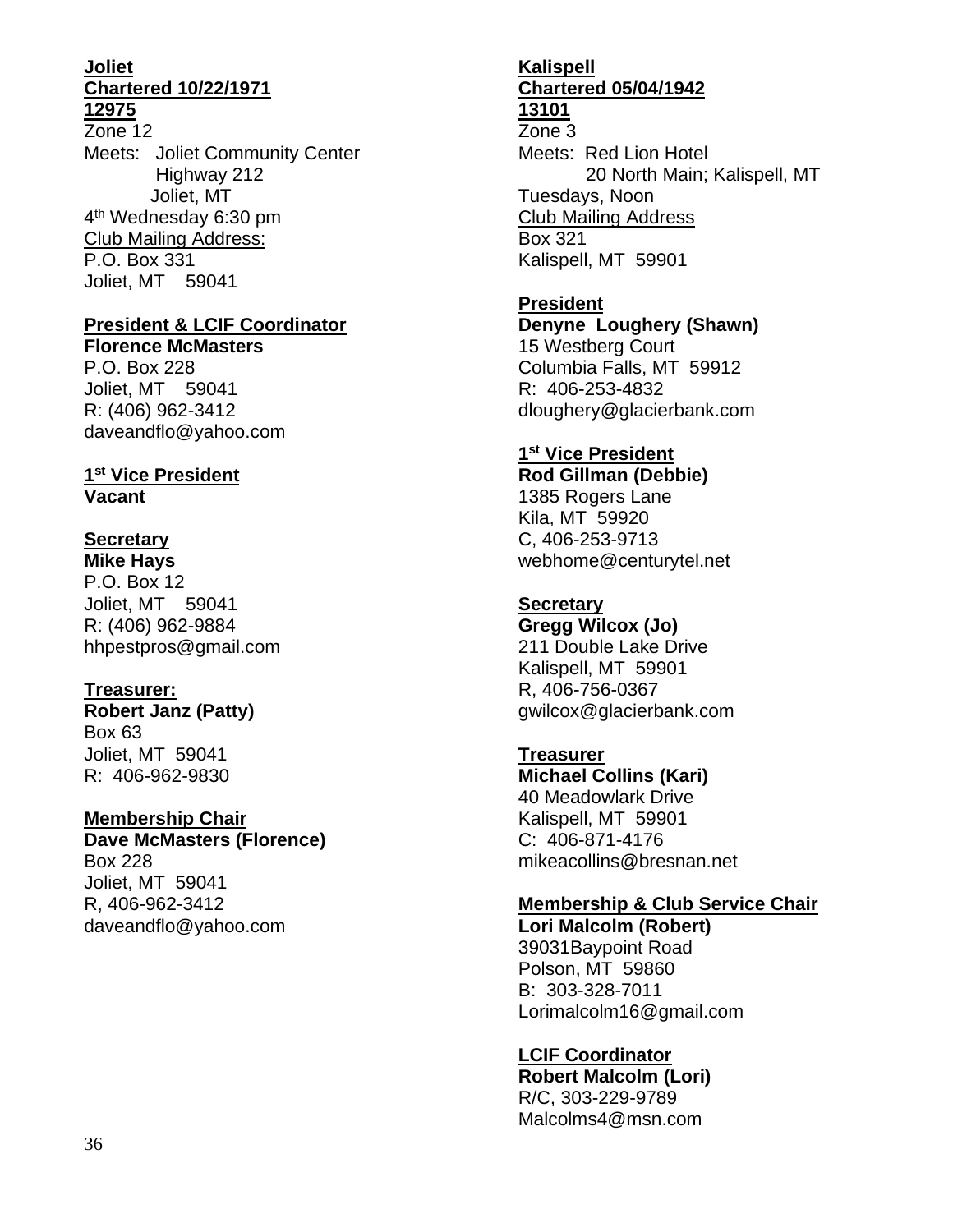#### **Kalispell Sunrisers Chartered 02/03/1969 13101**

Zone 3 Meets: Red Lion Hotel 20 North Main Kalispell, MT Every Monday, No Fifth Monday, 6:30 AM Club Mailing Address Box 905 Kalispell, MT 59901

#### **President David Falcon**

314 9th Street West Kalispell, MT 59901 R, 406-257-2258 C, 406-253-1726 Lion.dfalcon@gmail.com

# **1 st Vice President**

**Steve Weber** 23 Glacier Circle Kalispell, MT 59901 R, 406-756-6359 swbw@centurytel.net

#### **Secretary Helen Keil**

511 East Center Street Kalispell, MT 59901 R, 406-212-7251 C, 406-212-7251 painthorizons@gmail.com

# **Treasurer/LCIF**

**Monte Weisser** 533 West Arizona Street Kalispell, MT 59901 R: 406-756-8528 C: 406-890-9561 Monte014@gmail.com

#### **Membership Chairperson Steve Weber**

23 Glacier Circle Kalispell, MT 59901 R: 406-756-6359 swbw@centurytel.net

# **Laurel Chartered 05/25/1976**

# **32290**

Zone 12 Meets: Yogurt Shop or KC's Palace Main Street 305 East Main Laurel, MT 59044 3<sup>rd</sup> Tuesday, 6:30 pm 3 3rd Thursday, 6:30 Club Mailing Address: Box 451. Laurel, MT 59044

# **President & LCIF Coordinator**

**Alan Kero** 216 Yellowstone Laurel, MT 59044 R, 406-628-6288 C, 406-304-8684 Alankero1225@gmail.com

#### **1 st Vice President**

**Paul Kober** 1008 East 8<sup>th</sup> Street Laurel, MT 59044 C, 406-855-1331 paulkober@me.com

#### **Secretary/Membership Phyllis Bromgard**

216 Yellowstone Avenue Laurel, MT 59044 R: 406-628-6288

### **Treasurer**

**Terry Keller (LeAnn)** 1125  $13<sup>th</sup>$  Avenue Laurel, MT 59044 C, 406-690-4525 Laureleagle2012@gmail.com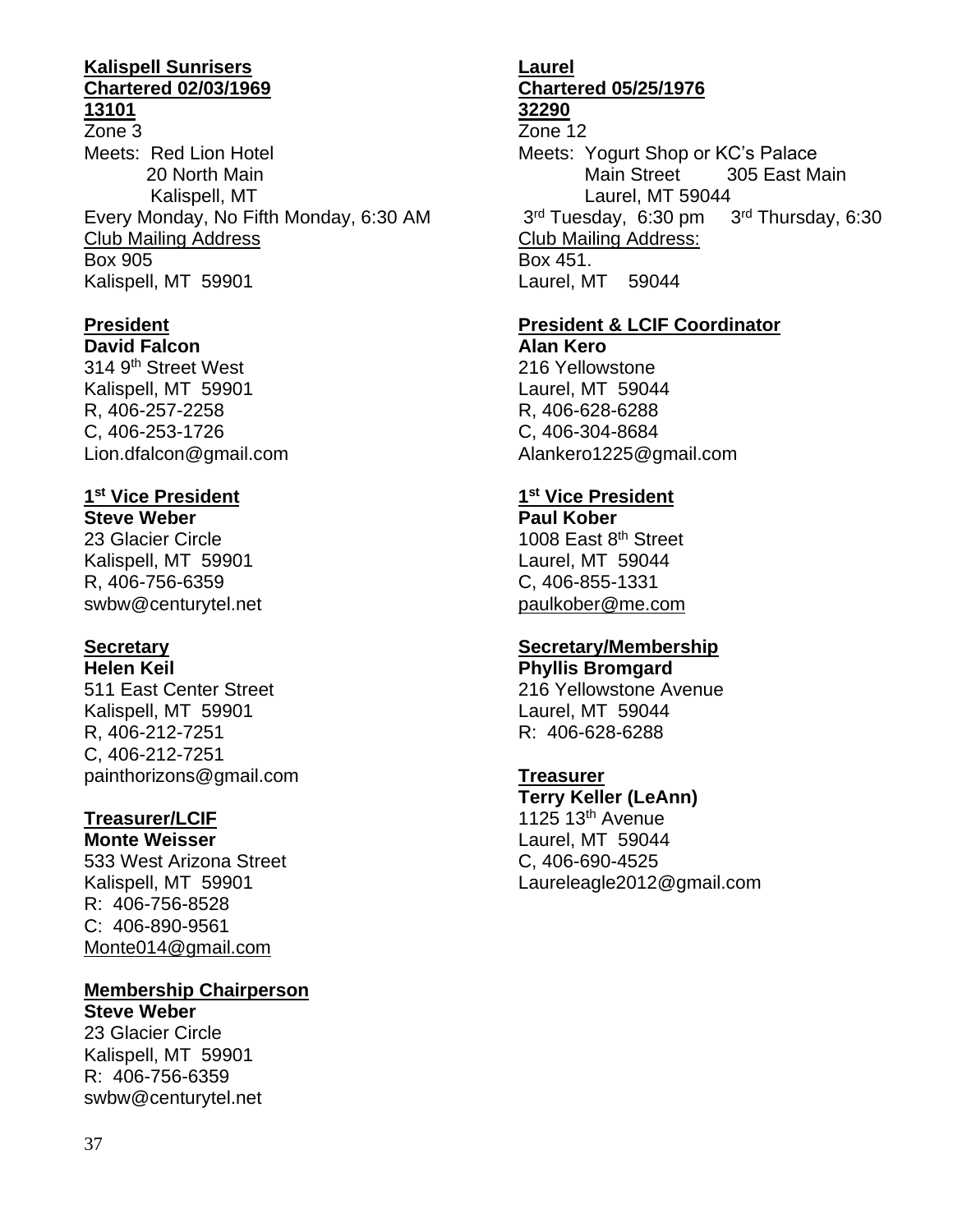#### **Lewistown Montana Chartered 11/05/2019 140085**

Zone 14 Meets: Mountain Acres Campground Community Room 103 Rocky Avenue Lewistown, MT 59457 2<sup>nd</sup> & 4<sup>th</sup> Monday, 6:00 PM Club Mailing Address Box 202 Lewistown, MT 59457

### **President**

**Phyllis Hall** 620 North East Main Street Lewistown MT 59457 C, 406-366-2752 Phyllis@KXLO-KLCM.com

# **1 st Vice President**

**Darren Crawford** 1716 West Main Street Lewistown, MT 59457 C, 406-788-6100 406dpc@gmail.com

#### **Secretary Penny Horan**

307 Chokecherry Lane Lewistown, MT 59457 C, 406-538-3803 pennyhoran@yahoo.com

# **Treasurer**

**Christie Williams** 120 Sapphire Drive Lewistown, MT 59457 C, 406-404-4391 christiewilliams@gmail.com

#### **Lolo Chartered 04/27/1982 41169**

# Zone 1

Meets: Lolo Community Center – Lions Den 12345 Highway 93 Lolo, MT 2<sup>nd</sup> Tuesday, 6:00 PM Club Mailing Address Box 9 Lolo, MT 59847

#### **President & LCIF Coordinator**

**Brooke Ridley (Rod)** 10678 Nez Perce Loop Lolo, MT 59847 R, 406-587-1745 Bstark1509@gmail.com

#### **1 st Vice President**

**Donald Sax (Karin)** 15940 Highland Drive Florence, MT 59833 sax@bresnan.net

#### **Secretary**

**Nick Gazzara (Molly)** 304 Capdevilla Lolo, MT 59847 C: 406-560-2307 Nick.gazzara@edwardjones.com

# **Treasurer**

**Mike Sandry (Sandi)** 4213 Barbara Lane Missoula, MT 59803 R: 406-728-0805 C: 406-370-0427 lolophysicaltherapy@msn.com

**LCIF Coordinator Larry Ernst (Maureen)** 10990 Hannah Court, Unit 103 Lolo, MT 59847 C, 406-880-0419

laernest@gmail.com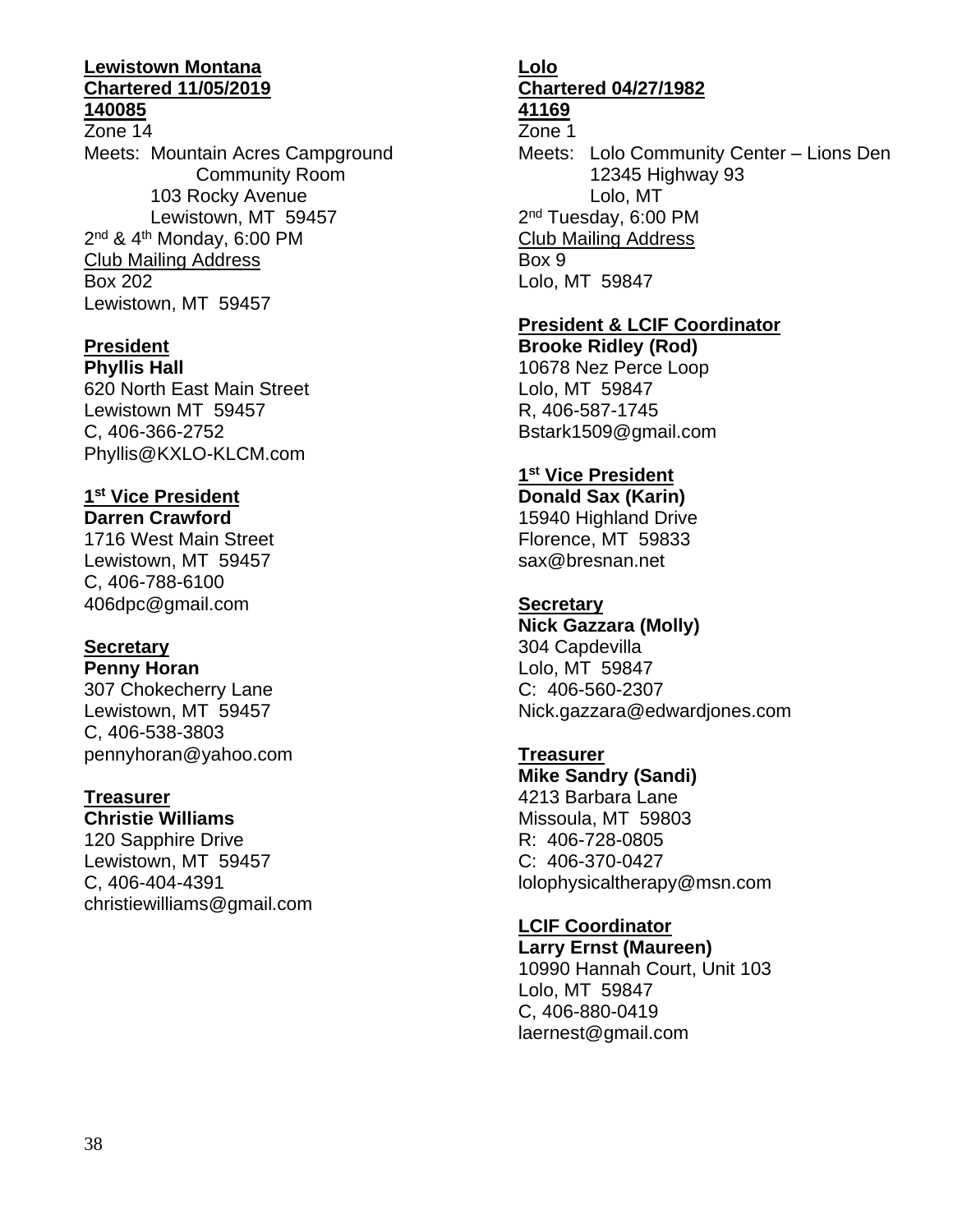#### **Missoula Chartered 12/04/1928 13106**

Zone 1 Meets: Jakers Bar & Grill 3515 Brooks Street Missoula, MT Mondays, Noon

# **President/Club Service Chair**

**David Gray (Heidi)** 1731 11th Street West Missoula, MT 59801 R, 406-721-4159 C, 406-241-7707 captngb@gmail.com

#### **1 st Vice President/Treasurer**

**Erik West (Katie)** 1331 Phillips Road Missoula, MT 59802 B, 406-240-5838 erikwest76@hotmail.com

#### **Secretary**

**Louise Kreis** Box 740 Frenchtown, MT 59834 C, 406-529-0993 Louiserock56@gmail.com

#### **Membership Chair**

**Richard Darnell (Jane)** 252 Jamie Court Missoula, MT 59802 C, 307-256-2297 Richarda.darnell@gmail.com

#### **LCIF Coordinator**

#### **Robert Jaquiss (Louise)**

4332 Expressway, #214 Missoula, MT 59808 C, 406-334-5088 rjaquiss@earthlink.net

# **Missoula Southside Chartered 01/15/1964**

#### **13107**

Zone 1 Meets: Clubhouse 2470 McIntosh Loop Missoula, MT 1<sup>st</sup> & 3<sup>rd</sup> Wednesdays, 7:00 AM Club Mailing Address Box 5142 Missoula, MT 59806

### **President**

**Donald Rider** 3836 Saxony Place Missoula, MT 59808 R: 406-251-3360 donarider@live.com

#### **1 st Vice President**

**Wesley Appelt (Susan)** 1700 Cyprus Court Missoula, MT 59801 R, 406-725-9387 swappelt@bresnan.net

#### **Secretary**

**Lynn Johnson** 12610 Conestoga Way Lolo, MT 59847 R: 406-207-1066 Hoopy77@gmail.com

#### **Treasurer**

**Marshall Kyle** 730 Longstaff Missoula, MT 59801 R: 406-728-0023 mkyle@bresnan.net

#### **LCIF Coordinator Judy Lehman (Tom)**

1045 Anglers Bend Way Missoula, MT 59801 C, 406-549-5466 tjlehman@q.com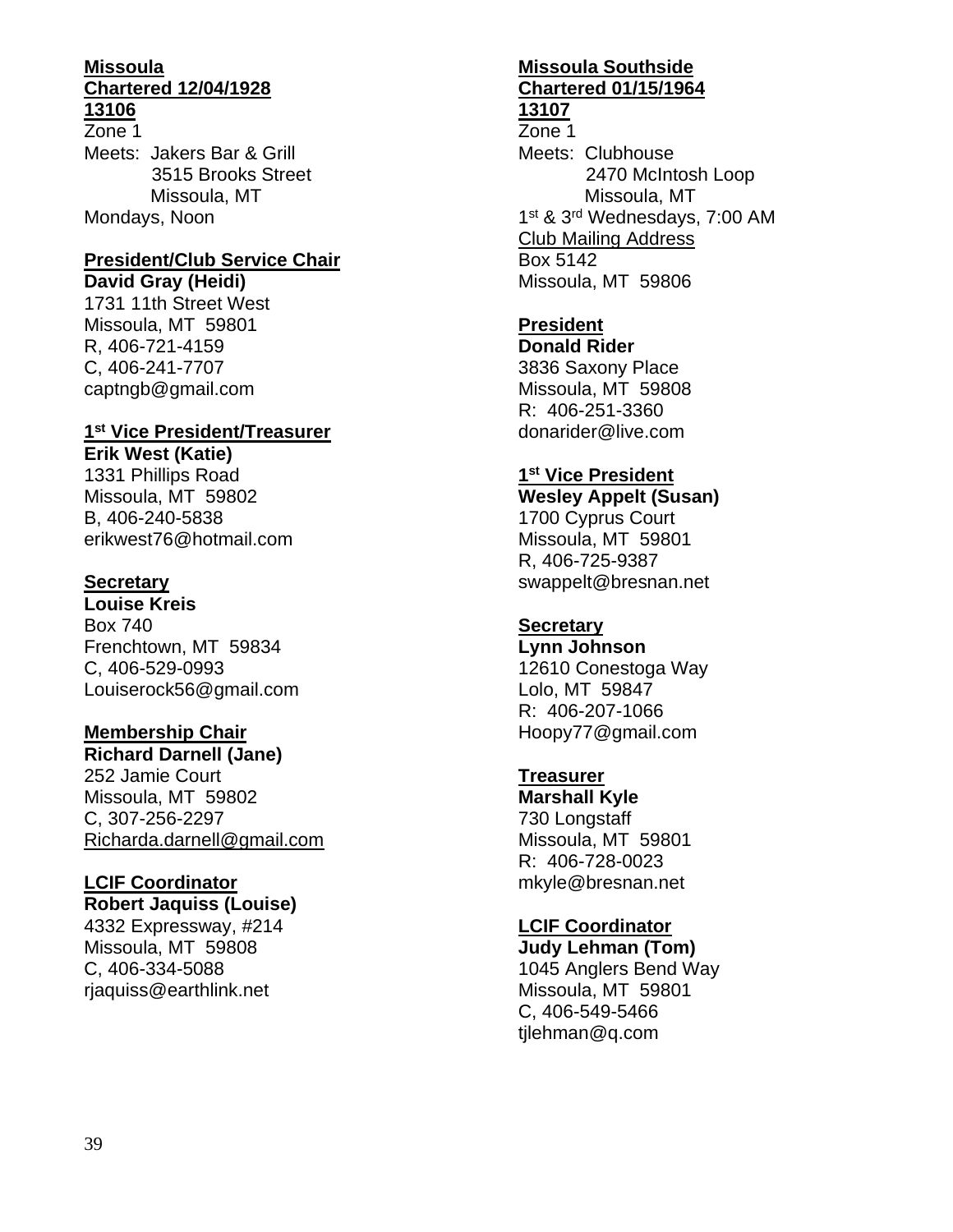#### **Nashua Chartered 02/12/1952 13067**

Zone 10 Meets: Senior Citizens Building 709 Front Street; Nashua, MT 1<sup>st</sup> Tuesday 7:00 pm Club Mailing Address: P.O. Box 131 Nashua, MT 59248 nashualionsclub@yahoo.com

#### **President & LCIF Coordinator**

**Janet Williams (Ryan)** 120 G-C Road Nashua, MT 59248 R: (406) 367-5484 C: 406-263-3644 williamzgang@yahoo.com

#### **1 st Vice President**

**Rebekah Abern (Jared)** Box 382 Nashua, MT 59248 W, 406-230-2219

#### **Secretary:**

**Jenny Sibley (Kirk)** 195 BIA Route 1 Nashua, MT 59248 R: (406) 785-2124 C: 406-263-7876 Nashualionsclub52@yahoo.com

#### **Treasurer:**

**Laura Wagner (Roger)** Box 408 Nashua, MT 59248 R: (406) 746-3351; C: 406-263-1720 tlw4551@nemont.com

# **Plains Chartered 02/23/1944**

# **13110**

Zone 2 Meets: Plains Rural Fire Dept. 20 Airport Road Plains, MT 1<sup>st</sup> Wednesday, 6:00 PM Club Mailing Address Box 721 Plains, MT 59859

#### **President & LCIF Coordinator**

**Connie Faust** Box 1160 Plains, MT 59859 C, 520-559-0529 conniefaust@reagan.com

#### **1 st Vice President**

**Steven Spurr (Whitney)** 4 Hideaway Lane Plains, MT 59859 C. 406-826-3510 stevencspurr@gmail.com

#### **Secretary**

**MargoTanner (Marvin)** 204 Little Thompson River Road Plains, MT 59859 R. 219-743-8161 M\_mtanner@hotmail.com

**Treasurer Marvin Tanner (Margo)** 204 Little Thompson River Road Plains, MT 59859 R. 219-743-8161 M\_mtanner@hotmail.com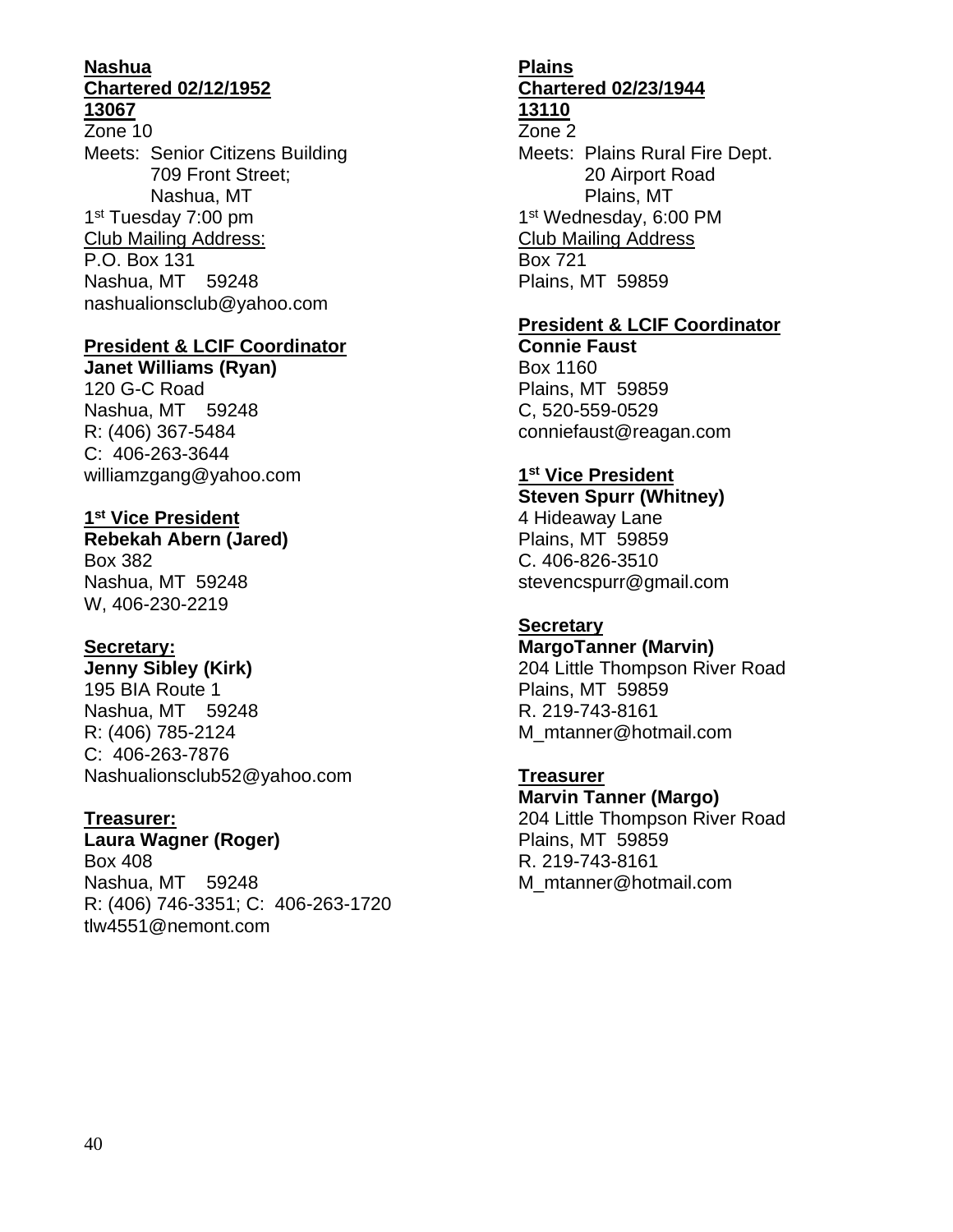#### **Plentywood Chartered 03/10/1986 45807**

Zone 10 Meets: Veteran's Club 210 N. Main St. Plentywood, MT 1<sup>st</sup> & 3<sup>rd</sup> Monday 6:30 pm Club Mailing Address: Box 4. Plentywood, MT 59254

#### **President & LCIF Coordinator/CSC**

**Marty Tabbert** 402 Hoover Plentywood, MT 59254 R, 406-765-1142

#### **1 st Vice President**

#### **Aaron Casey Osksa**

Rural Route Plentywood, MT 59254 R, 406-286-5557

#### **Secretary**

**Jeannie Rude (Mark)** 328 Box Elder Street Plentywood, MT 58254 R, 406-230-0670 olmsj@hotmail.com

#### **Treasurer/Membership Chair:**

**Joel Peterson (Tracy)** 604 Box Elder St. Plentywood, MT 59254 R: (406) 765-1737 jpcpa@nemont.net

#### **Polson Chartered 03/28/1967 13111**

# Zone 2

Meets: St. Joseph's Conference Room 6 Thirteenth Avenue Polson, MT 59860 1<sup>st</sup> Monday, 6:00 PM

#### **President & LCIF Coordinator**

**James Manley (Julia)** 38481 Back Road Polson, MT 59860

**1 st Vice President Claudette Beckendorf** 98 Eagle Drive Polson, MT 59860 R, 406-883-2965

#### **Secretary**

**Mavis Caffrey (Ken)** 37515 Caffrey Road Polson, MT 59860 R: 406-883-5805 maviscl@gmail.com

#### **Treasurer**

**Julia Manley (James)** 38481 Back Road Polson, MT 59860 R: 406-883-5413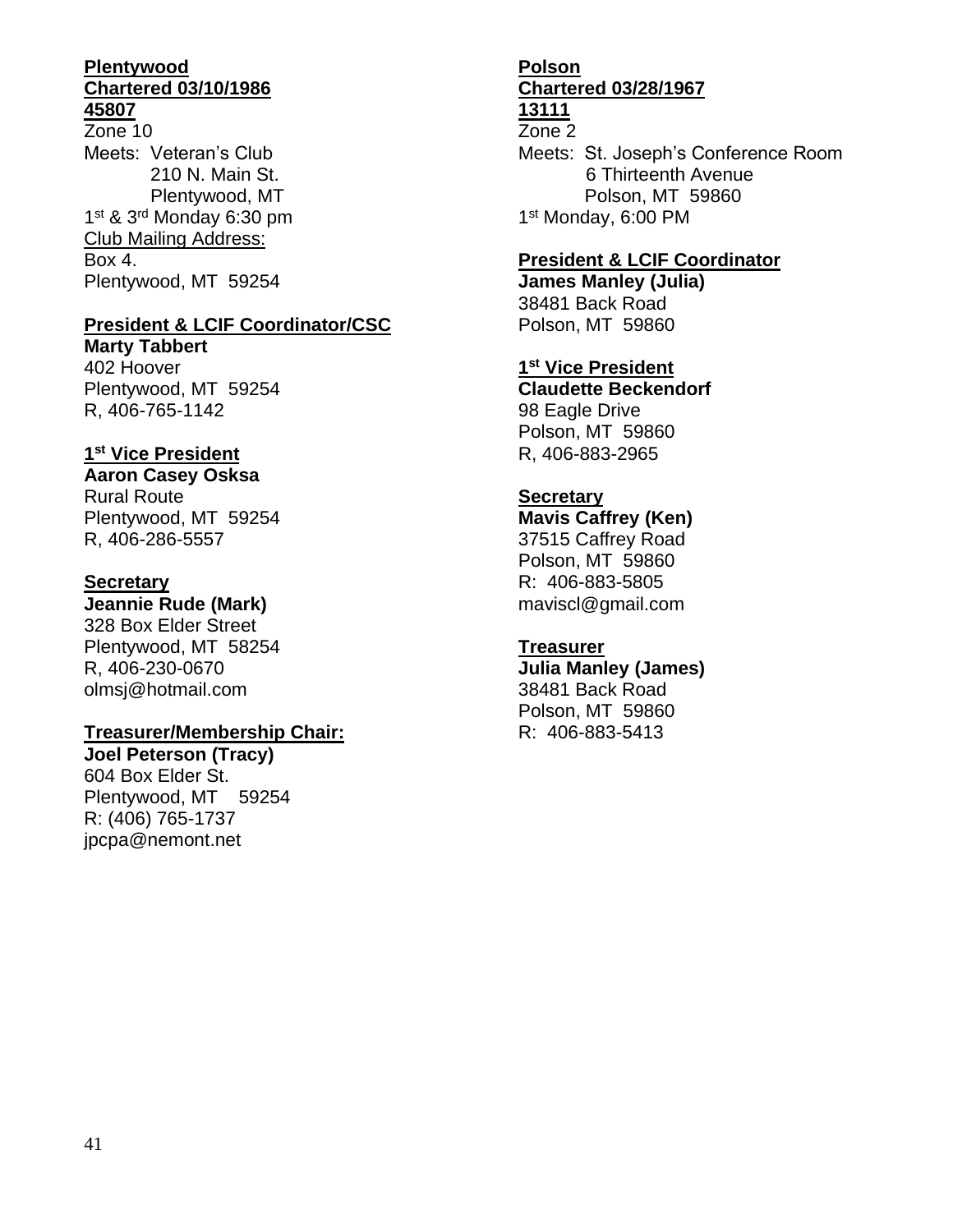#### **Red Lodge Chartered 03/03/1947 12981**

Zone 12 Meets: Red Lodge Pizza Co 115 S. Broadway Red Lodge, MT 2<sup>nd</sup> & 4<sup>th</sup> Monday 6:00 pm Club Mailing Address: P.O. Box 593 Red Lodge, MT 59068-0596

#### **President & LCIF Coordinator**

**William Foisy (Susan)** Box 1471 Red Lodge, MT 59068 C: 406-426-0550 wfoisy@hotmail.com

#### **1 st Vice President:**

**Kimberly Kapalka** Box 645 R, 406-231-6184 kimkapalka@hotmail.com

#### **Secretary**

**Robert Shea (Barbara)** Box 596 Red Lodge, MT 59068 R: 406-446-1740 bbsheamt@msn.com

#### **Treasurer**

**Susan Foisy (William)** Box 1471 Red Lodge, MT 59068 C: 406-426-0583 susanfoisy@mac.com

### **Membership Chairperson**

**Richard Gessling (Jean)** Box 216 Roberts, MT 59020 R/B: 406-425-3785 gesslingdds@gmail.com

#### **Roundup Chartered 12/22/1925 12982**

Zone 14 Meets: The Grand 9 Main Street Roundup, MT 3<sup>rd</sup> Tuesday 5:30 PM Club Mailing Address: P.O. Box 947 Roundup, MT 59072-0947

### **President/LCIF Coordinator**

**Chris Larsen (Amy)** 810 6<sup>th</sup> Street West Roundup, MT 59072 R: 406-323-3040 B: 406-323-2605 chris\_larsen@live.com

#### **1 st Vice President**

**John Perrella (Joan)** 902 2nd Street West Roundup, MT 59072 R, 406-323-4060 Perrellasfireworks@yahoo.com

### **Secretary**

**Rose Emily Blum (Marc)** 17573 Hwy 12 East Roundup, MT 59072 R, 406-323-3544 rosemk@midrivers.com

# **Treasurer**

**Angela Tatman (Brian)** 5 Stillwater Roundup, MT 59072 R: (406) 323-1347 B: (406) 320-1088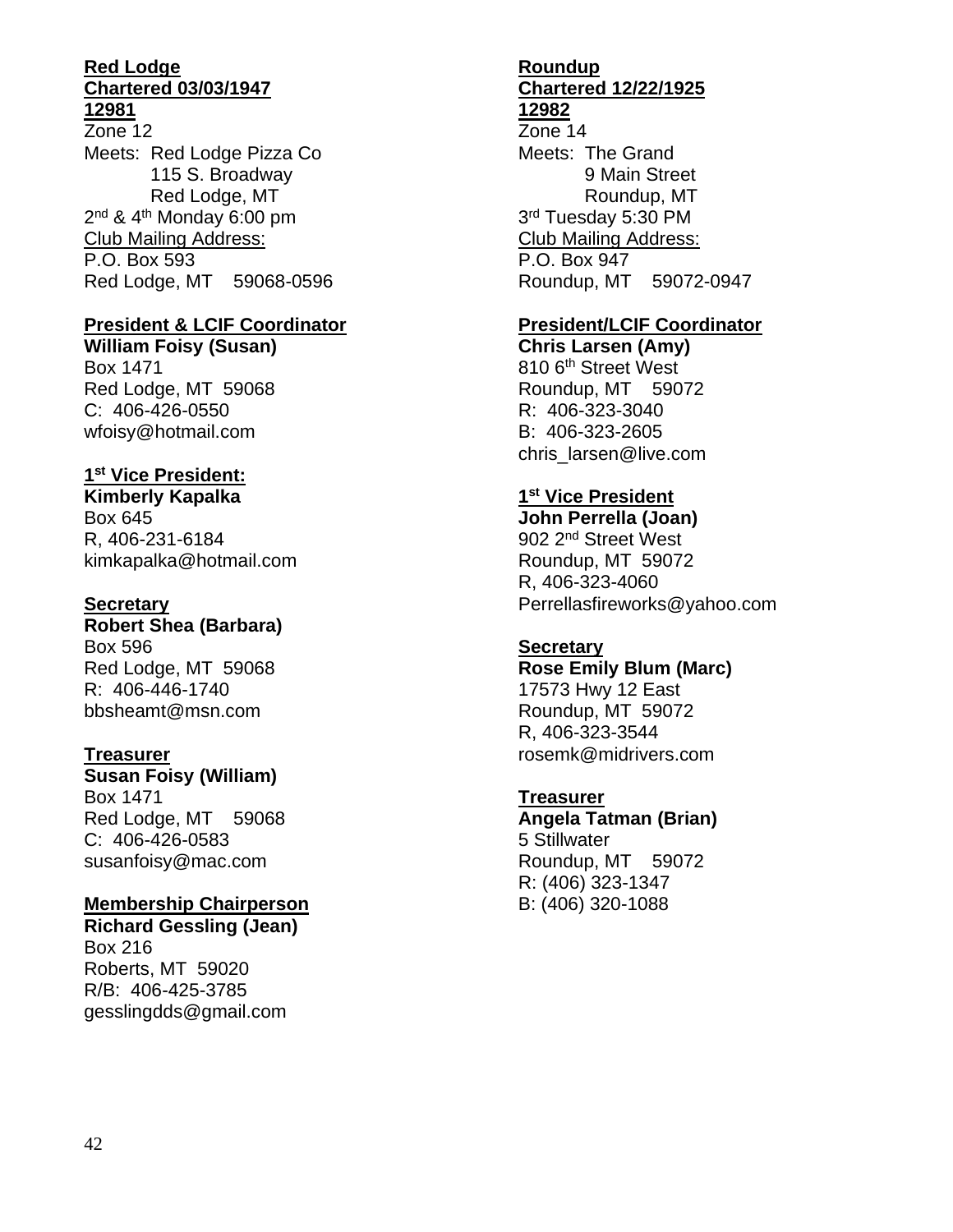#### **Scobey Chartered 5/18/1936 12983**

Zone 10 Meets: Ponderosa Pizza 102 Main Scobey, MT 2<sup>nd</sup> & 4<sup>th</sup> Monday 6:00 PM Club Mailing Address: P.O. Box 302 Scobey, MT 59263

#### **President**

#### **Andrew Johnsrud (Jasmine)**

Box 1124 Scobey, MT 59263 R: 406-487-5920 C: 701-770-4993 ajjohnson@gmail.com

#### **1 st Vice President**

**Wyatt Wilder** Box 483 Scobey, MT 59263 Wyattwilder12@gmail.com

#### **Secretary/Treasurer**

**Rex Gaustad** P.O. Box 484 Scobey, MT 59263 R: (406) 487-2610 B: (406) 783-8032 rexstad@yahoo.com

#### **LCI Coordinator**

**Darold Girard** P.O. Box 1105 Scobey, MT 59263 R: (406) 487-2656 C: (406) 783-7034

#### **Seeley Lake Chartered 12/11/1978 36318**

Zone 1 Meets: VARIES Hwy 83 North Seeley Lake, MT 2<sup>nd</sup> & 4<sup>th</sup> Thursday, 7:00 PM Club Mailing Address Box 215 Seeley Lake, MT 59868

#### **President & Club Service Chair**

**John McTear, Sr. (Kathy)** Box 512 Seeley Lake, MT 59868 R, 406-499-1212 mctear@blackfoot.net

#### **1 st Vice President**

**Wendy Dehrymple** Box 451 Seeley Lake, MT 59868 406-210-3008

#### **Secretary**

**Cheryl Lewis (Gary)** Box 523 Seeley Lake, MT 59868 R: 406-677-2823 B: 406-477-2464 Slk3016@blackfoot.net

### **Treasurer**

**Marcos Arroyo** Box 475 Seeley Lake, MT 59868 C, 360-929-7975 thedonmarcopolo@gmail.com

#### **Membership Chairperson**

**Boyd Gossard** Box 475 Seeley Lake, MT 59868 boydandhelen@blackfoot.net

#### **LCIF Coordinator**

**Gary Lewis (Cheryl)** Box 523 Slk3018@blackfoot.net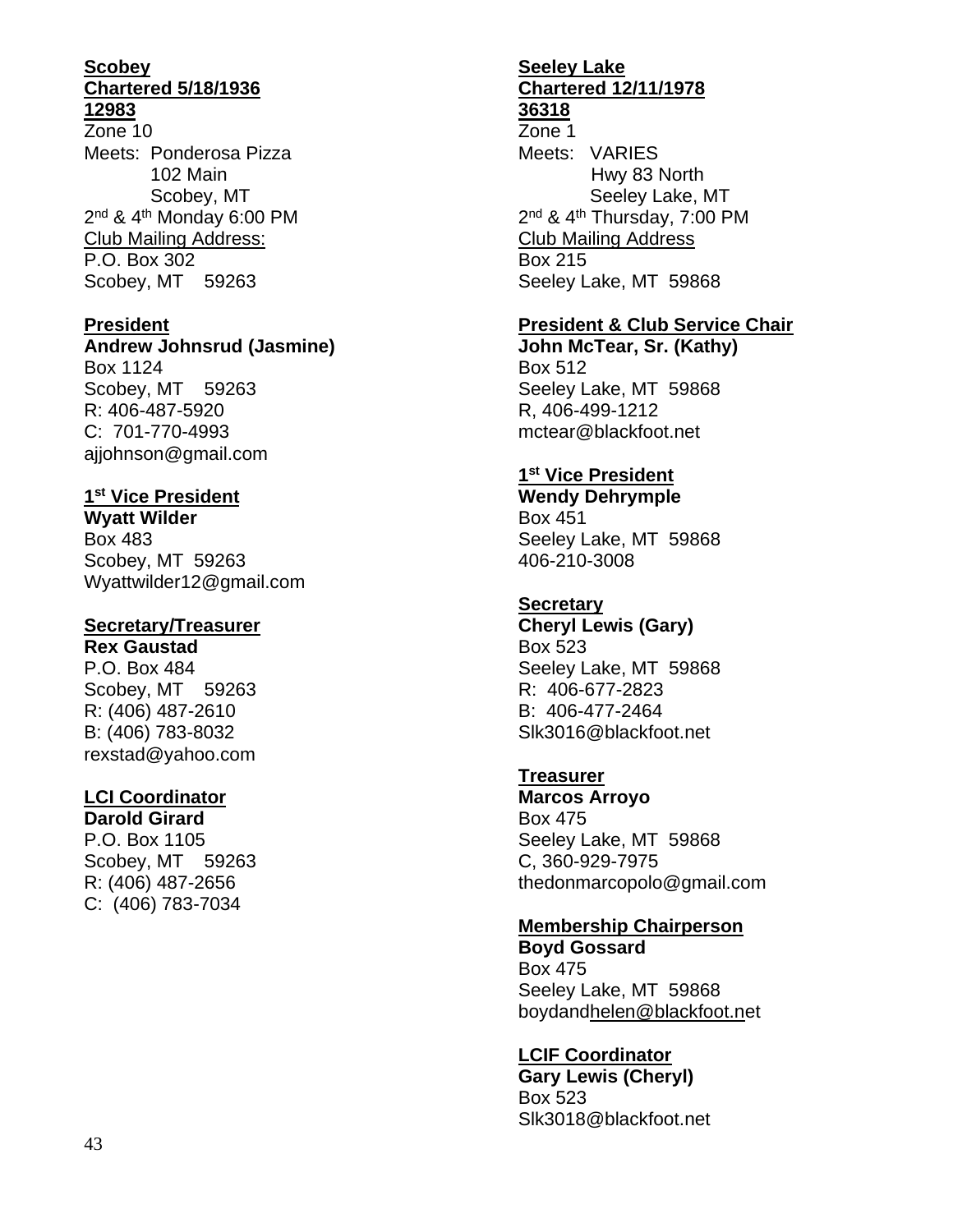#### **Shepherd Chartered 12/05/1967 12984**

Zone 11 Meet s: Lions Community Center 5541 Haynes Road Shepherd, MT 59079 2<sup>nd</sup> & 4<sup>th</sup> Monday. 7:00 pm Club Mailing Address: P.O. Box 294 Shepherd, MT 59079

#### **President & LCIF Coordinator Matthew Beddes (Rebecca)**

4110 Bennett Avenue Billings, MT 59105 C: (406) 855-5874 matt@rawmachinery.com

#### **1 st Vice President**

**Paxton Lambrecht (Sara)** Box 21 Shepherd, MT 59079

#### **Secretary:**

**Carl Vender (Roberta)** 6029 Linck Circle Shepherd. MT 59079 C: 406-373-0997 grandpavvender@yahoo.com

#### **Treasurer:**

**Jonathan Sprenger (Ramic)** 3045 Cline Road Billings, MT 59105 C: 406-465-5912 Jonathan.j.sprenger.mil@mail.mil

## **Sidney Chartered 03/01/1971**

#### **12985**

Zone 9 Meets: Sidney Elks Lodge 123 3rd St. S.W. Sidney, MT 2<sup>nd</sup> & 4<sup>th</sup> Monday Noon Club Mailing Address: Sidney Lions P.O. Box 521 Sidney, MT 59270

#### **President/LCIF Coordinator**

**Raymond Carlson** 2338 3rd Street NW Sidney, MT 59270 C, 406-489-0944 rcarlson@crystalsugar.com

#### **1 st Vice President**

**Janelle Chamberlain** 1071 14th Street SW Sidney, MT 59270 C, 406-480-1047 j.buxbaum@richlandbgc.org

#### **Secretary & CSC**

**Enid Huotari (Russell)** 920 12<sup>th</sup> Street SW Sidney, MT 59270 R: (406) 488-7447 C: 406-480-9184 huotari@midrivers.com

#### **Treasurer:**

**Chad Molden (Laurel)** 1399 15th Street SW Sidney, MT 59270 R, 406-350-2339 C, 406-350-2339 cmolden@stockmanbank.com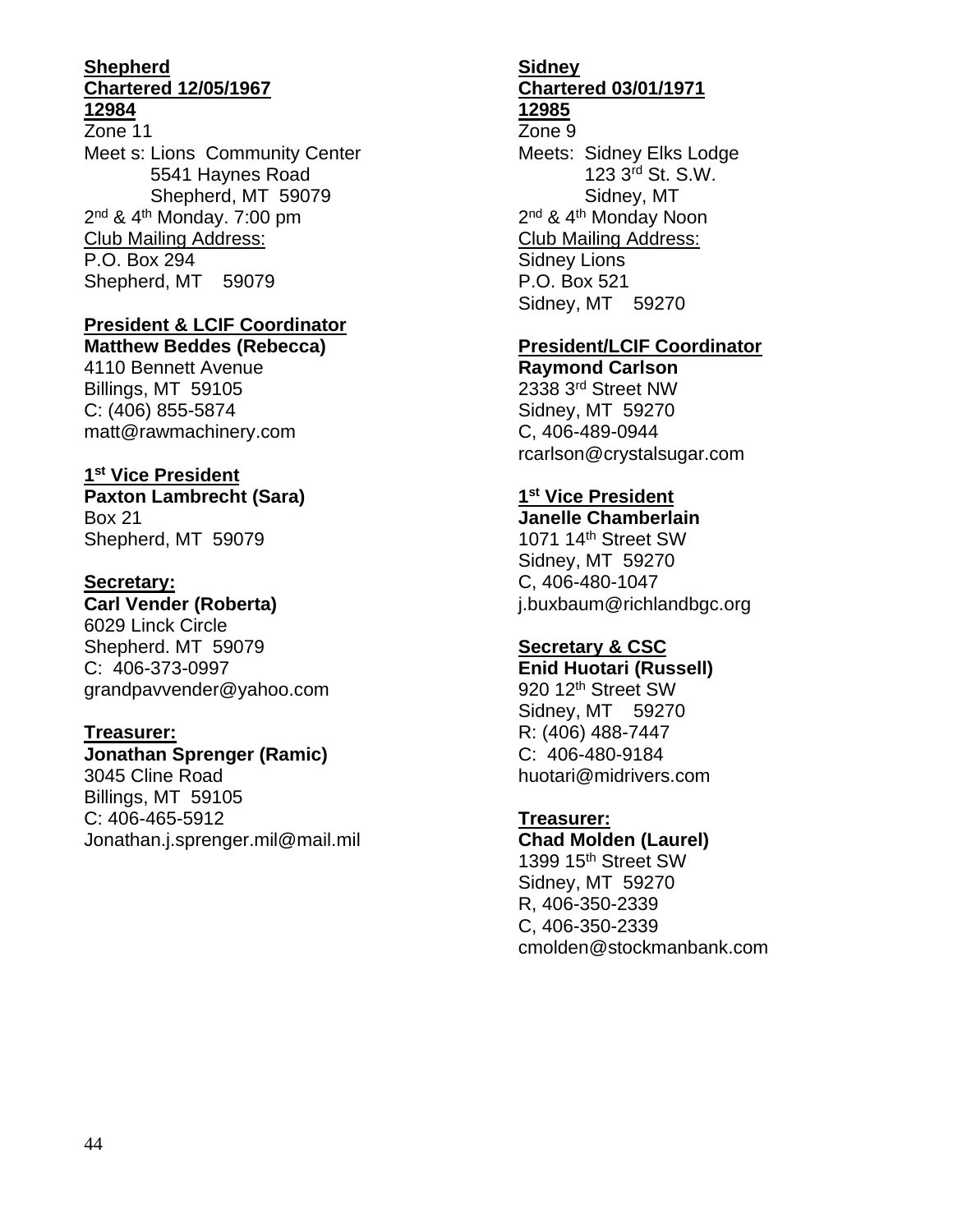#### **Sun River Valley Chartered 01/05/1966 13070**

Zone 6 Meets: Lion's Hall Main St. Simms, MT 3<sup>rd</sup> Tuesday 7:00 pm Club Mailing Address: P.O. Box 205 Simms, MT 59477

# **President & LCIF Coordinator**

**Ruth Mortag** P.O. Box 91 Simms, MT 59477 R: (406) 264-5501

#### **1 st Vice President**

**David Yarger** Box 86 Simms, MT 59477 R, 406-264-5423 C, 406-871-1874 dyarger@fs.fed.us

#### **Secretary/Treasurer**

**Diehlia Rains** Box 247 Simms, MT 59477 R, 406-264-5501 deedeerains@gmail.com

#### **Superior Chartered 04/03/1952 13114**

# Zone 2

Meets: Rosie's Café - Winter Fairgrounds - Summer Superior, MT 59872 2<sup>nd</sup> & 4<sup>th</sup> Wednesday, 6:30 PM Club Mailing Address Box 867 Superior, MT 59872

#### **President/LCIF Coordinator**

**Mike Donavan** Box 763 Superior, MT 59872 C, 337-296-3600

#### **1 st Vice President**

**Jason McLees** Box 1002 Superior, MT 59872

#### **Secretary**

**Roger Billadeau (Carol)** 1861 Diamond Match Road Superior, MT 59872 R, 406-822-4747 artaby@blackfoot.net

#### **Treasurer**

**Roger Kesting (Maxine)** Box 357 Superior, MT 59872 R, 406-822-3393

#### **Membership Chair**

**Orvil Thompson (Judy)** Box 294 Superior, MT 59872 R, 406-822-4510 othompson@montana.com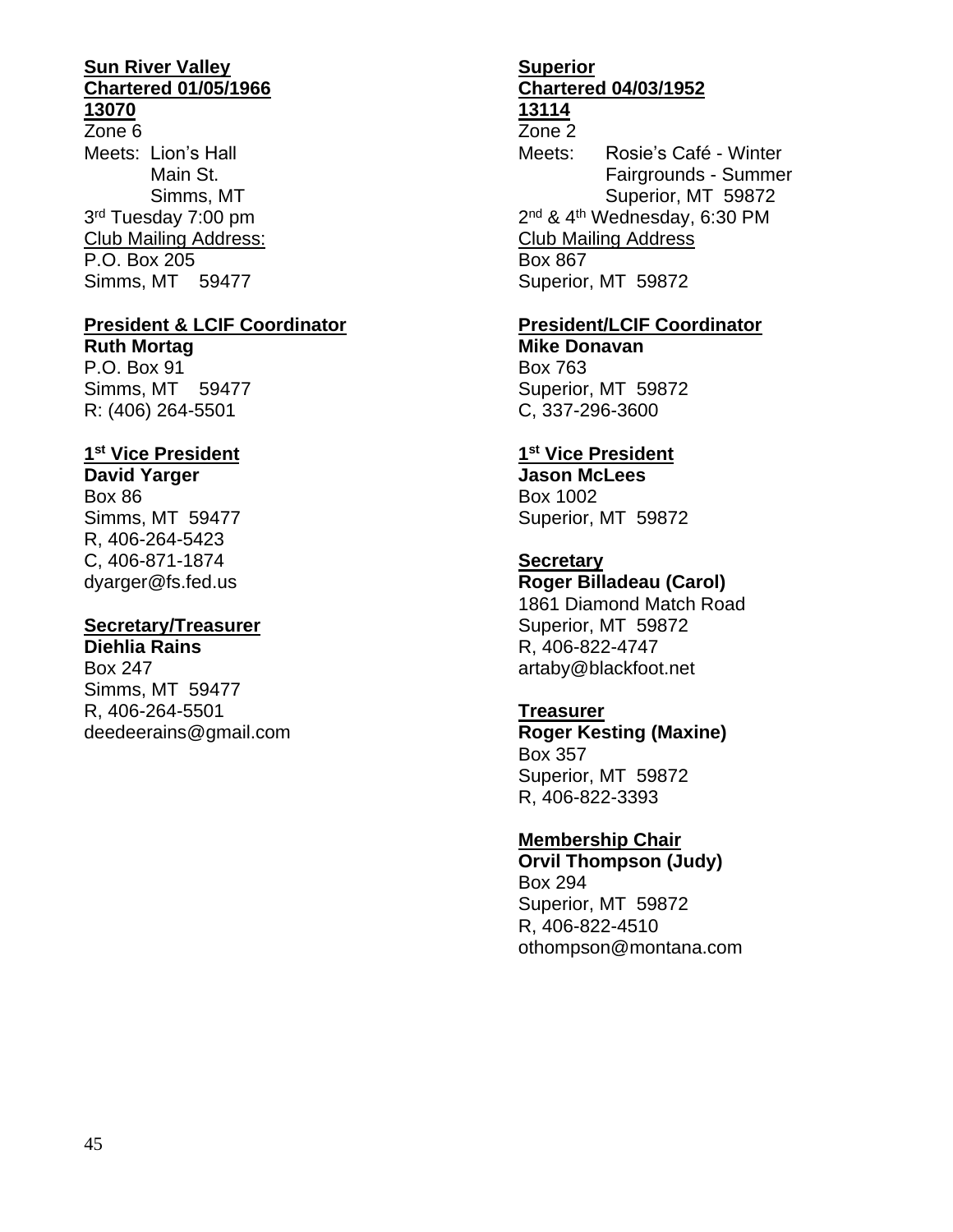## **Townsend/Broadwater County Chartered 04/29/1982**

#### **41168**

Zone 5 Meets: Mint Café 305 Broadway Townsend, MT 4<sup>th</sup> Wednesday, 6:00 PM Club Mailing Address: P.O. Box 907 Townsend, MT 59644

#### **President & LCIF Coordinator**

**Angie Wintrow (Ron)** 808 Broadway Townsend, MT 59644 C, 406-980-1607 mooses4ang@aol.com

#### **1 st Vice President**

**Dela Chatriand (Nathan)**

Box 117 Townsend, MT 59644 R, 406-266-4069 C, 406-980-0615 dchatriand@gmail.com

#### **Secretary**

**Bob Brastrup (Sharon)** Box 670 Townsend, MT 59044 R, 406-266-3872 C, 406-439-4328 brastrupb@msn.com

#### **Treasurer**

**Katrina Larson (Keith)** 63 Canton Lane Townsend, MT 59644 B: (406) 266-3137 C: 406-980-1044 tlarson@oppbank.com

# **Turner/Hogeland Chartered 06/30/1985**

**45098** Zone 7

Meets: Turner Legion Hall Main St. Turner, MT Last Wednesday 6:30 PM Club Mailing Address: Box 178 Turner, MT 59542

#### **President & LCIF Coordinator**

**Kelly McCracken** Box 101 Turner, MT 59542 R: 406-379-2399

#### **1 st Vice President**

**Ron Fox (**Susan**)** Box 96 Turner, MT 59542 R, 406-379-2317

#### **Secretary**

**Johannas Brown** 9195 Country Club Road Turner, MT 59542 R: 406-379-2292 farmerbrownmt@yahoo.com

#### **Treasurer**

**Alan VanVoast** Box 72 Turner, MT 59542 R: (406) 379-2243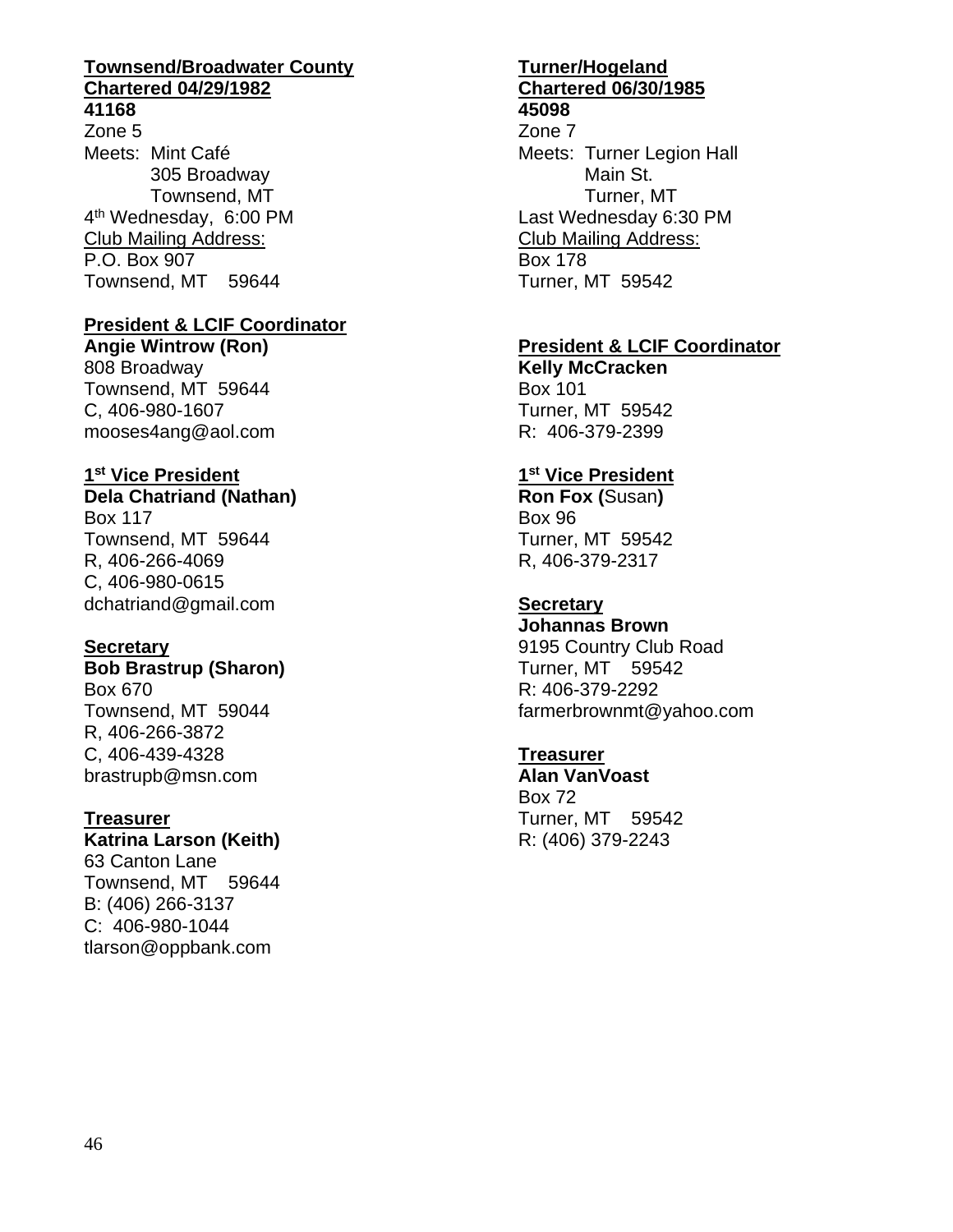#### **Whitefish Chartered 06/01/2009 105608**

Zone 3 Meets: Pin and Cue 6570 Hwy 93 South Whitefish, MT 1<sup>st</sup> & 3<sup>rd</sup> Wednesday, Noon Club Mailing Address Box 4475 Whitefish, MT 59937

## **President & LCIF Coordinator**

**Gabe Hawman** Box 1051 Columbia Falls, MT 59912 B, 406-751-4959 ghawman@glacierbank.com

# **1 st Vice President**

**Kim Taylor** 6410 Hwy 93 South Whitefish, MT 59937 W, 406-752-7232 Kim.taylor@investmentcenters.com

#### **Secretary**

**Greg Shaffer (Traci)** 847 MT Hwy 82 Somers, MT 59932 B: 406-862-2571 greg@donk.com

#### **Treasurer**

**Tom Kennelly (Mary)** 177 Arielle Way Whitefish MT 59937 R: 406-718-8455 Kennelly.tom@gmail.com

### **Membership Chairperson**

**Jack Quatman** 5046 Flatwater Drive B: 406-250-8916 quatmanlaw@gmail.com

#### **White Sulphur Springs Chartered 06/17/1985 45097**

# Zone 5

Meets: Montana Roadhouse 904 3rd Avenue SW White Sulphur Springs, MT 3rd Thursday, 6:30 PM Club Mailing Address: P.O. Box 346 White Sulphur Springs, MT 59645

## **President & LCIF Coordinator**

**Gerald Zarr (Lucy)** P.O. Box 346 White Sulphur Springs, MT 59645 R: (406) 547-3802 Lucy gerald zarr@hotmail.com

#### **1 st Vice President Vacant**

#### **Secretary: Jennifer Frazer (Theodore)** P.O. Box 784 White Sulphur Springs, MT 59645 R: (406) 547-2320; B: 203-695-1207 Jfrazer781@gmail.com

**Treasurer: Lucy Zarr (Gerald)** P.O. Box 346 White Sulphur Springs, MT 59645 R: (406) 547-3802 C: (406) 547-4386 lucy\_gerald\_zarr@hotmail.com

#### **Membership Chairperson:**

**Jodi Zehntner (Leland)** Box 478 White Sulphur Springs, MT 59645 R: 406-547-3632 fitgitsmom@yahoo.com

### **Club Service Chair**

**Jason Phillips (Laura)** Box 349 White Sulphur Springs, MT 59645 R, 406-547-3830 Jphillips1029@yahoo.com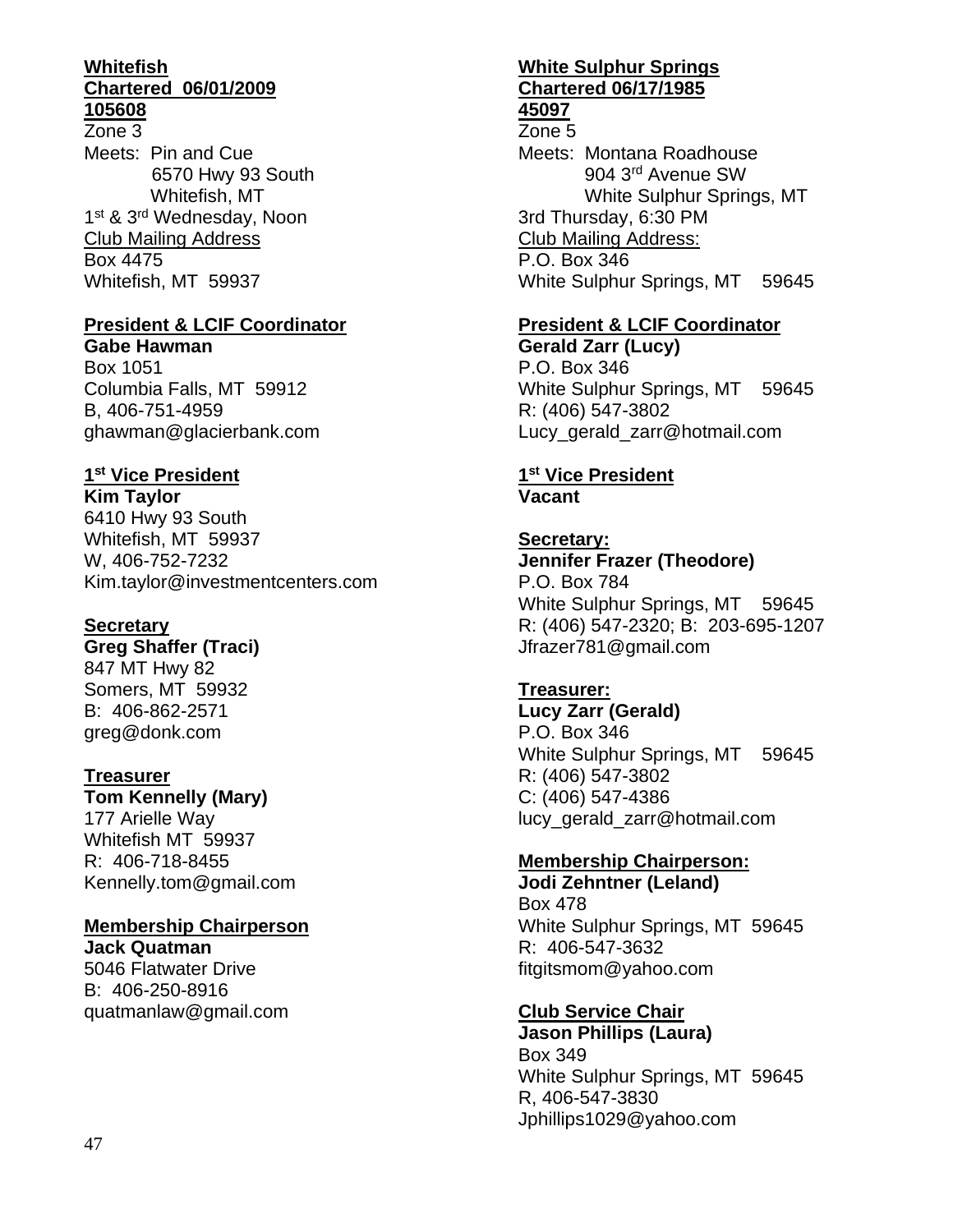#### **Winnett Chartered 06/05/1991 51740**

Zone 14 Meets: Methodist Church Annex Broadway & Main or Library 205 Broadway Winnett, MT 59087 4<sup>th</sup> Tuesday, 7:00 PM Club Mailing Address: Box 206 Winnett, MT 59087

#### **President & LCIF Coordinator**

**PDG Jim Johnke**  P.O. Box 222 Winnett, MT 59087-0206 C: 406-928-3311 johnke@gmail.com

#### **1 st Vice President**

**Jess Hoge** Box 107 Winnett, MT 59087 R: 406-202-2202 chevallier@iclud.com

#### **Secretary**

**Luann Knutson** Box 21 Winnett, MT 5987 R, 406-429-6361 russlu@midrivers.com

#### **Treasurer**

**Mary Meserve** Box 18 Winnett, MT 59087 R, 406-429-5341 Meservem11@gmail.com

#### **Membership/CSC**

**PDG Melody Whitcher** Box 222 Winnett, MT 59087 R, 406-629-2311 C, 603-491-0676 Wmel46@yahoo.com

#### **Wolf Point Chartered 03/26/1990 50340**

Zone 10 Meets: Sherman Inn 200 East Main Wolf Point, MT Every Thursday, Noon Club Mailing Address: Box 1285 Wolf Point, MT 59201

## **President**

**David Fyfe** 118 East Indian Street Wolf Point, MT 59201 R, 406-653-2060 farmesunionlbr@nemont.net

#### **1 st Vice President**

**Carolyn Rees** 106 Maxwell Hill Road Wolf Point, MT 59201

## **Secretary**

**Suzanne Shumway** 516 Johnson Street Wolf Point, MT 59201 B, 406-653-2010 Sueherzog41@gmail.com

#### **Treasurer**

**Gary Johnson** 742 Johnson Street Wolf Point, MT 59201 R, 406-653-3353 C, 406-650-7040 gjmj@nemont.net

#### **Membership/LCIF**

**Dennis Heser** 300 US Hwy. 2 Wolf Point, MT 59201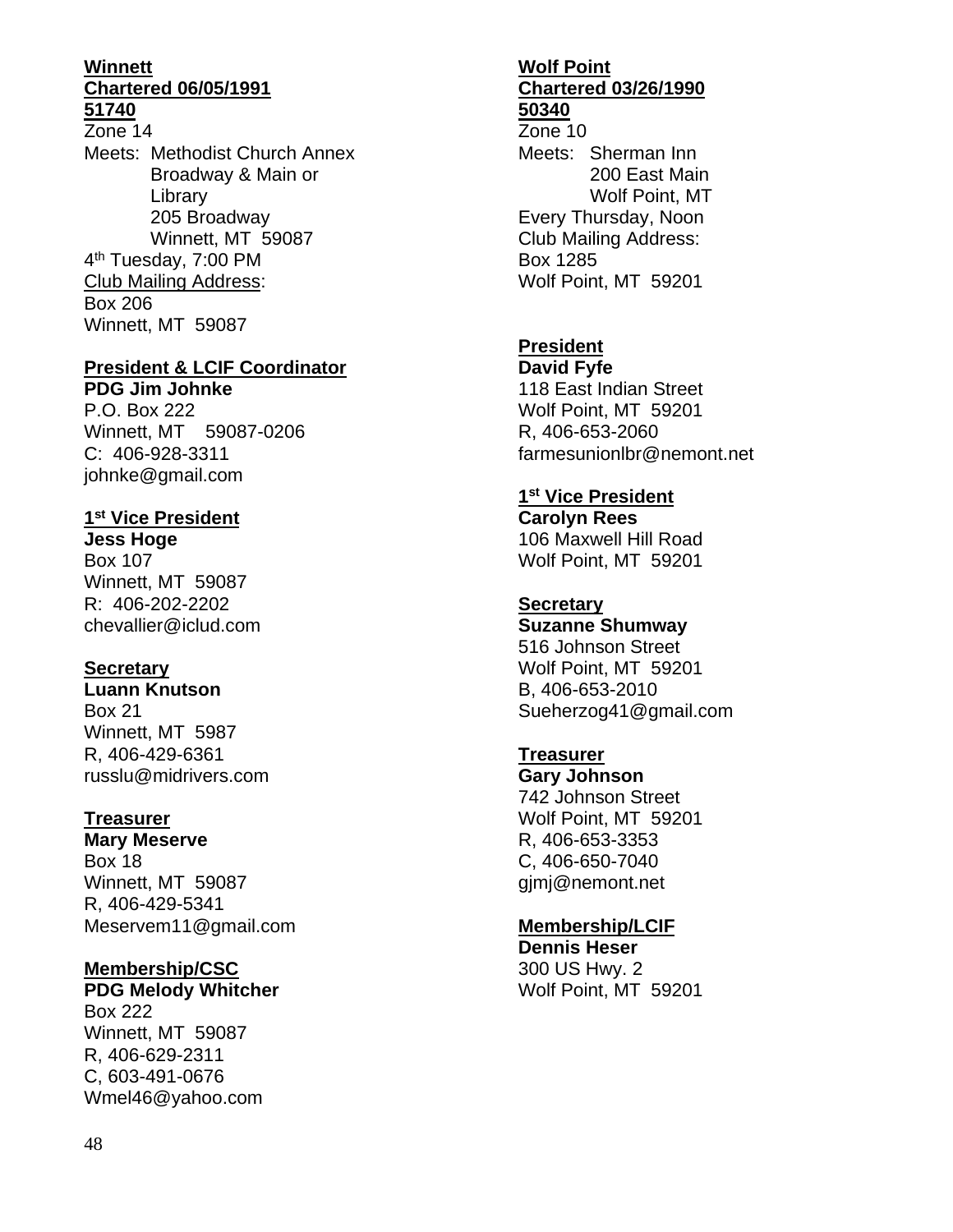#### *Montana Lions Sight and Hearing Foundation*

2020-2021 Board of Directors and District Officers As of July 1, 2020

#### **District 37**

Immediate Past District Governor IPDG Verna Love C: 406-596-1265 820 North Montana Street, #10

200 South 23rd Avenue, Ste. E-6, Bozeman, MT 59718 Email: benjamin@montana.com

Lion Raymond Carlson C: 406-489-0944

PDG Laura Dickerson (Chuck) H 406-250-4057; Cell 406-250-4057 17 Second Street East, #204, Kalispell, MT 59901 Email: mtlionlaura@yahoo.com

Lion Dave Falcon (Teresa) H 406-257-2258 314 9th Street West, Kalispell, MT 59901 Email: lion.dfalcon@gmail.com

Lion Jessica Falcon, Administrator **H**: 406-253-1737 Box 1925; Columbia Falls, MT 59912 Email: lion.jfalcon@gmail.com

PID Dave Hajny, (Marie), Vice President H 406-682-4596; Cell 406-596-4596 Box 1489, Ennis, MT 59729 **Email:** whodat@3rivers.net

Box 222, Winnett, MT 59087 Email: jrjohnke@gmail.com

Box 213, Worden, MT 59088 Email: danmar@nemont.net

Lion Gary Lewis (Cheryl) H 406-677-2823 Box 523 Seeley Lake, MT 59868 Email**:** slk3018@blackfoot.net

1025 17th Avenue Southwest, Great Falls, MT 59404 **Email: mtlion@charter.net** 

Lion Dan Rothlisberger (Cheryl) H 406-363-3879 Box 2135, Hamilton, MT 59840 Email: drothlisberger@q.com

Dillon, MT 59725 Email: vprosgroup@hotmail.com

PCC Ben Apeland H 406-595-0102; B 406-586-9402

2338 3<sup>rd</sup> Street NW; Sidney, MT 59270 Email: Raymond-carlson@hotmail.com

PDG Jim Johnke H 406-429-2311; Cell 406-28-3311

PDG Dennis Kopitzke (Linda) H 406-346-1488; Cell 406-853-8695 Box 1266, Forsyth, MT 59327 Email: dik\_7491@rangeweb.net

PCC Dan Krum (Marlene) <br>
H 406-967-3281; Cell 406-671-4209

PCC John Mathis (Bev), Secretary H 406-761-6140; Cell 406-870-2123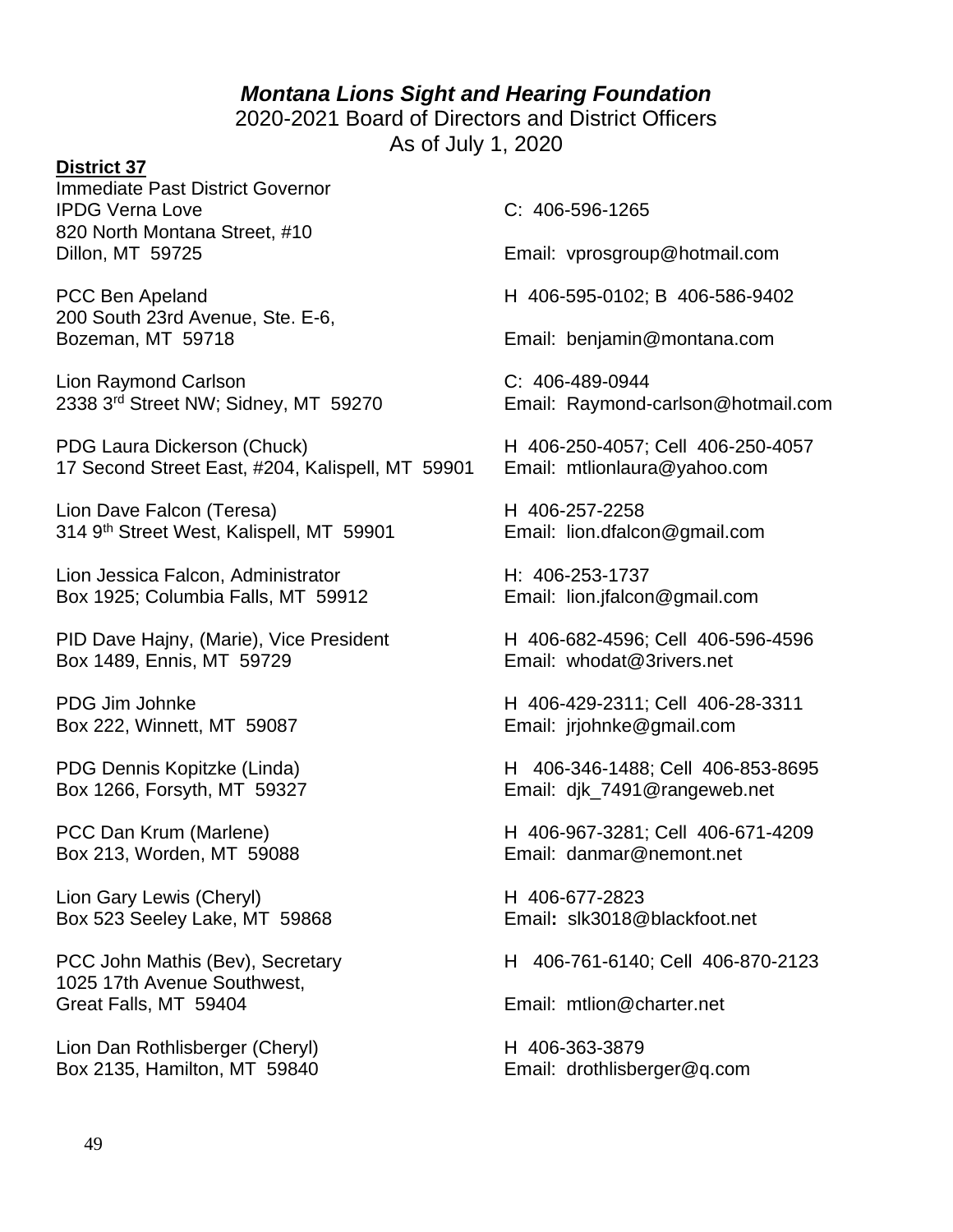Lion Charles Schabel (Jeanne) H 406-53-5254 4204 Clark Avenue, Great Falls, MT 59405 Email: cschabel@centurylink.net

PDG Dan Sturdevant, (Jo), President Cell 406-439-9297 Box 275, Clancy, MT 59634 Email: sturdydan@gmail.com

PDG Monte Weisser, Treasurer 
H 406-756-8528; Cell 406-890-9561 533 West Arizona, Kalispell, MT 59901 Email: monte014@gmail.com

PID Tom Lehman (Judy) H 406-549-5466; 1045 Anglers Bend Way, Missoula, MT 59802 Email: tjlehman@q.com **Honorary Lifetime Foundation Trustee**

#### **District 37 DG & VDG's**

**District Governor** DG Mike Collins **H** 406-752-3473; C 406-871-4176 40 Meadowlark Drive; Kalispell, MT 59901 Email: mikeacollins@bresnan.net

**1st Vice District Governor**  1<sup>st</sup> VDG Michael Tobin PO Box 408, Sunburst, MT 59482; Email: miket@notherntel.net

**2nd Vice District Governor** 2nd VDG Scott Dornfeld C 406-489-1884 744 Arbor Hills Drive, Billings, MT 59105 Email: Sdornfeld@gmail.com

H. 406-397-1215; C. 406-450-2780;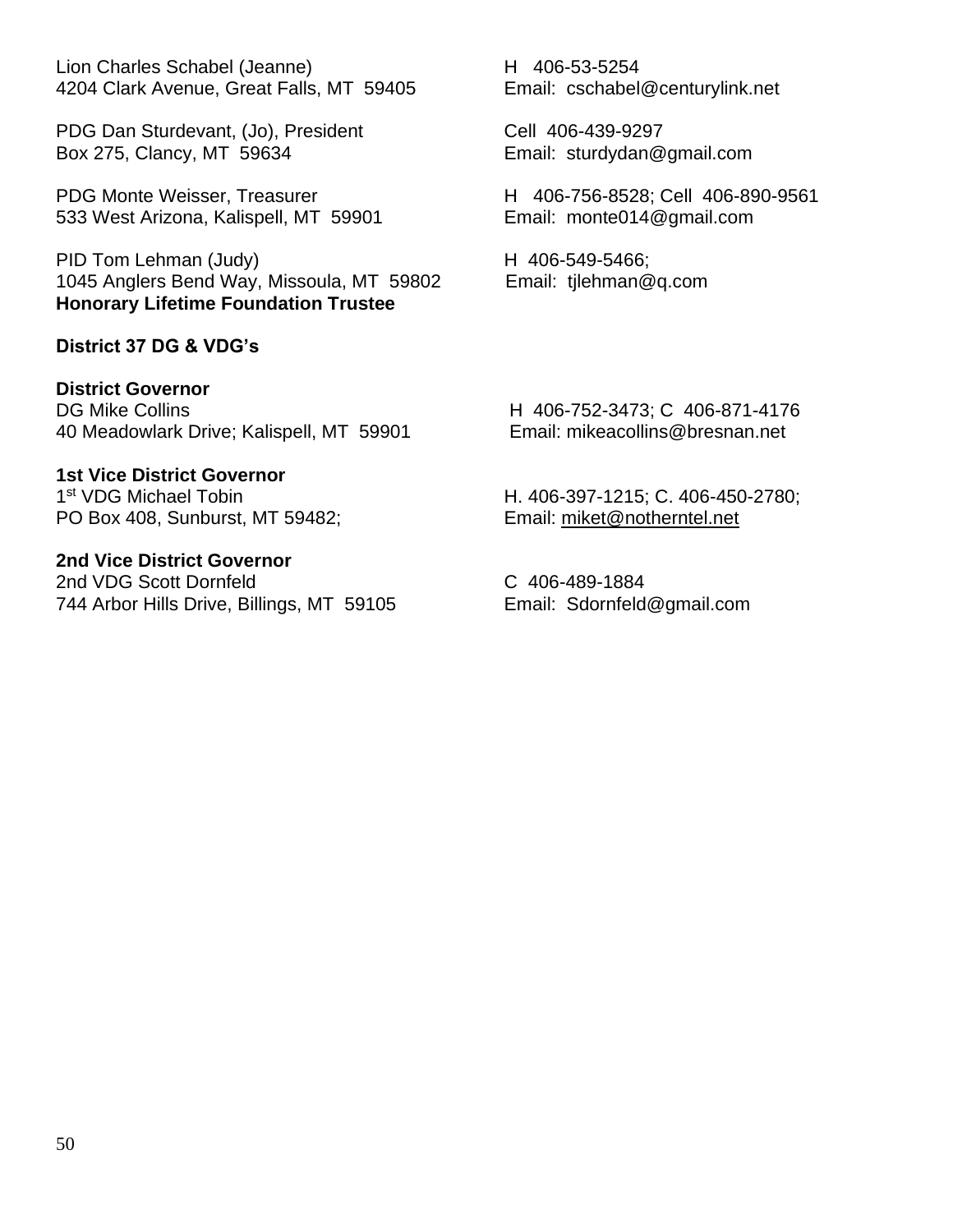# **LEO CLUBS**

To provide the youth of the world with an opportunity for development and contribution, individually and collectively, as responsible members of their local communities.

# **Leadership**

Develops skills as organizers, time managers, and motivators of their peers.

# **Experience**

Learns the importance of cooperation through the performance of community service.

# **Opportunity**

Provides young people with a chance to excel, to develop character traits, and to receive recognition for their contributions to their community.

406-522-6200 406-522-6318

# **Fort Benton High School Glendive Public Schools**

406-622-5112 406-377-5265

# **Huntley Project High School Seeley Lake High School**

406-967-2540 406-677-2224

Carl Dynneson, Principal **Kerry Drown, Principal** 406-433-2366 406-862-8600

# **Bozeman High School Chief Joseph Middle School**

Dan Miller, Principal **Brian Ayers, Principal** 

Brian Miller, Principal Spencer Johnson, Principal

Sam Bruner, Principal News, 2008, 2014 Kellen Palmer, Principal

# **Sidney High School Whitefish Public Schools**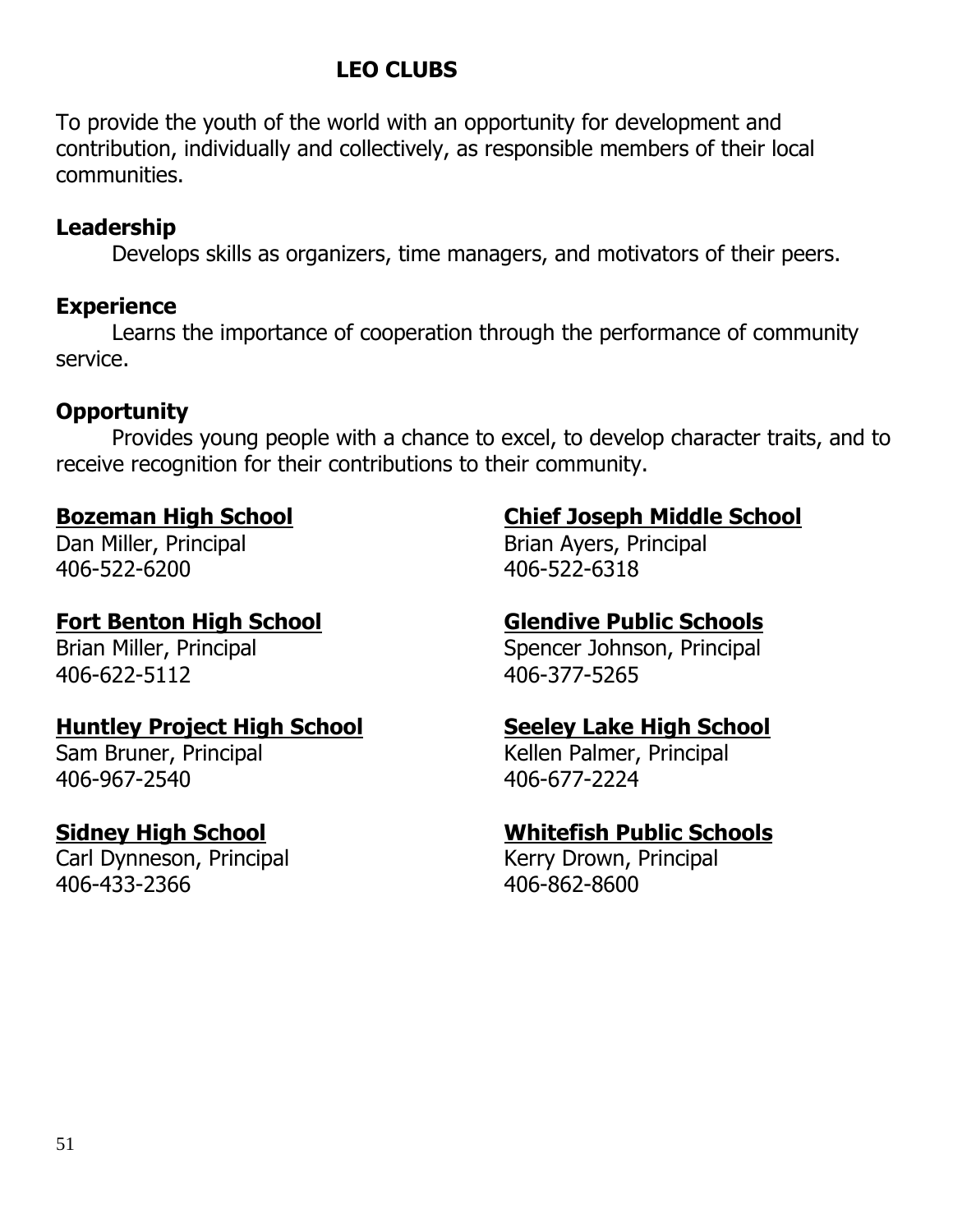# **DISTRICT 37 ENDORSED PROJECTS 2020-2021**

**Florence Crittenton Home** (Helena)– (Actively Endorsed) – Lion Danielle Vincent; 4410 Crimson Ct, Helena, MT 59602; 406-202-1348; craftycpa@gmail.com; www.florencecrittenton.org

**Leader Dogs for the Blind** (Actively Endorsed) – PDG Jim Johnke, Box 222, Winnett, 59087; 928-3311; jrjohnke@gmail.com; www.lionsclubs.org/leaderdog

**LCIF** – (Actively Endorsed) PDG Monte Weisser; 533 West Arizona; Kalispell, 59901; 756-8528; monte014@gmail.com;

**Lions Gift of Sight** (Actively Endorsed) – PDG Dan Sturdevant, Box 275, Clancy, MT 59634; 406-439-9297; sturdydan@gmail.com; www.opthalmology.umn.edu

**Montana Lions Sight & Hearing Foundation** (Actively Endorsed) – Lion Jessica Falcon; Box 1925, Columbia Falls, MT 59912; 406-253-1737; lion.jfalcon@gmail.com; www.mtlionsshfnd.org

# **Websites**

Visit the district website: www.montanalions.org to find a wealth of valuable information regarding almost every aspect associated with the operation of the district.

LCI website, lionsclubsinternational.org Look for: general information, service projects, membership, club improvement, online training, media and news releases, and LCIF.

The Montana Lions Sight & Hearing Foundation website: www.mtlionsshfnd Information regarding programs and sight, hearing and/or speech impairments.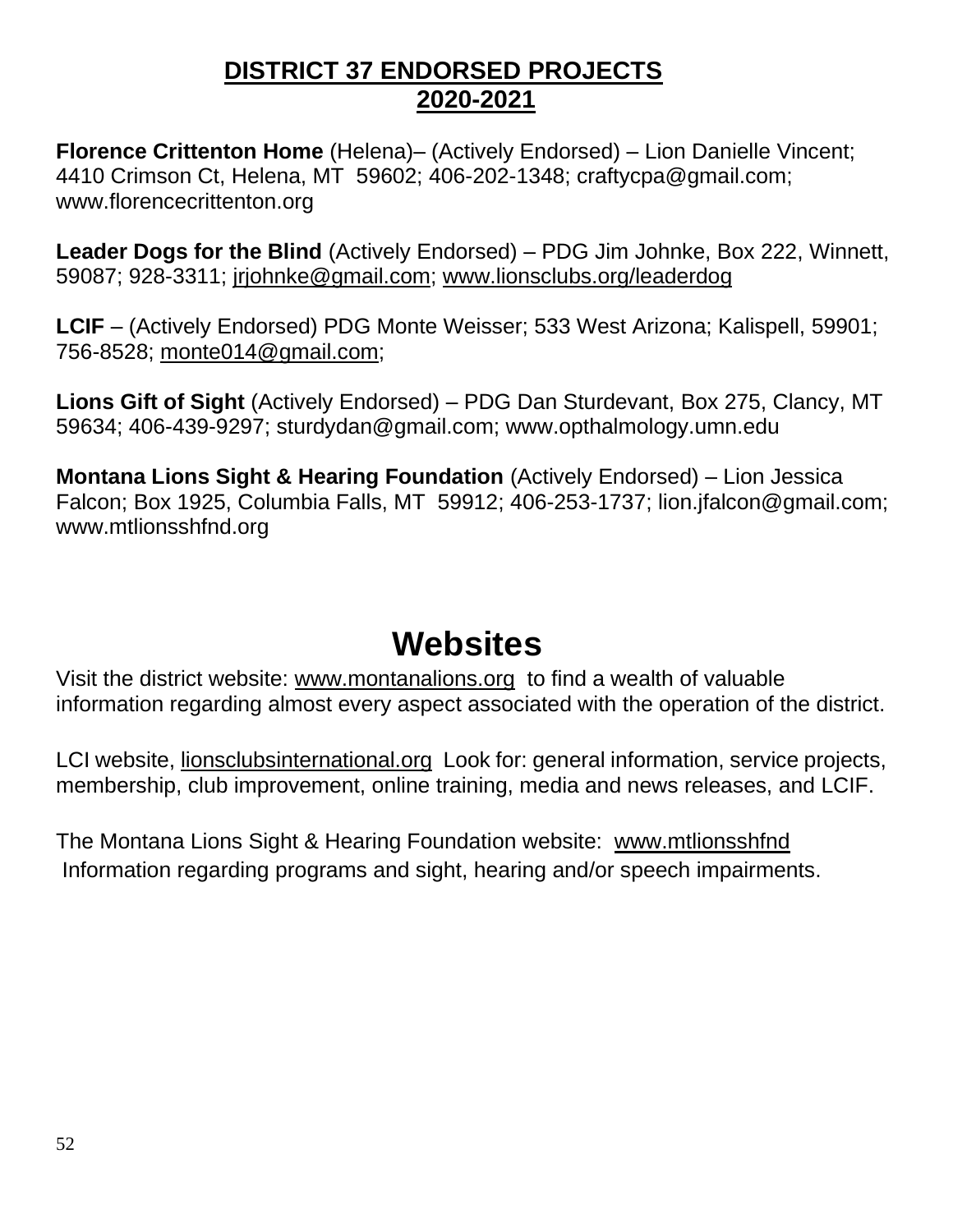# **DISTRICT 37 – HALL OF FAME**

- PID Tom Lehman & PDG Morris Sanford
- PDG James Carter & Sharron Cromenes
- PDG William Jameson
- PID Gary Tschache
- PCC Dan Krum
- PDG Larry Mahler
- PDG Joe Powers
- PDG Hershel Carpenter
- PDG Dan Sturdevant
- PDG Ed Malesich
- PDG Dave Armstrong & Lion Don Thiesen
- PDG Leonard Mapston
- Lion Gary Olsen
- PDG John Johnson & PDG George Makin
- PDG Andy Black
- PDG Dick Corne
- PDG Byron Guenthner
- Lion Lance Phinney
- Lion Paddy Gwin
- PCC Ben Apeland
- PCC John Mathis
- PID Dave Hajny
- PDG Bill Pfeifer
- PDG Jim Johnke
- PDG Steve Hadnagy
- PDG Craig Price & Lion Wayne Gibson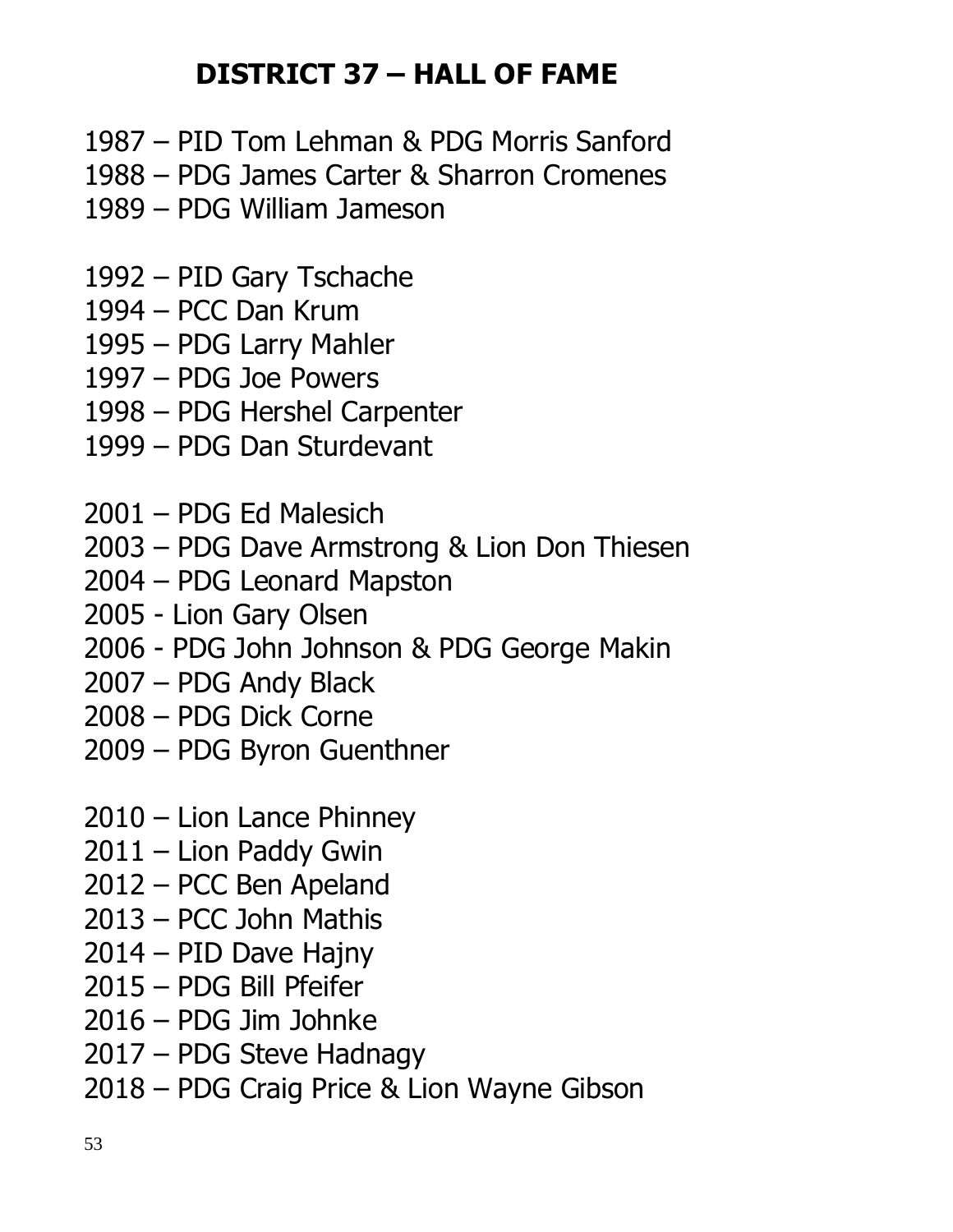# **LIFE MEMBERS**

# **Bozeman (12962)**

Jeff Cotterell Gary Holkup Steve Johnson Marty Stanek Donald Thiesen Vernon Veltkamp

# **Bozeman Gallatin Empire (12963)**

William Dwyer Jack Harper Tom Lehman Bob Hannon

# **Helena (13098)**

Dan Sturdevant

# **Kalispell (13101)**

Doug Kalvig Theodore Witzel

# **Kalispell Sunrisers (13102)**

Neil Hart Leslie Tinseth

# **Missoula Southside (13107)**

Alfred Simpson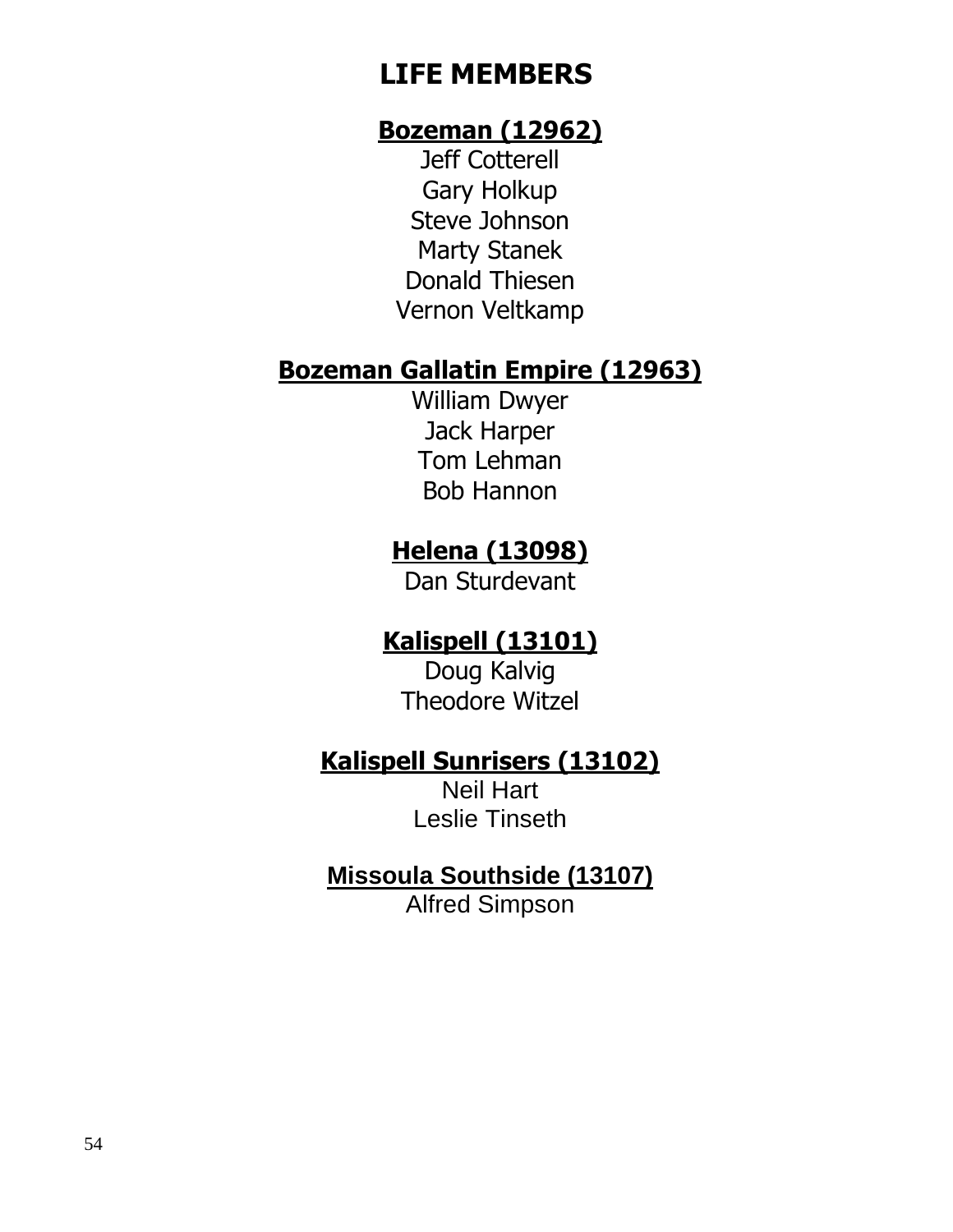# **LIONS INVOCATION**

Lord, as we Lions gather here we pause to offer up this prayer. Bless now this food that we partake and every effort that we make to build the towns in which we live, and put it in our hearts to give to worthy causes, bless the blind and all we do to serve mankind be with us till we meet again and bless this land, and our families.

# **GRACE**

Heavenly Father, we bless and praise your name for giving us fellowship friends and all that we need. Make us ever mindful of the needs of others and allow us, through this great organization, to provide a needed service to our community, that we may extend our own good fortune to those less fortunate than ourselves. Bless this food to our use, and us to thy service, that we may bring honour and glory to thy holy name.

# **LIONS PRAYER**

Where Lions dwell, be present Lord. Weld all our hearts to one accord. To do Thy will, Lord make us strong, to aid the weak, to right the wrong. Bless this food to our use, and us to thy service, that we may bring honour and glory to thy holy name.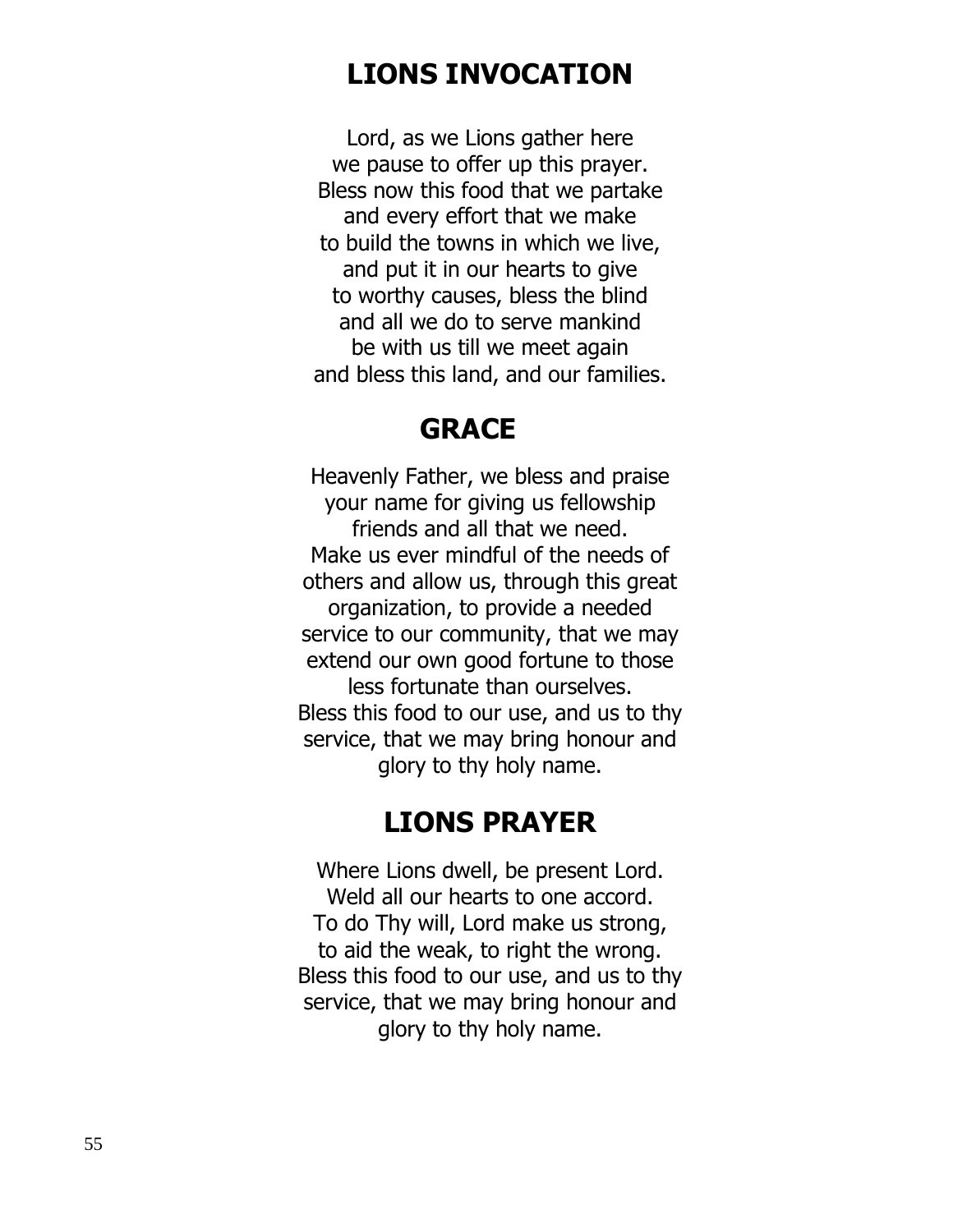# **LIONS TOAST**

Whilst standing, face your fellow Lion in front, beside, or behind you. Raise your glass high, then low, then "click" glasses, repeating the words:

# **NOT ABOVE YOU… NOT BENEATH YOU… BUT WITH YOU.**

# **LIONS PLEDGE OF ALLEGIANCE**

I pledge allegiance to my country and to the cause of peace throughout the world.

I believe in the principles of Lionism as contained in the Lions Code of Ethics.

I am proud to be a Lion dedicated to the service of others.

# **LIONS CREED**

He achieves success who lives well, laughs often and loves much; Who gains the respect of intelligent men and the love of little children; Who fills his niche, who accomplishes his task, who leaves the world better than he found it, whether by an improved poppy, a perfect poem, or a rescued soul; Who never lacks appreciation of earth's beauty or fails to express it; Who always sees the best in others and gives the best that he has; Whose life is an inspiration, whose memory is a benediction. He is a Lion.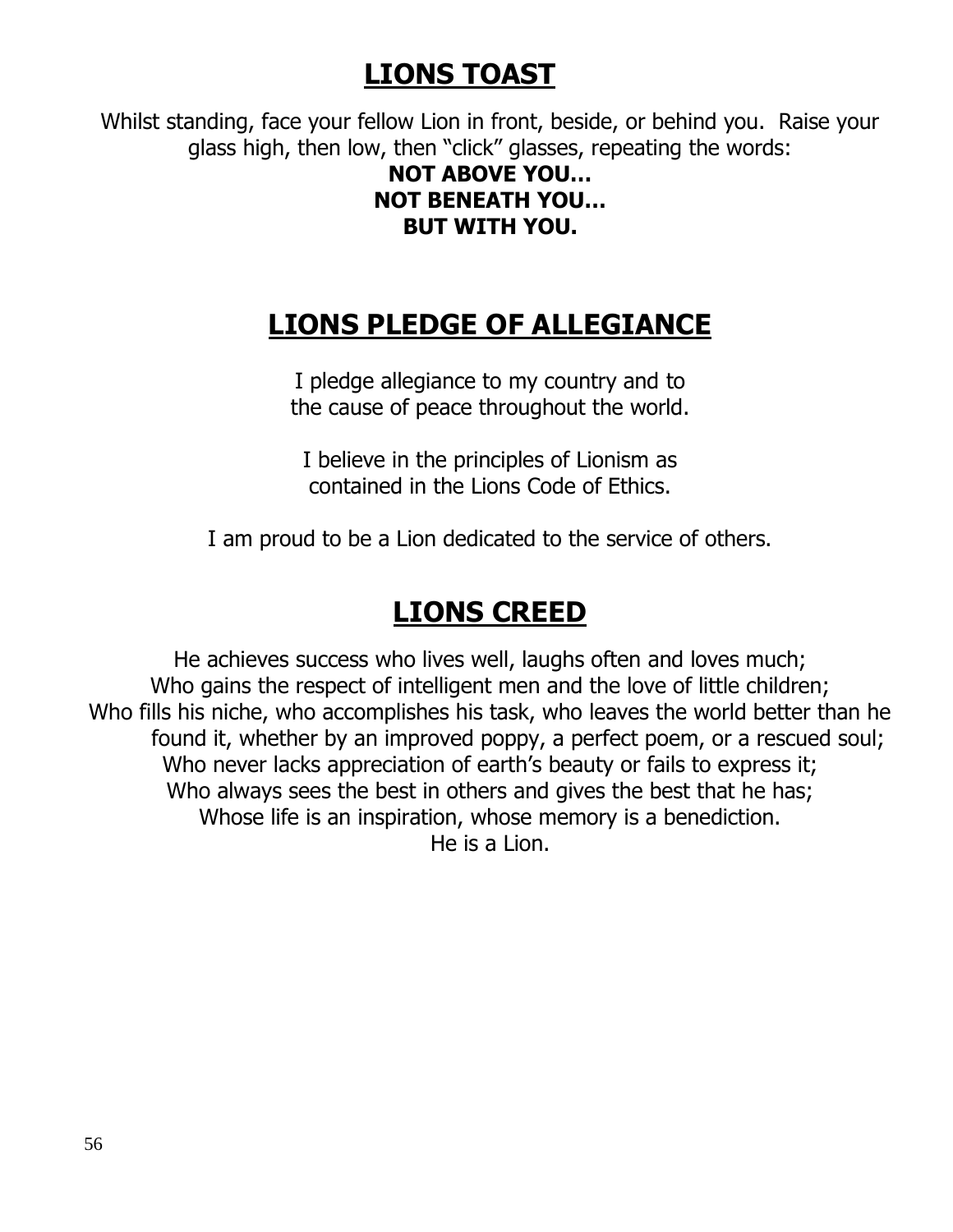# **LIONS CODE OF ETHICS**

- **TO SHOW** my faith in the worthiness of my vocation by industrious application to the end that I may merit a reputation for quality of service.
- **TO SEEK** success and to demand all fair remuneration or profit as my just due, but to accept no profit or success at the price of my own self-respect lost because of unfair advantage taken or because of questionable acts on my part.
- **TO REMEMBER** that in building up my business it is not necessary to tear down another; to be loyal to my clients or customers; and true to myself.
- **WHENEVER** a doubt arises as to the right or ethics of my position or action towards others, to resolve such doubt against myself.
- **TO HOLD** friendships as an end and not a means. To hold that true friendship exists not on account of the service performed by one to another, but that true friendship demands nothing but accepts service in the spirit in which it is given
- **ALWAYS** bear in mind my obligations as a citizen to my nation, my state, and my community, and to give them my unswerving loyalty in word, act, and deed. To give them freely my time, labor, and means.
- **TO AID** others by giving my sympathy to those in distress, my aid to the weak, and my substance to the needy.
- **TO BE CAREFUL** with my criticism and liberal with my praise, to build up and not destroy.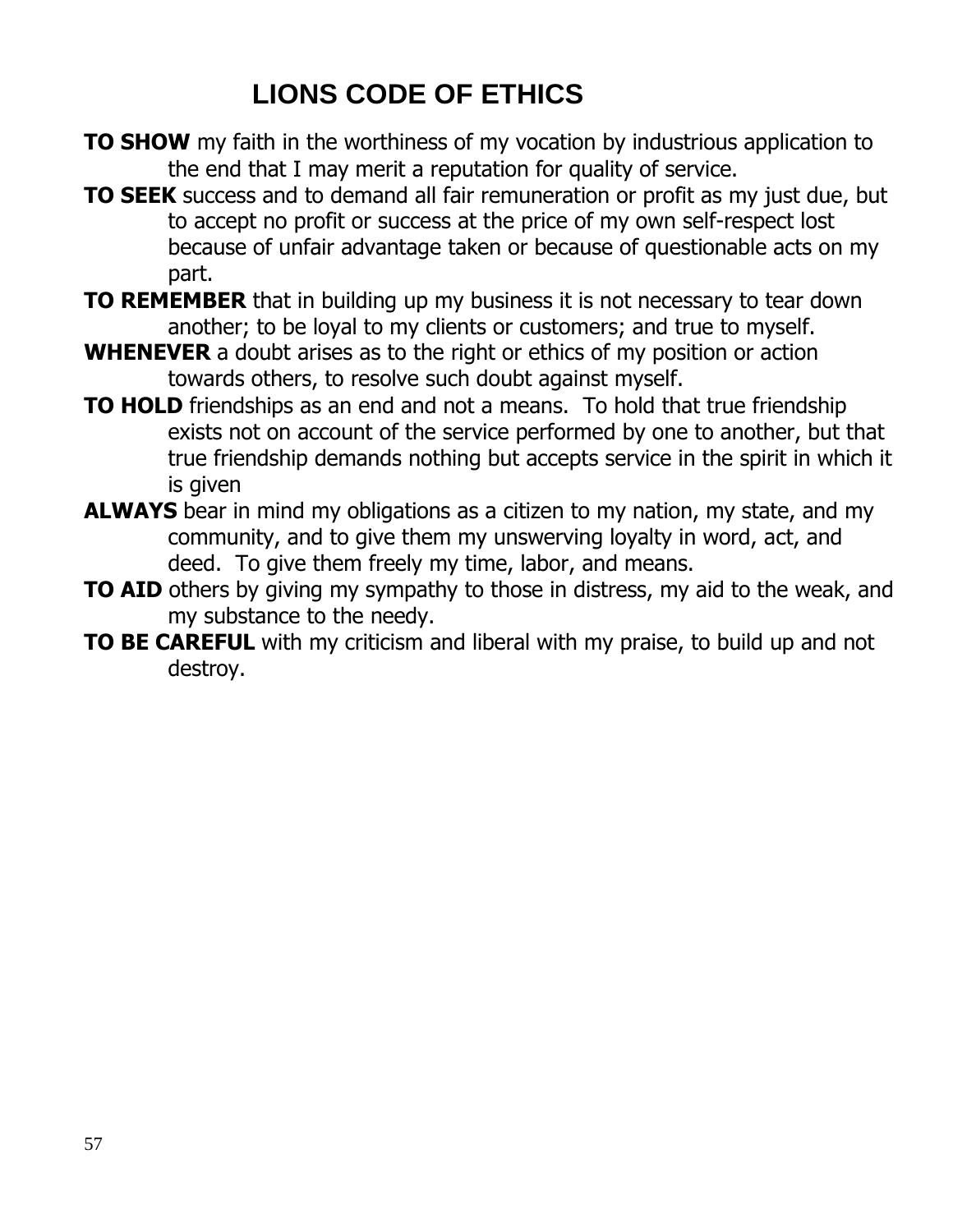# **LIONS INTERNATIONAL OBJECTIVES**

**To create** and foster a spirit of understanding among the peoples of the world.

**To promote** the principles of good government and good citizenship.

**To take** an active interest in the civic, cultural, social, and moral welfare of the community.

**To unite** the Clubs in the bond of friendship, good fellowship, and mutual understanding.

**To provide** a forum for the open discussion of all matters of public interest; provided, however, that partisan politics and sectarian religion shall not be debated by Club members.

**To encourage** service-minded people to serve their community without personal financial reward, and to encourage efficiency and promote high ethical standards in commerce, industry, professions, public works, and private endeavors.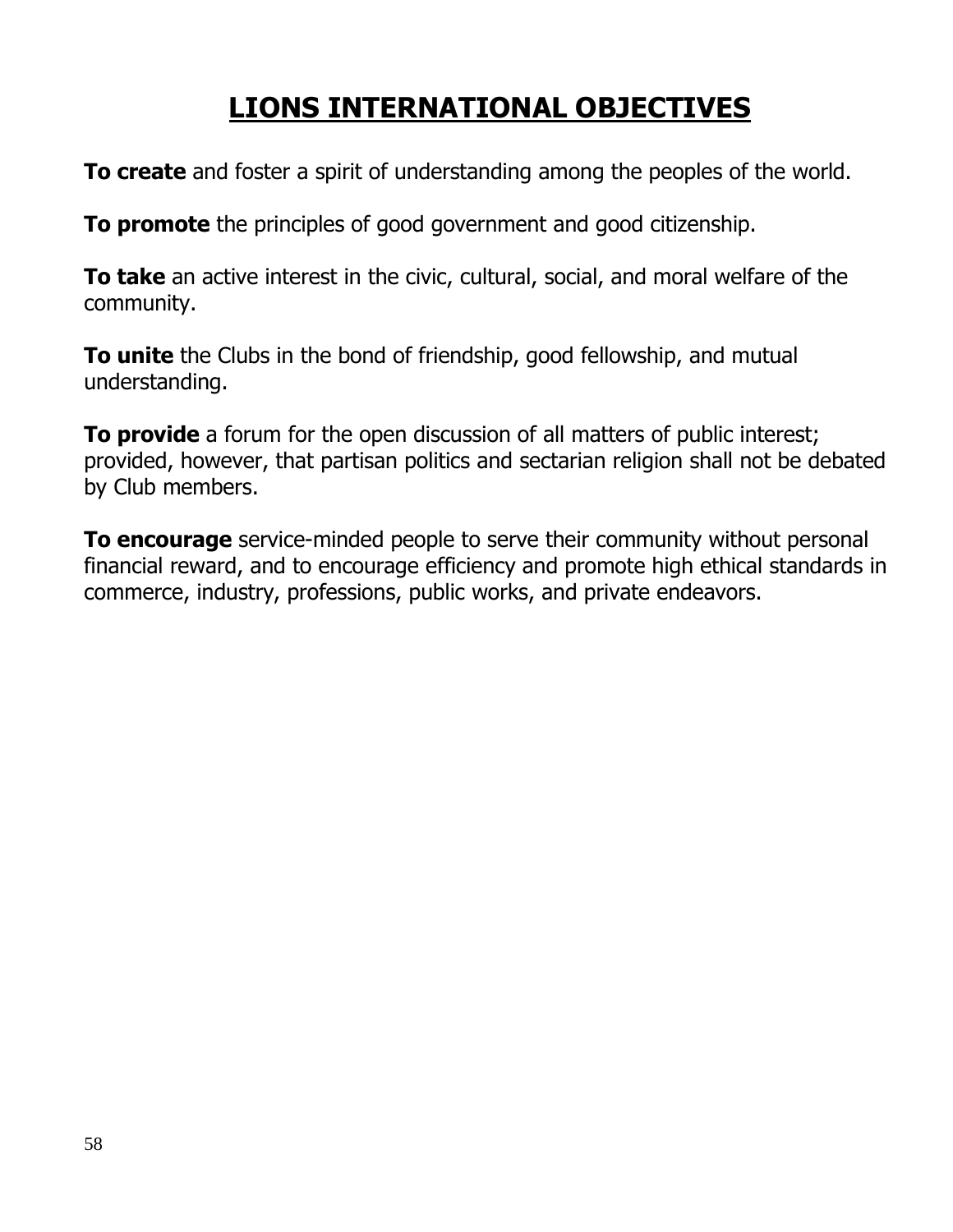# **PROTOCOL FOR DISTRICT GOVERNOR'S OFFICIAL VISIT**

To assist Clubs in observing proper protocol, the following guidelines are being provided:

Delegate a member, or members, to meet the District Governor upon arrival and see that he/she is properly entertained prior to call to order.

Be sure that the place of honor, next to the President, on the right, at the head table, is reserved for the District Governor. The Zone Chairman, if accompanying, should be seated to the right of the Governor.

Advise your Program Chairman in advance of the Governor's visit to avoid a conflicting program. The District Governor is the program.

The accepted form of introduction is for the Club President to introduce the Zone Chairman, who will, in turn, introduce the District Governor.

Advise the Tailtwister to go easy on the Governor. He/She is usually a good sport, but Tailtwisters, at times, get carried away, making things uncomfortable.

Remind members, at meetings preceding his visit, that his/her Office demands respect; that they should rise and salute the Governor with applause when he/she is introduced; and further, that any member addressing the Governor should stand when doing so.

Remember that he/she would like to meet with the Club Officers and Directors either prior or following your regular meeting. Try to have 100% representation.

Do not hesitate to discuss Club programs with your District Governor. It is his/her job to help solve problems and give new ideas to Clubs that have run out of ideas. Maybe your Club has ideas that will help others. Make this meeting with your District Governor a real "down to earth get-together."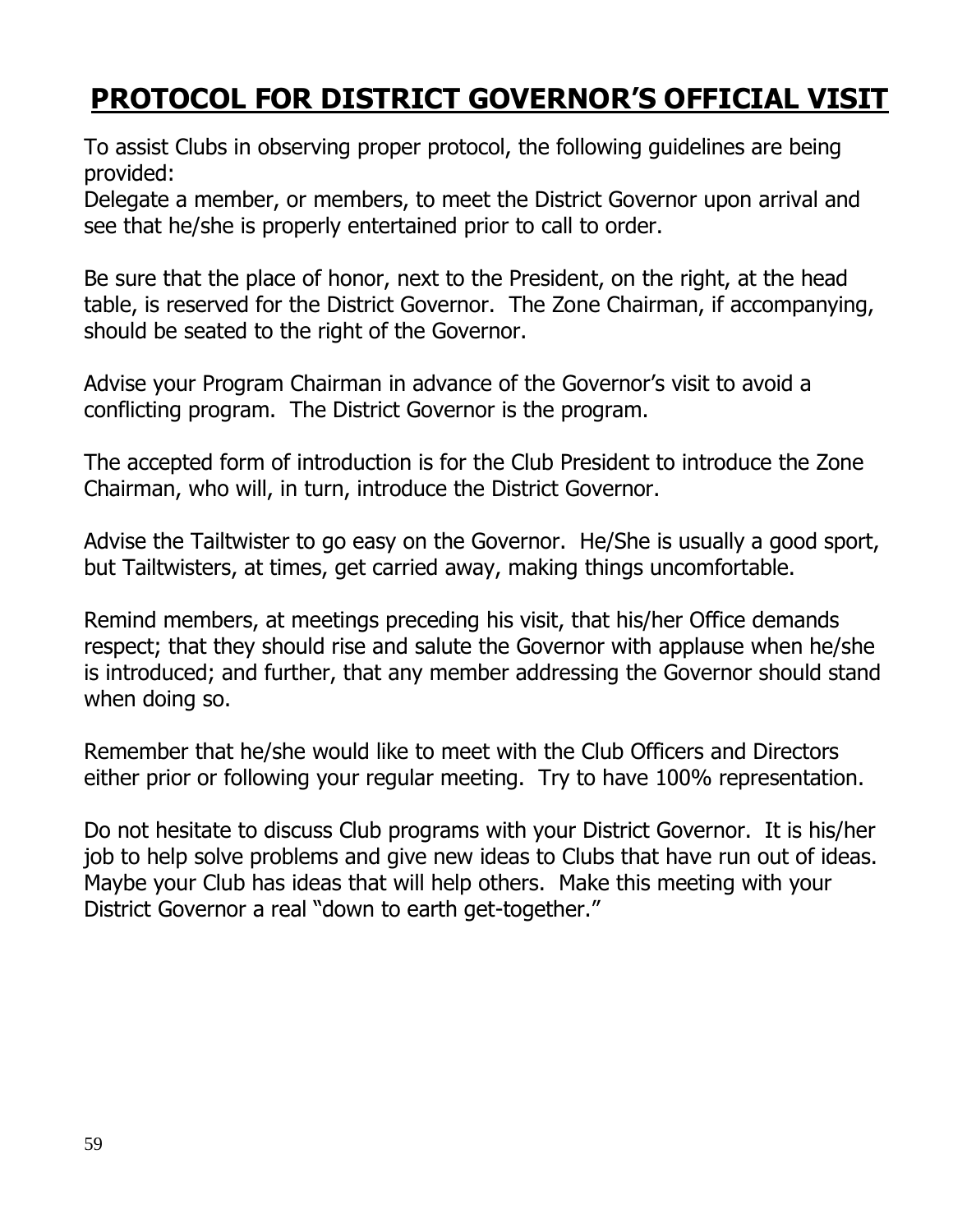# **INTERNATIONAL OFFICERS**

**\*Note: International officers and directors will serve additional terms due to the Covid-19 pandemic**

**International President – Jung-Yul Choi, Busan City, Republic of Korea**

**Immediate Past President – Gudrun Bjort Yngvadottir, Iceland**

**1st Vice President – Douglas X. Alexander, Brooklyn, New York**

**2 nd Vice President – Brian Sheehan, Bird Island, Minnesota**

**3 rd Vice President – Dr. Patti Hill, Edmonton, AB, Canada**

## **INTERNATIONAL DIRECTORS**

# **First Year Directors Second Year Directors**

Robert "Bob" Block, Illinois Qazi Akram Uddin Ahmed,

Judge Christopher Shea Nickell, Kentucky Shoichi Anzawa, Fukushima, Japan

Michael "Mike" Banks, Oklahoma Billy Blankenship, Lafayette, TN

Dr. Jose A. Marrero, Puerto Rico Gary Brown, Cape Vincent, NY

Justin K. Faber, Michigan Muhammed Adrees, Faisalabad, Pakistan

Dhaka, Bangladesh

Larry L. Edwards, Pennsylvania Rodolfo Espinal, Santo Domingo, Dominican Republic

Allan J. Hunt, Canada Liao-Chuan Huang, Taoyuan, Taiwan

Marciano Silvestre, Brazil **Marciano Silvestre, Brazil** Jongseok Kim, Changwon, Korea

Nicole Miquel-Belaud, France Geoffrey Leeder, Harpenden, England

Daniel Isenvich, Germany Mark Lyon, Brookfield, CN